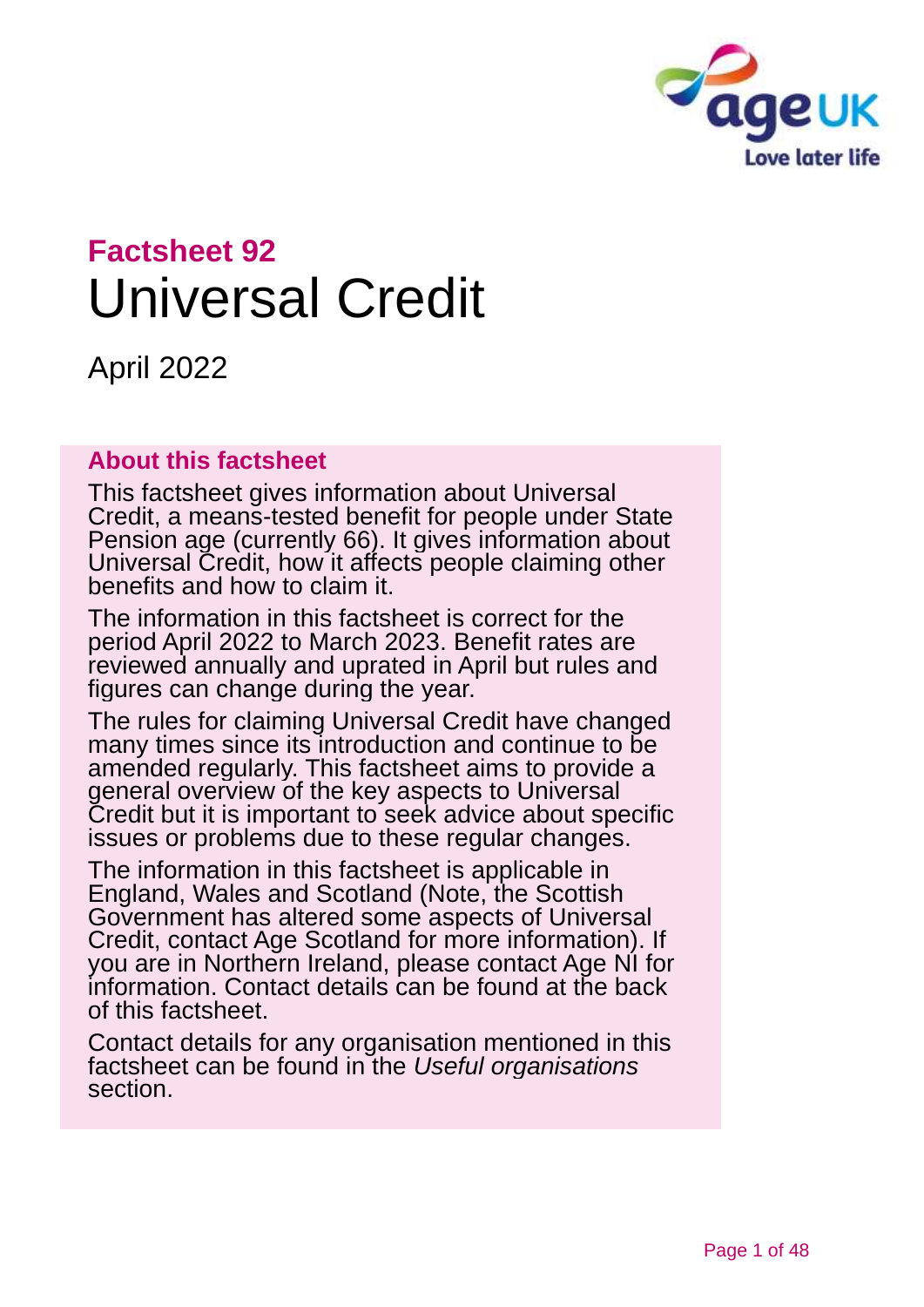# **Contents**

| 1 What is Universal Credit?                                         | 5              |
|---------------------------------------------------------------------|----------------|
| 1.1 Legacy benefits                                                 | 5              |
| 2 Who qualifies for UC?                                             | 5              |
| 2.1 Basic requirements                                              | 6              |
| 2.2 Pension Credit (PC)                                             | $\overline{7}$ |
| 2.3 Mixed age couples                                               | 8              |
| 2.4 Transfer from other benefits                                    | 8              |
| 2.4.1 Change of circumstances                                       | 8              |
| 2.4.2 Managed migration                                             | 9              |
| 2.5 Exceptions                                                      | 10             |
| 3 How to claim                                                      | 10             |
| 3.1 Support for claiming                                            | 11             |
| 3.2 Interview with a work coach                                     | 12             |
| 3.3 Claimant Commitment                                             | 13             |
| 3.4 Claim maintenance                                               | 14             |
| 4 Decisions and payments                                            | 15             |
| 4.1 Payments and assessment periods                                 | 15             |
| 4.2 Advances of benefit                                             | 16             |
| 4.3 Alternative payment arrangements                                | 16             |
| 4.4 If you disagree with a decision                                 | 16             |
| 5 Conditionality and sanctions                                      | 17             |
| 5.1 Conditionality groups                                           | 17             |
| 5.1.1 All work-related requirements                                 | 17             |
| 5.1.2 No work-related requirements                                  | 19             |
| 5.1.3 Work-focussed interviews only                                 | 19             |
| 5.1.4 Work-focussed interviews and work<br>preparation requirements | 19             |
| 5.2 In-work conditionality                                          | 19             |
| 5.3 Types of work-related requirements                              | 20             |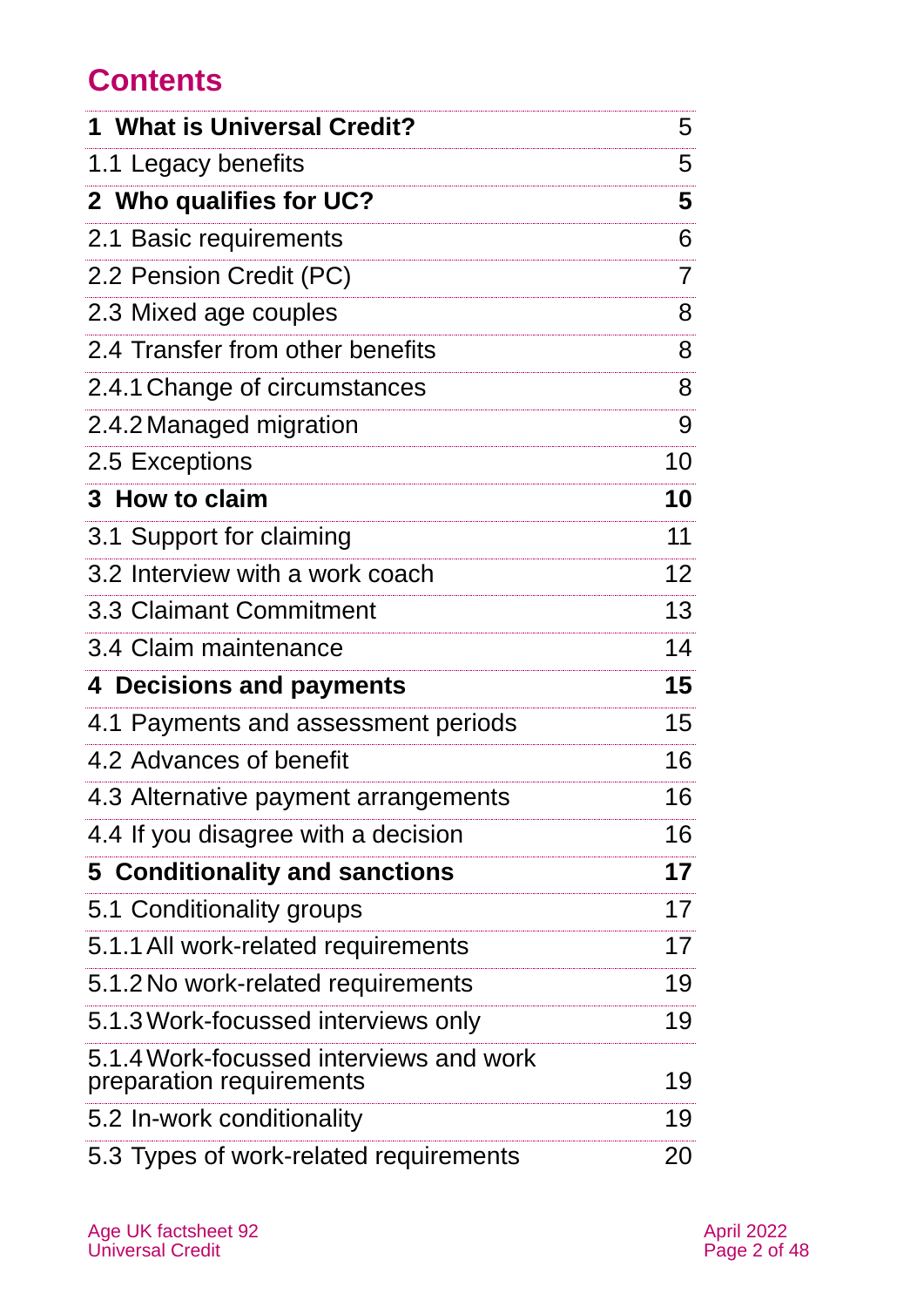| 5.4 Voluntary work                             | 21 |
|------------------------------------------------|----|
| 5.5 Sanctions                                  | 21 |
| 5.6 Types of sanctions                         | 22 |
| 5.7 Sanctions from previous benefits           | 23 |
| 5.8 Avoiding and challenging sanctions         | 23 |
| 5.9 Hardship payments                          | 23 |
| 6 Elements of UC                               | 24 |
| 6.1 Transitional element                       | 28 |
| <b>7 Working out amount</b>                    | 30 |
| 7.1 Income                                     | 30 |
| 7.2 Capital                                    | 32 |
| 7.3 Benefit cap                                | 33 |
| 7.4 Examples                                   | 33 |
| 8 Change of circumstances                      | 34 |
| 8.1 Changes you must notify the DWP about      | 35 |
| 8.2 Temporary absence                          | 35 |
| 8.3 If you start work or your income increases | 35 |
| 8.4 Overpayments                               | 36 |
| 9 Housing issues                               | 36 |
| <b>10 UC and other benefits</b>                | 36 |
| 10.1 Passporting to other benefits             | 37 |
| 10.2 Contribution based benefits               | 37 |
| 10.3 Non-contributory benefits                 | 37 |
| 10.4 Other benefits                            | 39 |
| 10.5 Scotland only                             | 39 |
| 10.6 Discretionary housing payments (DHP)      | 40 |
| 11 DWP guidance                                | 40 |
| Useful resources                               | 43 |
| Useful organisations                           | 43 |
|                                                |    |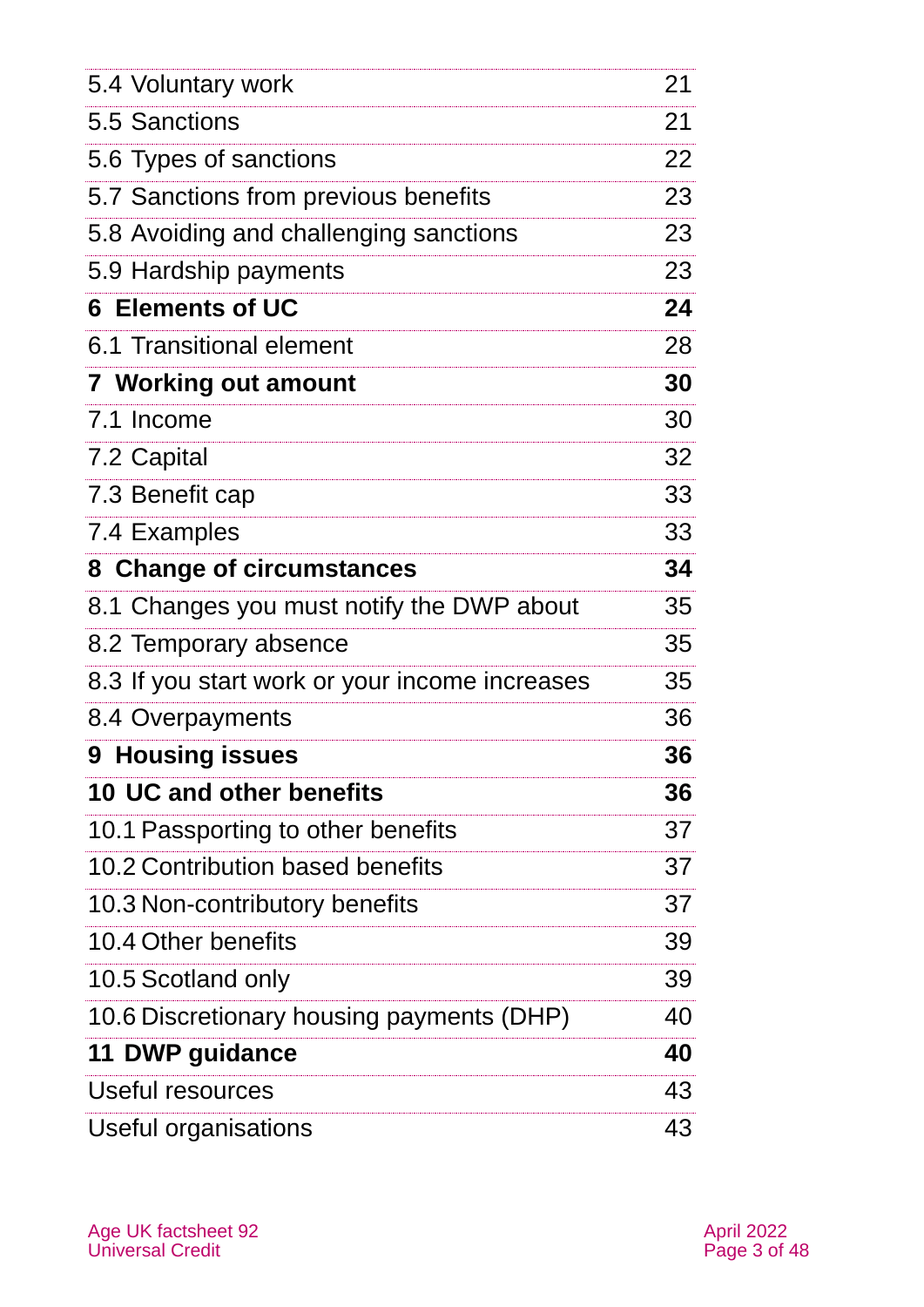| Age UK           |  |
|------------------|--|
| Support our work |  |

# **Glossary**

<span id="page-3-0"></span>

| ADP – Adult Disability Payment<br>(Scotland)<br>APA - Alternative Payment<br>Arrangement<br>CA - Carer's Allowance<br><b>CTS - Council Tax Support</b><br>DHP - Discretionary Housing<br>Payment<br>DLA – Disability Living<br>Allowance<br>DWP – Department for Work<br>and Pensions<br>EEA - European Economic Area<br><b>ESA</b> – Employment and Support<br>Allowance | HMRC - HM Revenue and<br>Customs<br><b>JSA</b> - Jobseeker's Allowance<br>NIC - National Insurance<br>Contributions<br><b>PC</b> – Pension Credit<br>PIP – Personal Independence<br>Payment<br>SSP - Statutory Sick Pay<br>UC - Universal Credit<br><b>WCA – Work Capability</b><br>Assessment |
|---------------------------------------------------------------------------------------------------------------------------------------------------------------------------------------------------------------------------------------------------------------------------------------------------------------------------------------------------------------------------|------------------------------------------------------------------------------------------------------------------------------------------------------------------------------------------------------------------------------------------------------------------------------------------------|
|---------------------------------------------------------------------------------------------------------------------------------------------------------------------------------------------------------------------------------------------------------------------------------------------------------------------------------------------------------------------------|------------------------------------------------------------------------------------------------------------------------------------------------------------------------------------------------------------------------------------------------------------------------------------------------|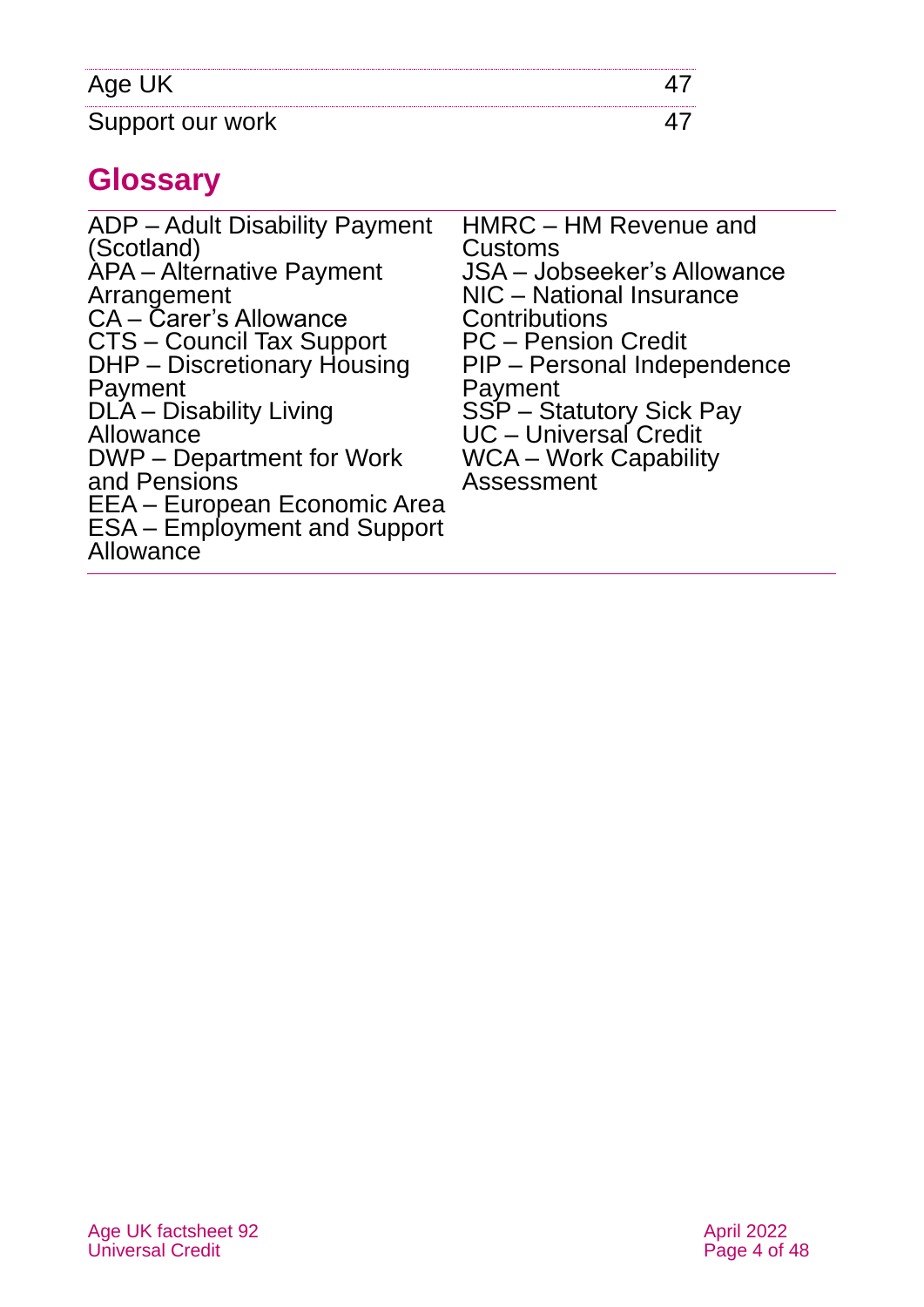# **1 What is Universal Credit?**

Universal Credit (UC) is a means-tested non-taxable benefit to cover basic living expenses. There are additional amounts if you are unable to work due to sickness or disability, for carers, children and childcare, and help towards rent and housing costs.

The government department with responsibility for social security benefits is the Department for Work and Pensions (DWP).

# **1.1 Legacy benefits**

UC replaces the following six *'legacy benefits'*  payable to working age people, in or out of work:

- ⚫ income-based Jobseeker's Allowance (IB-JSA)
- ⚫ income-related Employment and Support Allowance (IR-ESA)
- Income Support (IS)
- ⚫ Housing Benefit (HB)
- ⚫ Child Tax Credit (CTC) and
- ⚫ Working Tax Credit (WTC)

Unless otherwise specified, we refer to CTC and WTC as '*tax credits*' in this factsheet.

You can no longer make new claims for legacy benefits and you must claim UC instead (but see exceptions at [section 2.5\)](#page-8-0).

If you currently claim a legacy benefit, you can either be required to claim UC instead if you have a relevant change of circumstance (see [section 2.4.1\)](#page-7-0) or be invited to claim UC between now and 2024 (see [section 2.4.2\)](#page-8-1), whichever comes first.

# <span id="page-4-0"></span>**2 Who qualifies for UC?**

You claim UC as a single person or jointly as a couple if you have a partner. You can claim for dependent children or qualifying young people you are responsible for. You are treated as a member of a couple if you:

- are married and live with your husband or wife
- ⚫ live with someone as if you are husband and wife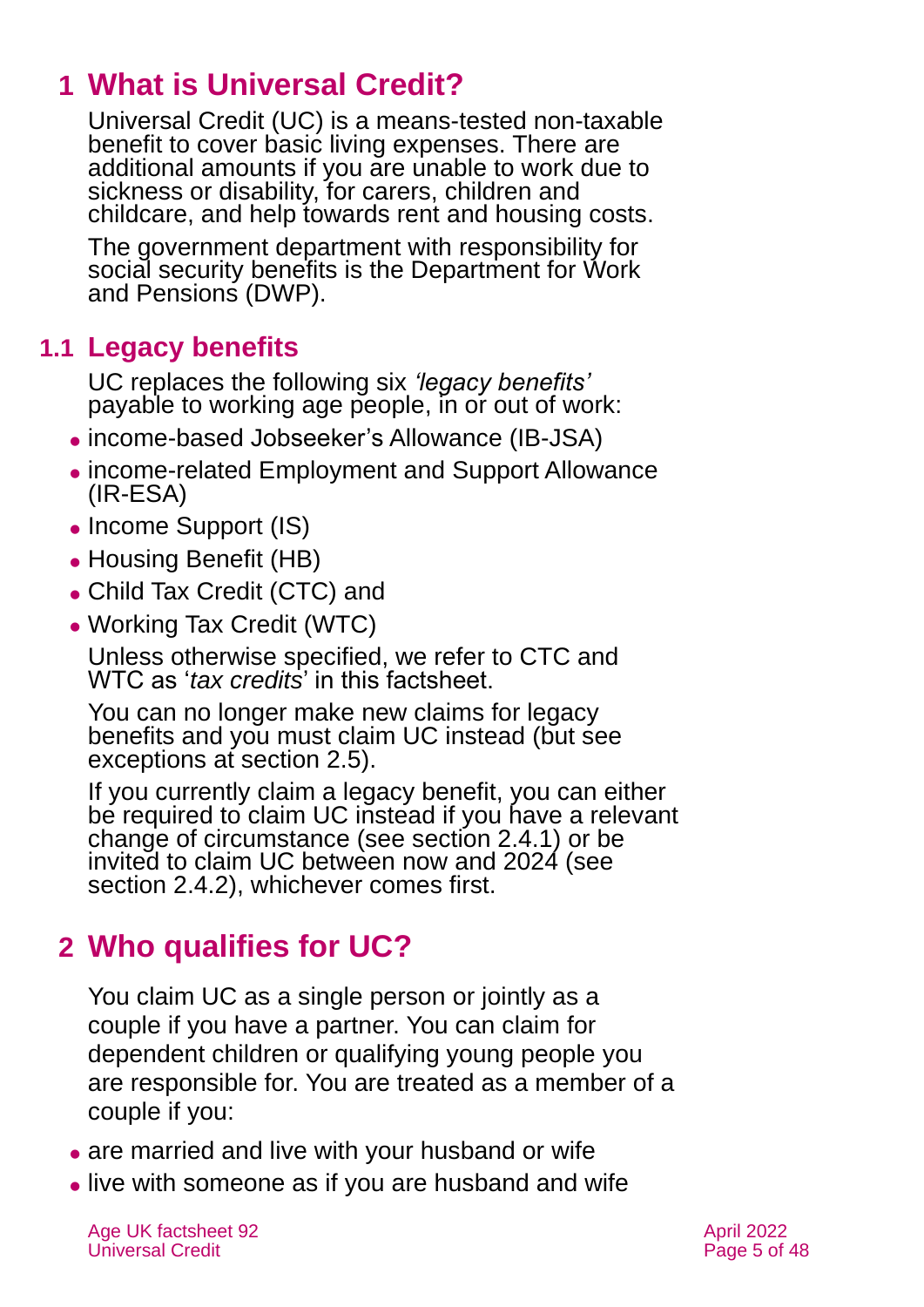- live with your civil partner
- live with someone as if you are civil partners.

In cases where one member of a couple does not meet the basic requirements for UC (see next section), you may still be able to claim. The financial circumstances of both members of the couple are taken into account when calculating the amount of UC payable, but you are only entitled to a single rate of benefit, not the couple rate.

A person who is a member of a couple can claim UC as a single person if the other member of the couple:

- ⚫ does not meet the conditions for being present, *'habitually resident'* and not a person subject to immigration control [\(see section 11\)](#page-39-0).
- ⚫ is temporarily absent from their household and the absence is expected to exceed, or does exceed six months
- is a prisoner
- is under the age of 18 and is not exempt from this minimum age limit.

# **2.1 Basic requirements**

To claim UC, you must:

- ⚫ be 18 or over
- ⚫ be under State Pension age (see [section 2.2](#page-6-0)) (if you are a couple and only one of you is over this age, see [section](#page-7-1) 2.3)
- ⚫ have a low income and capital of £16,000 or less (see [section 7\)](#page-29-0)
- ⚫ be present, *'habitually resident'* and not subject to immigration control (if you are an EEA citizen, [see](#page-39-0)  [section 11\)](#page-39-0)
- ⚫ not be in education
- ⚫ accept a Claimant Commitment.

### **Note**

Residence tests and immigration conditions can be complex. Contact [Age UK Advice,](#page-46-2) [Age Cymru](#page-46-4)  [Advice](#page-46-4) or [Age Scotland](#page-46-0) for details of a local advice service that can provide more information.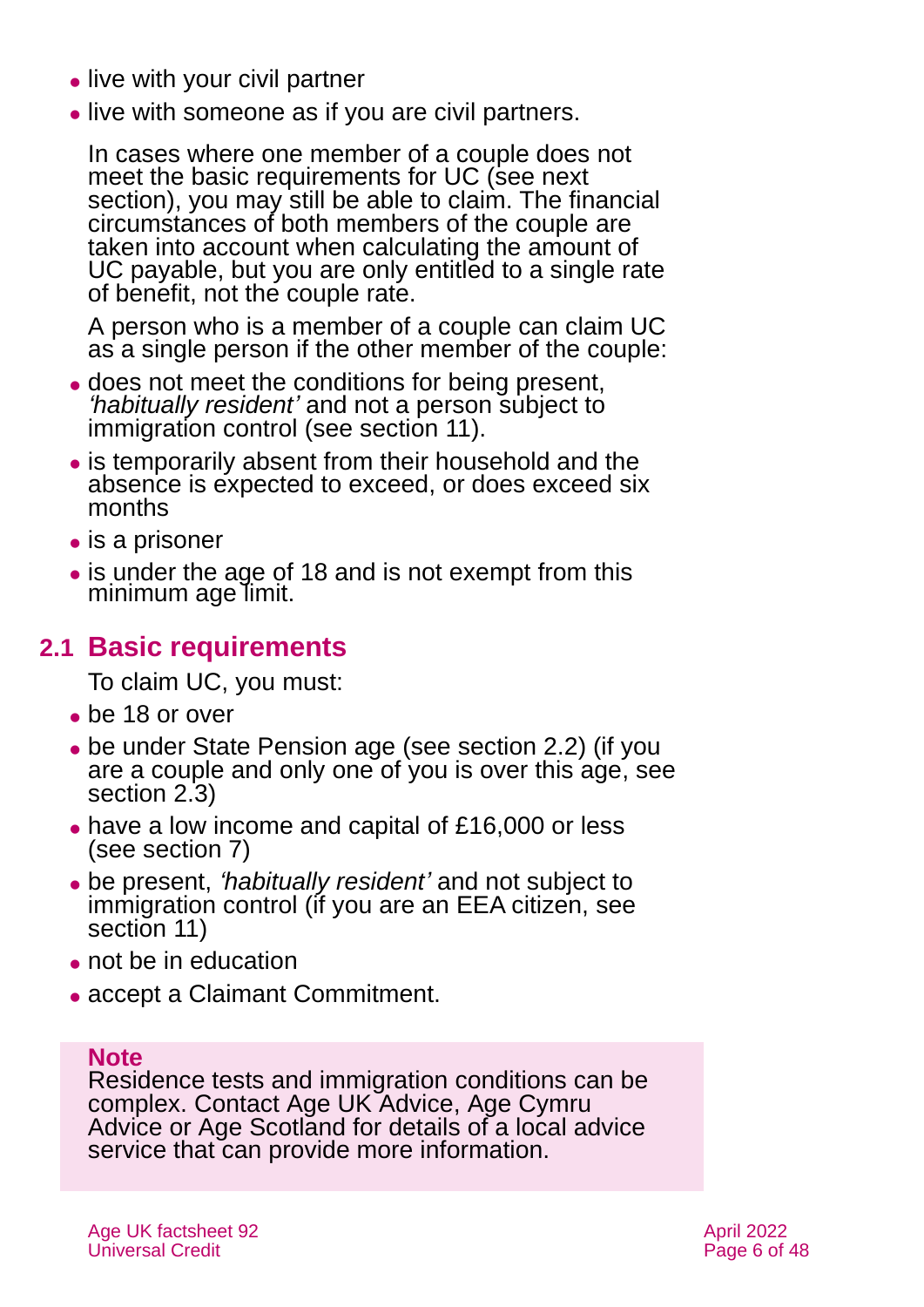# **2.2 Pension Credit (PC)**

<span id="page-6-0"></span>If you are single, you can claim Pension Credit (PC) when you reach State Pension age, as set out in the table below based on your date of birth. If you are a couple, you can claim PC when you both reach State Pension age. Check the date of birth of the younger partner in the table below to see when you can make a claim.

| Date of Birth                                | Date you can claim<br>PC |
|----------------------------------------------|--------------------------|
| Before 6 October 1954                        | Can claim now            |
| 6 October 1954 to 5 April 1960 66th birthday |                          |

From 6 May 2026, State Pension age will start increasing again and will reach 67 by 6 March 2028 (and so affecting anyone born between 6 April 1960 and 5 April 1977).

If you, or your younger partner if you are a couple, were born after 5 April 1960, find out when you can claim PC by entering your date of birth at *[www.gov.uk/state-pension-age](http://www.gov.uk/state-pension-age)* or if you are a couple, the date of birth of the younger partner. For information about PC, see [factsheet 48,](https://www.ageuk.org.uk/globalassets/age-uk/documents/factsheets/fs48_pension_credit_fcs.pdf) *Pension [Credit](https://www.ageuk.org.uk/globalassets/age-uk/documents/factsheets/fs48_pension_credit_fcs.pdf)*.

# **Transferring from UC to PC**

If you expect to be entitled to PC once you reach State Pension age, you can make an advance PC claim up to four months early so that it starts the day you reach State Pension age.

You should receive a final UC payment for the entire assessment period (see [section 4\)](#page-14-0) in which you reach State Pension age and then your UC claim ends. This final payment is disregarded when assessing your PC entitlement.

If you do not make an advance PC claim, your UC award should end at the end of the assessment period in which you reach State Pension age. You should report you have reached State Pension age to DWP.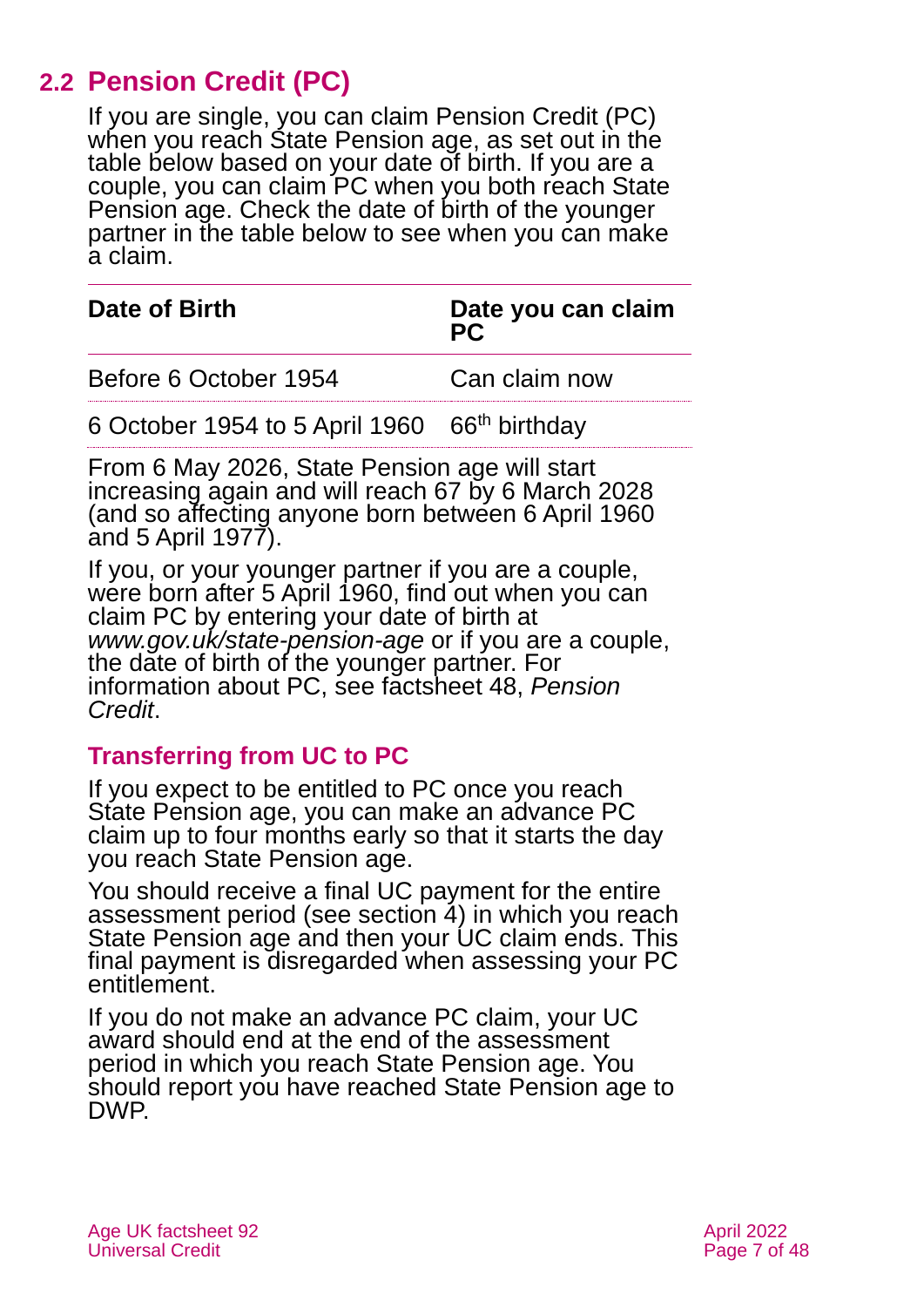# **2.3 Mixed age couples**

<span id="page-7-1"></span>A mixed age couple is where one person is over State Pension age and the other person is under. Couples making a new claim for benefit must claim UC rather than Pension Credit or Housing Benefit, until both members of the couple reach State Pension age.

Existing mixed age Pension Credit and pension age Housing Benefit claimants can stay on these benefits provided there is no break in the claim. If there has been a break in your claim, or you are expecting one, seek specialist advice to determine your options.

# **2.4 Transfer from other benefits**

If you currently claim a legacy benefit, you remain entitled until you transfer onto UC. This can happen in one of two ways:

### **2.4.1 Change of circumstances**

<span id="page-7-0"></span>If you have a change of circumstance which prior to UC would have meant claiming another legacy benefit, you may have to claim UC instead under '*natural migration*'. This terminates any existing awards of legacy benefits. Examples include if you are claiming:

- ⚫ IB-JSA, IR-ESA, IS, HB or WTC and you move into or out of work
- ⚫ IB-JSA and you become sick, or IR-ESA and you are no longer sick
- HB and you move to new rented accommodation in a different local authority area.

#### **Note**

If you are claiming HB, IB-JSA, IR-ESA or IS when you apply for UC, you continue to receive these for the first two weeks of your UC claim. This is not recoverable and does not affect the amount of UC you are entitled to.

If you have a change of circumstance which does not require a new claim to be made, you remain entitled to your legacy benefit. Examples include if you claim: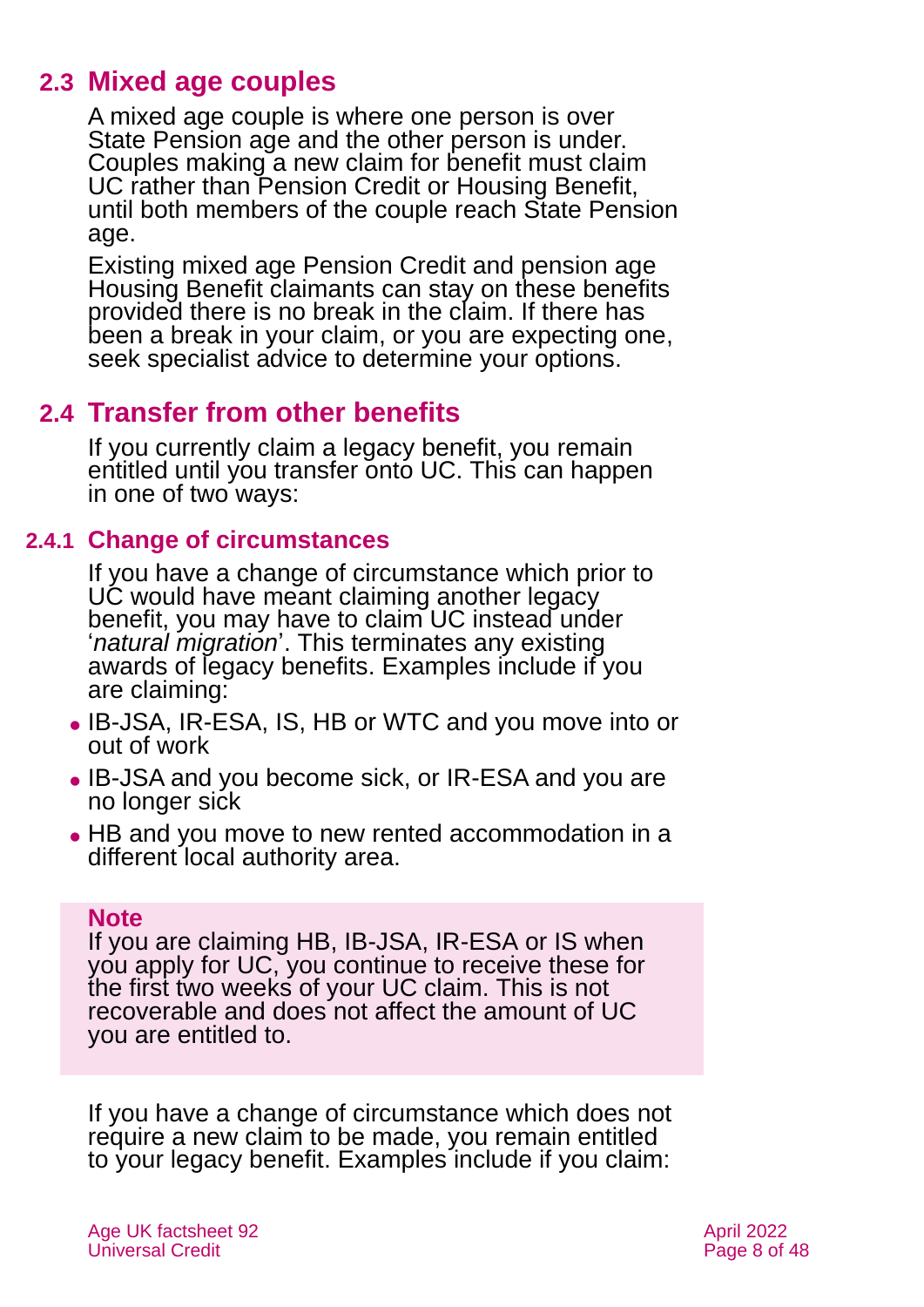- a legacy benefit and become entitled to another premium or allowance
- ⚫ a disability benefit like PIP or Carer's Allowance or ADP in Scotland
- ⚫ one of the tax credits and you subsequently qualify for the other
- ⚫ HB and move to new rented accommodation within the same local authority area.

There is no transitional protection if you transfer to UC due to a change of circumstance, which can mean a reduction in the overall amount of benefit you receive. See [sections 6](#page-23-0) [and 7](#page-29-0) about how to calculate your entitlement for UC or seek specialist advice to consider your options.

#### **Note**

If you receive a **severe disability premium** (SDP) as part of your IB-JSA, IR-ESA or IS award and have a change of circumstance which results in you claiming UC, you may be entitled to an ongoing *'UC transitional element'.* [See section 6.1](#page-27-0) for more information about this element.

### **2.4.2 Managed migration**

<span id="page-8-1"></span>If you do not transfer to UC due to a change of circumstance, you will be part of the '*managed migration'* process between now and 2024. You will receive a letter inviting you to claim UC by a specific deadline of at least three months. If you fail to make a claim before the deadline, any legacy benefit you receive will stop.

<span id="page-8-0"></span>If the amount of UC you are entitled to is lower than the amount you received with legacy benefits, you are paid transitional protection to top up your UC award until this catches up to that amount, or you have a relevant change of circumstance (such as earnings changing significantly for three months or more, or you stop claiming UC).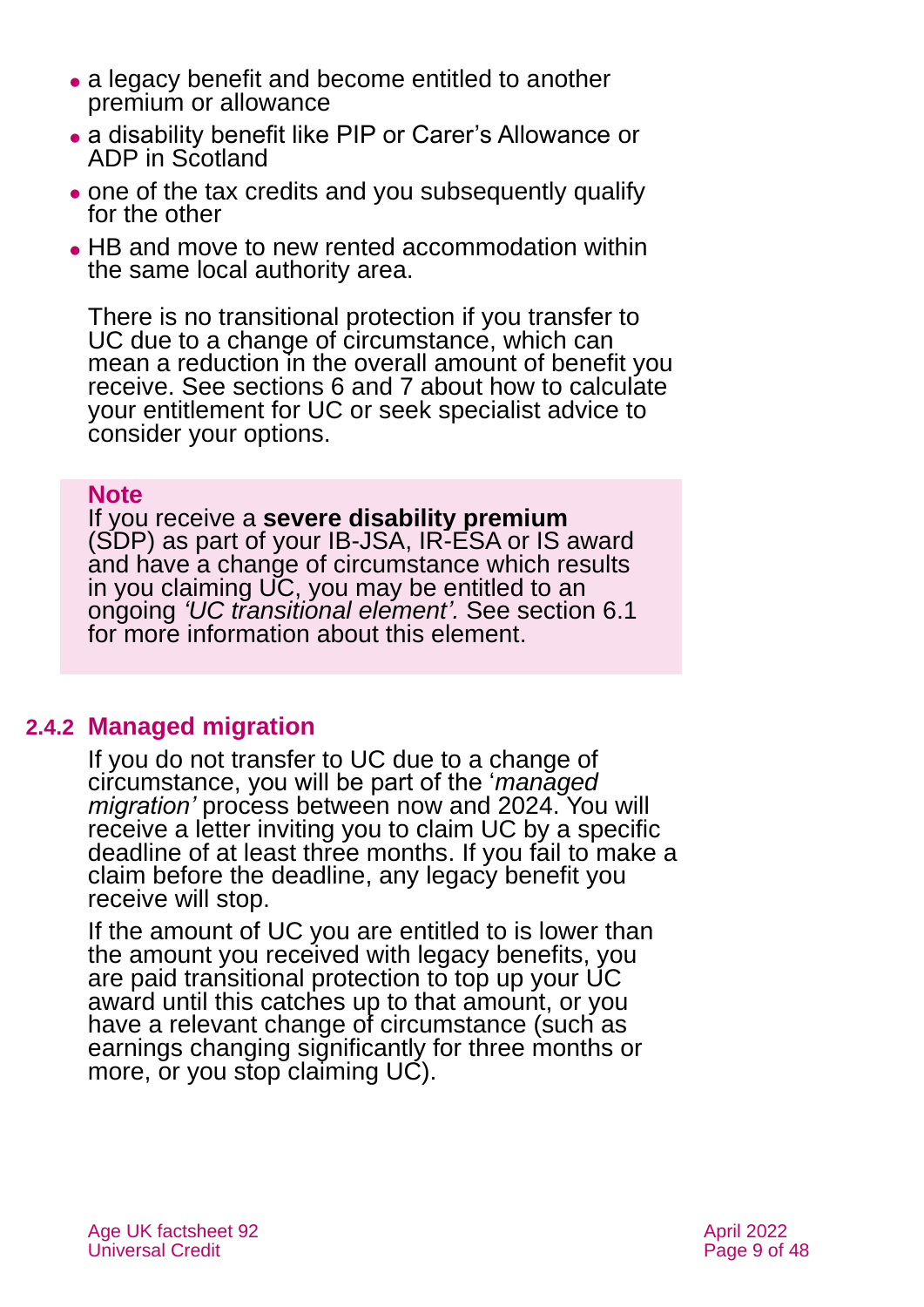# **'Move to UC' campaign**

The DWP may contact you about making a voluntary UC claim if they think you will be better off, although you can refuse to do so. Seek advice to check if you would be better off on UC as there is no transitional protection like there is under managed migration.

# **2.5 Exceptions**

There are exceptions to the rule that no new claims for legacy benefits can be made:

- HB claims if you live in specified or exempt accommodation, or if you and your partner have reached State Pension age
- ⚫ renewal CTC/WTC claims if you are already in receipt of one or a claim for the other tax credit if you are already in receipt of one.

# <span id="page-9-0"></span>**3 How to claim**

UC is designed to be claimed online, although see the next section for alternatives. Apply online at *[www.gov.uk/apply-universal-credit](http://www.gov.uk/apply-universal-credit)* (you can call 0800 328 5644 for help with the online process).

You must provide all necessary information and evidence to show you meet the criteria for UC. Failure to do so can lead to your application being turned down. If one partner is unable to claim (e.g. due to illness), the other partner can be allowed to claim for both of you.

Before making a claim, make sure you have details of your National Insurance number, bank account, and, if applicable, details about your partner and any dependents. You need a unique email address, as does your partner if you have one. If you have a partner, you both need to create an online account and link them together with a special code.

When an online claim is made, an online account is created with a username and password that should only be known by you, the claimant. This is because the account holds your personal information such as National Insurance number and bank account details.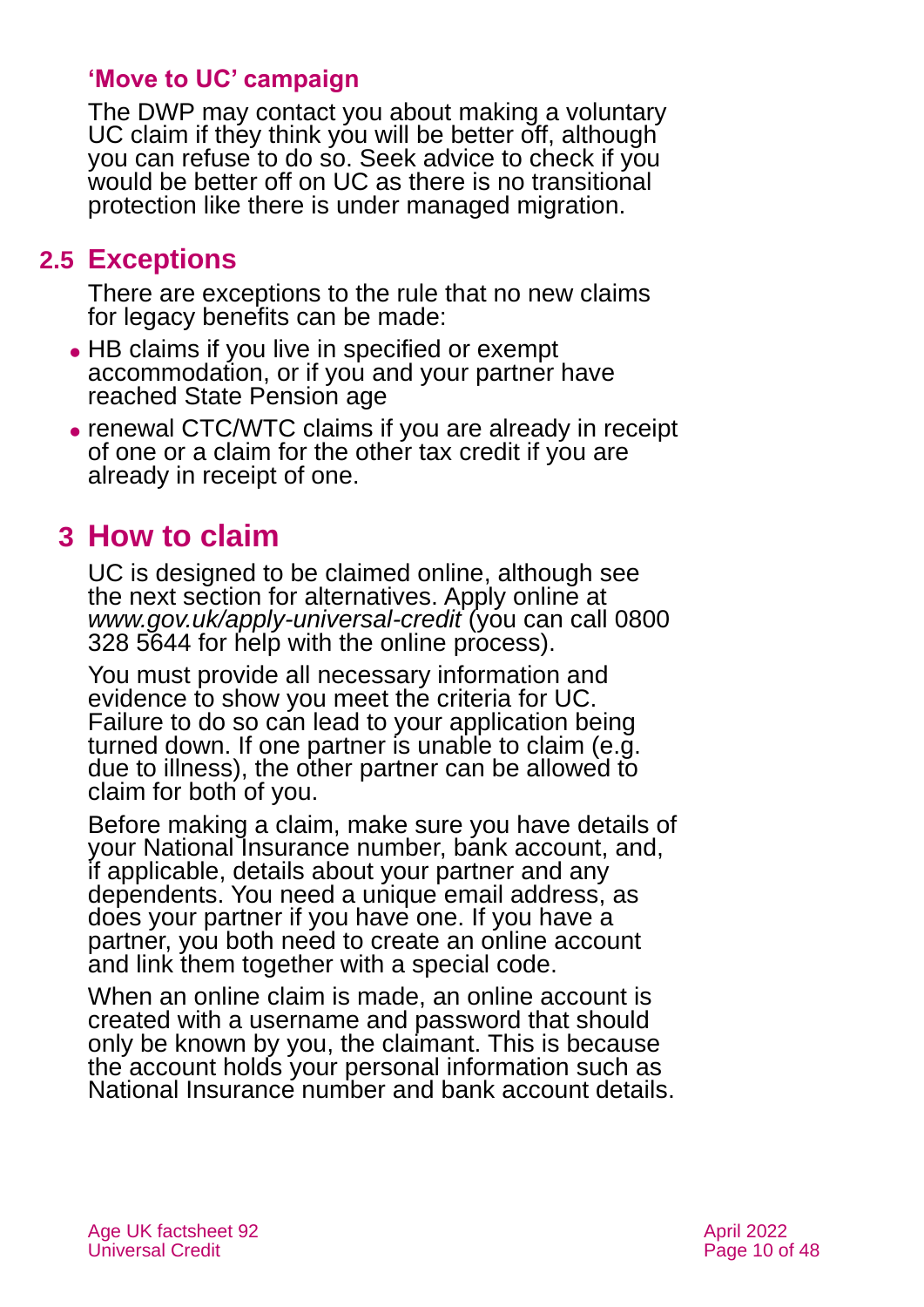You can request for your claim to be backdated for up to one month if you could not reasonably have claimed earlier because of disability, illness (confirmed by medical evidence), DWP computer failure, or in some circumstances, where a joint claim ends or is refused.

After a claim is made, you must attend a local Jobcentre Plus for an interview with a work coach. see [section](#page-11-0) 3.2.

If you are not eligible for UC, you may qualify for other benefits such as new-style JSA. See [section 9](#page-35-1) and also factsheet 56, *[Benefits for people under](https://www.ageuk.org.uk/globalassets/age-uk/documents/factsheets/fs56-benefits-for-people-under-state-pension-age.pdf)  [State Pension age,](https://www.ageuk.org.uk/globalassets/age-uk/documents/factsheets/fs56-benefits-for-people-under-state-pension-age.pdf)* for more information.

# **3.1 Support for claiming**

### **Alternative claiming methods**

If you are unable to make a claim online or do not have access to the internet, you can request assistance from a local Jobcentre Plus office. There may be other locations locally, such as libraries or internet cafes, that can be used, but extra care must be taken around security due to the personal information necessary and held in the online journal.

Alternatively, claims can be made by telephone in some circumstances through the UC helpline (0800) 328 5644) where an adviser completes the online form for you. This is the number to use if you want to request alternative formats, such as braille, large print, or audio CD.

In exceptional circumstances, such as if you are disabled, if you are unable to claim by telephone or go to a local Jobcentre Plus office, the DWP may make a home visit to initiate a claim.

**Note**

For more about online security, see the Age UK Guide, *[Staying safe.](https://www.ageuk.org.uk/globalassets/age-uk/documents/information-guides/ageukig01_staying_safe.inf.pdf)*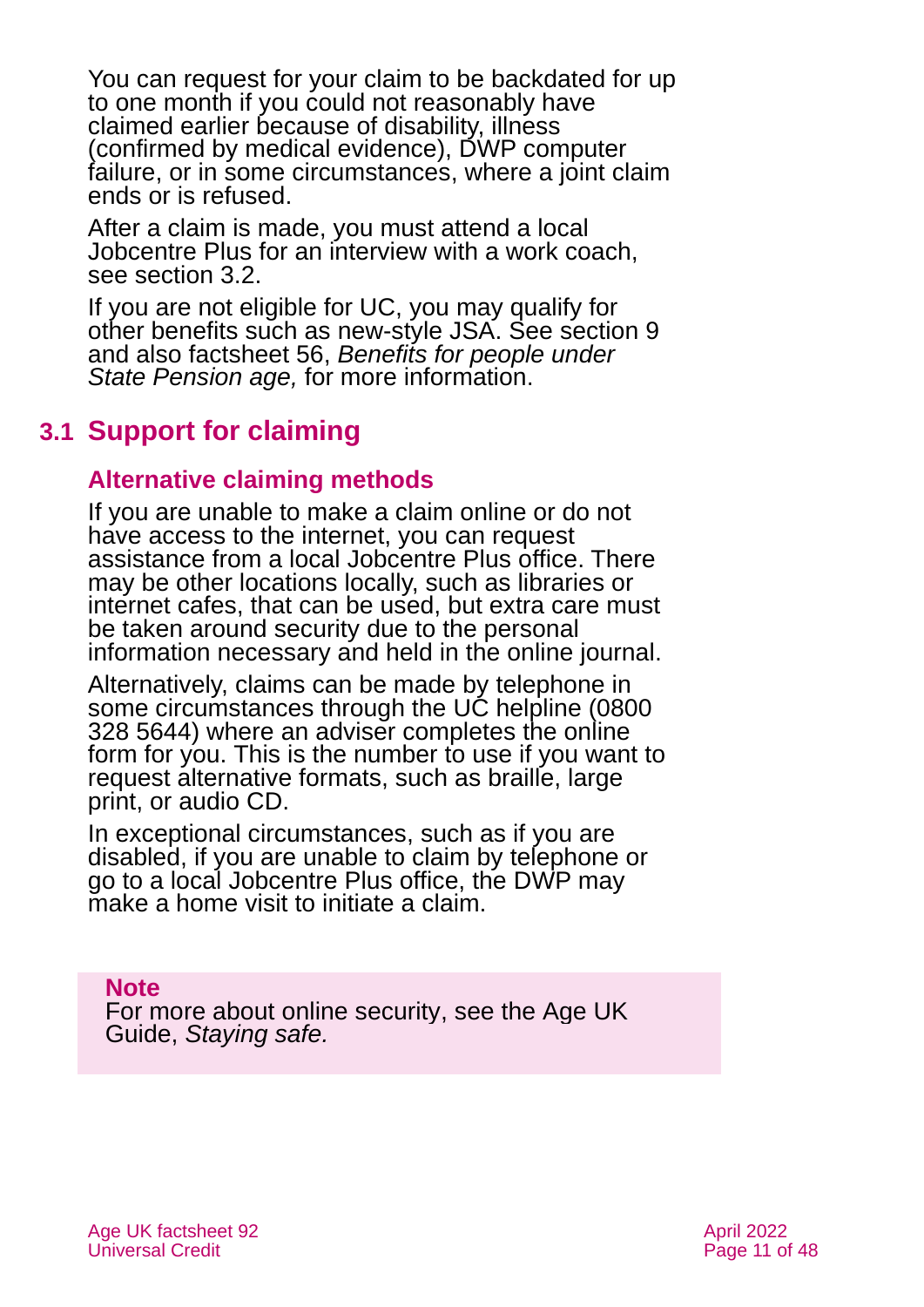### **Receiving help from an advice service**

Because some vulnerable people may need extra support to cope with online claims and other issues, Citizens Advice offers the *['Help to Claim'](https://www.citizensadvice.org.uk/benefits/universal-credit/claiming/helptoclaim/)* service. This includes help with making a claim through to your first payment of UC. Contact them for further details.

### **Explicit consent**

If you receive help from an advice service, UC operates a system of '*explicit consent*' for advisers and other people acting on behalf of, or enquiring about, someone else's claim.

If you want a third party to discuss your claim with the DWP, you must make a note in your online journal that permits this and specify exactly what matter(s) you are giving permission to discuss.

For example, "*I authorise A.N. Adviser to speak to you about the housing element of my Universal Credit and why you are not paying it*". These permissions are time limited so you must make a note in your online journal each time you require assistance from someone else.

### **Someone acting on your behalf**

If you are unable to act for yourself, a Power of Attorney or an appointee can make the claim (and receive payment) on your behalf. This includes corporate appointees, where an organisation such as a local Age UK, a solicitor, or a local authority acts on behalf of clients.

For more information see factsheet 22, *[Arranging for](https://www.ageuk.org.uk/globalassets/age-uk/documents/factsheets/fs22_arranging_for_someone_to_make_decisions_on_your_behalf_fcs.pdf)  [someone to make decisions on your behalf](https://www.ageuk.org.uk/globalassets/age-uk/documents/factsheets/fs22_arranging_for_someone_to_make_decisions_on_your_behalf_fcs.pdf)* (in Scotland, [call Age Scotland\)](#page-46-0)*.*

# <span id="page-11-0"></span>**3.2 Interview with a work coach**

Once a claim is made, you must usually attend a local Jobcentre Plus office for an interview with a work coach. This is to agree the contents of your Claimant Commitment, before a decision is made about your UC entitlement.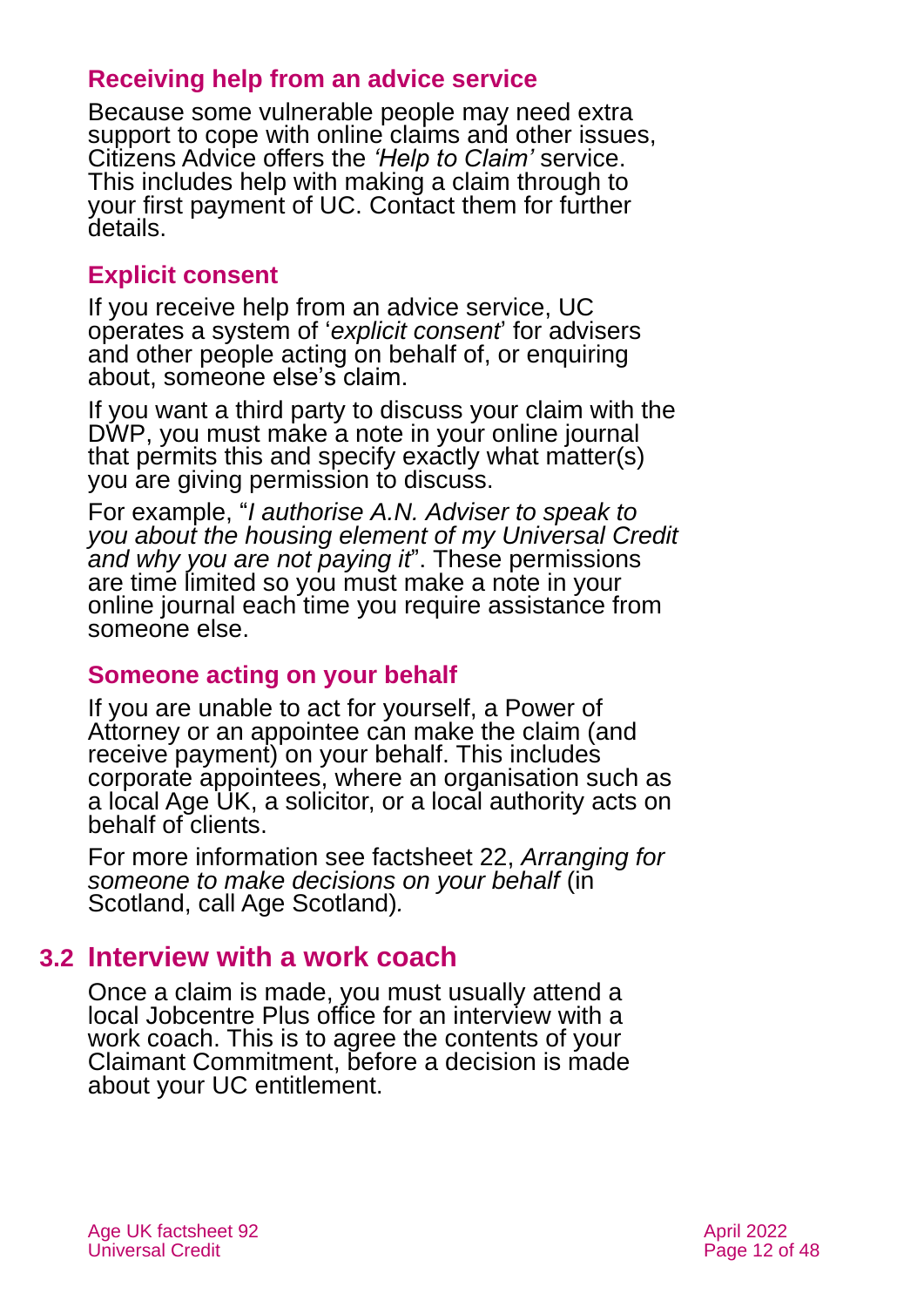The role of a work coach is to discuss your claim and any relevant circumstances, to set out the steps you must take to seek work if applicable, to take any further evidence necessary to decide the claim and to talk to you about your Claimant Commitment. You are generally expected to have the same work coach for the duration of your claim.

If you have health problems that affect your ability to work and you are submitting fit notes from your GP, you must also attend a medical assessment. Your work coach can talk to you about this.

# <span id="page-12-0"></span>**3.3 Claimant Commitment**

Your claim is usually not decided until you (and your partner if applicable) agree and accept a Claimant Commitment. The Commitment sets out what is expected of you during your UC claim such as the steps you must take in seeking work.

Steps can include attending work-focused interviews, doing work preparation such as drafting a CV or attending training, undertaking work search activities, and what your availability for work is.

It is important to flag up any difficulties you may have with these activities due to your health condition or caring responsibilities, for example. Your work search responsibilities can be tailored or relaxed in certain circumstances, if your work coach agrees to this.

In most cases, the Commitment is drawn up after an interview with a work coach and if accepted, is backdated to the date of claim. It can be reviewed and updated on an on-going basis (e.g. if your circumstances change).

If you accept the Commitment, you are expected to do so electronically, by telephone, or in writing. You should be given a seven-day cooling-off period if you refuse to sign, to give you the chance to reconsider. This period can be extended if you ask for a review of the requirements.

If you refuse to accept the Commitment, your UC claim is refused. The only exceptions are if you lack the capacity to accept this, or there are exceptional circumstances which would make acceptance unreasonable (e.g. illness or a domestic emergency).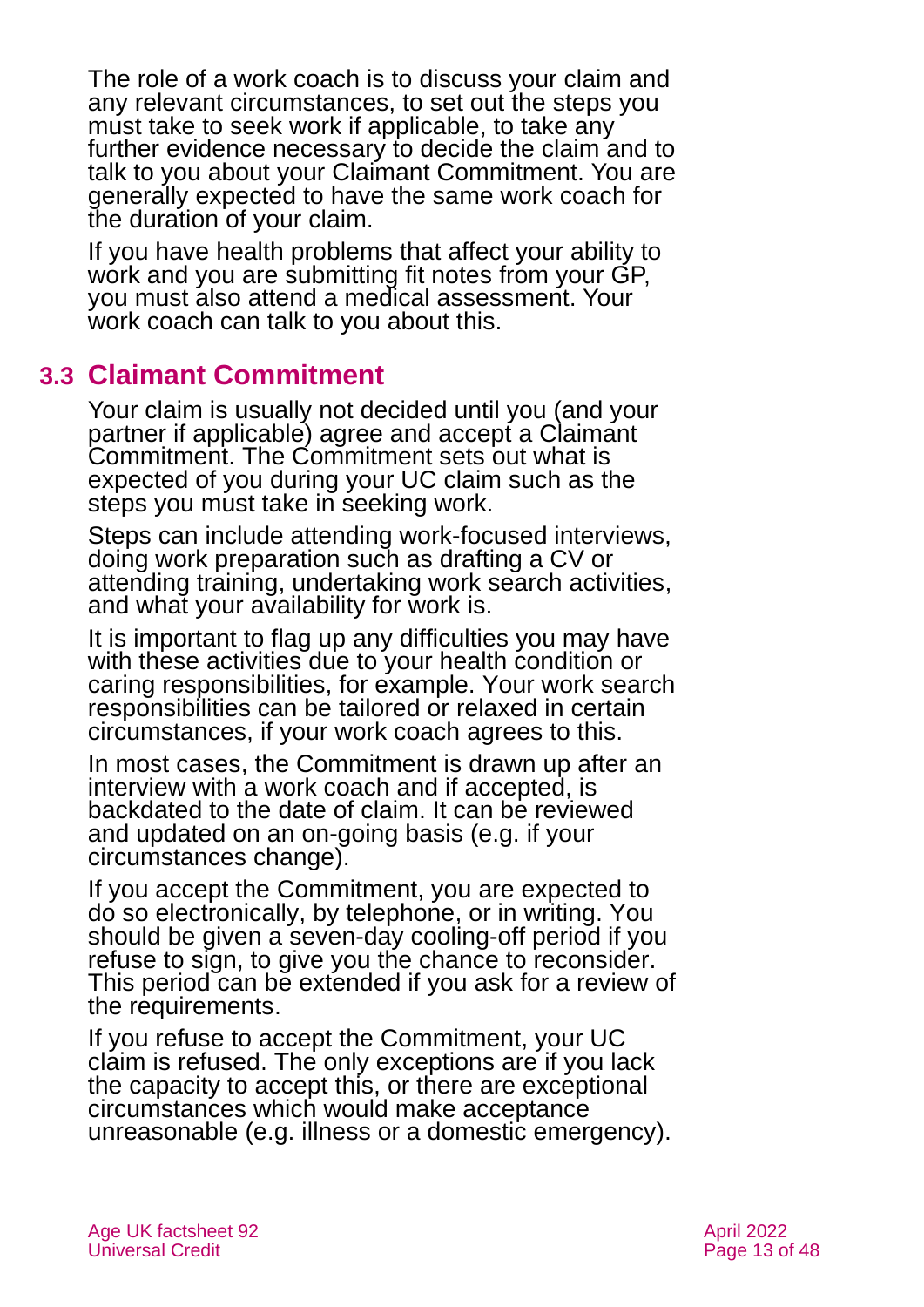The Commitment places a duty on you to notify any change of circumstances or incorrect information. See [section 5](#page-16-0) for more about work-related requirements and the penalties for not meeting them. If you fail to meet a requirement in your Claimant Commitment, your UC amount may be reduced by a sanction until you comply (see [section 5.5\)](#page-20-0).

If you are unhappy with the requirements in your Commitment, it may be advisable to sign it anyway, so the UC claim can be decided and put into payment and ask your work coach to vary the contents later on.

It you are terminally ill (suffering from a progressive disease where death in consequence of that disease can reasonably be expected within six months), you are not required to accept a commitment.

# **3.4 Claim maintenance**

UC is designed so you can manage your claim directly through an online account. There is a '*To do*' list and a '*Journal*' of actions as agreed under your Claimant Commitment.

Any communication with the DWP (e.g. award notices and change of circumstances) are also through your online account. It is good practice to take screen shots, if you can, of all transactions through the journal to avoid later disputes.

You can submit any evidence or information necessary for your claim through your online account, such as medical evidence. If you are working, your monthly earnings are sent automatically to the DWP using your employer's PAYE system if they are a *'Real Time Information*' (RTI) employer.

If your employer is not a RTI employer, or they are but they have failed to submit the relevant information, you are responsible for providing earnings details. This is also the case if you are selfemployed.

If you have problems with your online account, call the UC helpline (0800 328 5644), speak to your work coach, or go to a local advice service for help. See [section 4.4](#page-15-0) about challenging any decision which you do not agree with.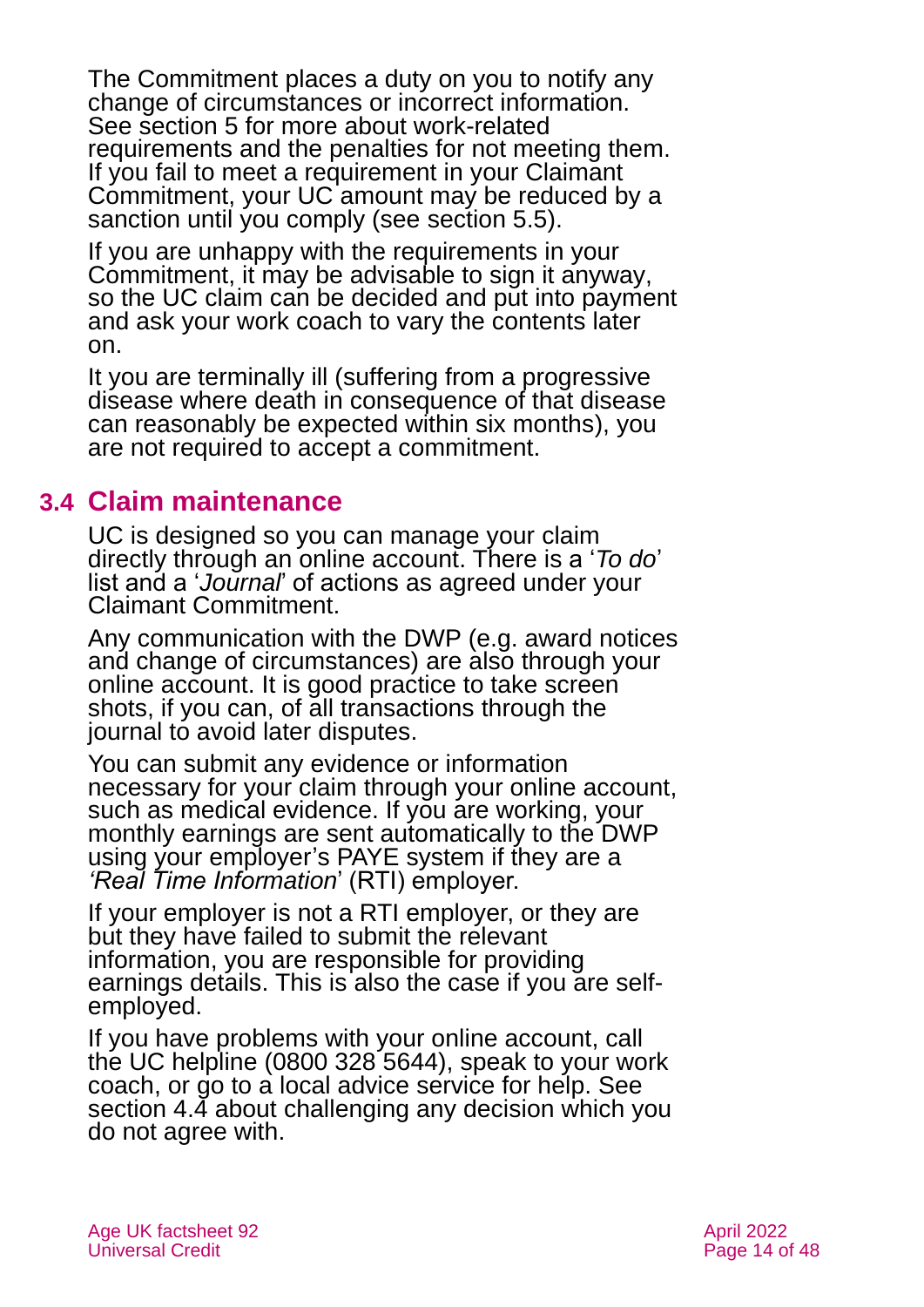See [section 4](#page-14-0) for more information about the decision process and when payment of UC will start, and [section 8](#page-33-0) about when to report change of circumstances.

# <span id="page-14-0"></span>**4 Decisions and payments**

When you have completed your UC claim and it is received by the DWP, a decision is made about whether you are eligible or not. Entitlement to UC is assessed over a month which is known as an '*assessment period*'. Awards are calculated and notified automatically through the online journal. Award notices (and revised awards) include details of UC elements and the effect of any income and capital.

If you receive a nil award of UC in any month, you must make a new claim to re-establish entitlement subsequently.

# **4.1 Payments and assessment periods**

After you apply, it is at least five weeks before you receive your first payment. The first calendar month of your claim is the assessment period, where your circumstances, income and capital are taken into account, followed by a seven-day period during which your UC entitlement is calculated and then paid.

After this, you receive one payment on the same date each month following your assessment period, or the nearest working day (in Scotland you can be paid twice monthly).

#### **Example**

You apply for UC on 5 February. Your first assessment period runs until 4 March. You receive your first payment on 11 March and then on the 11<sup>th</sup> day of each subsequent month or nearest working day.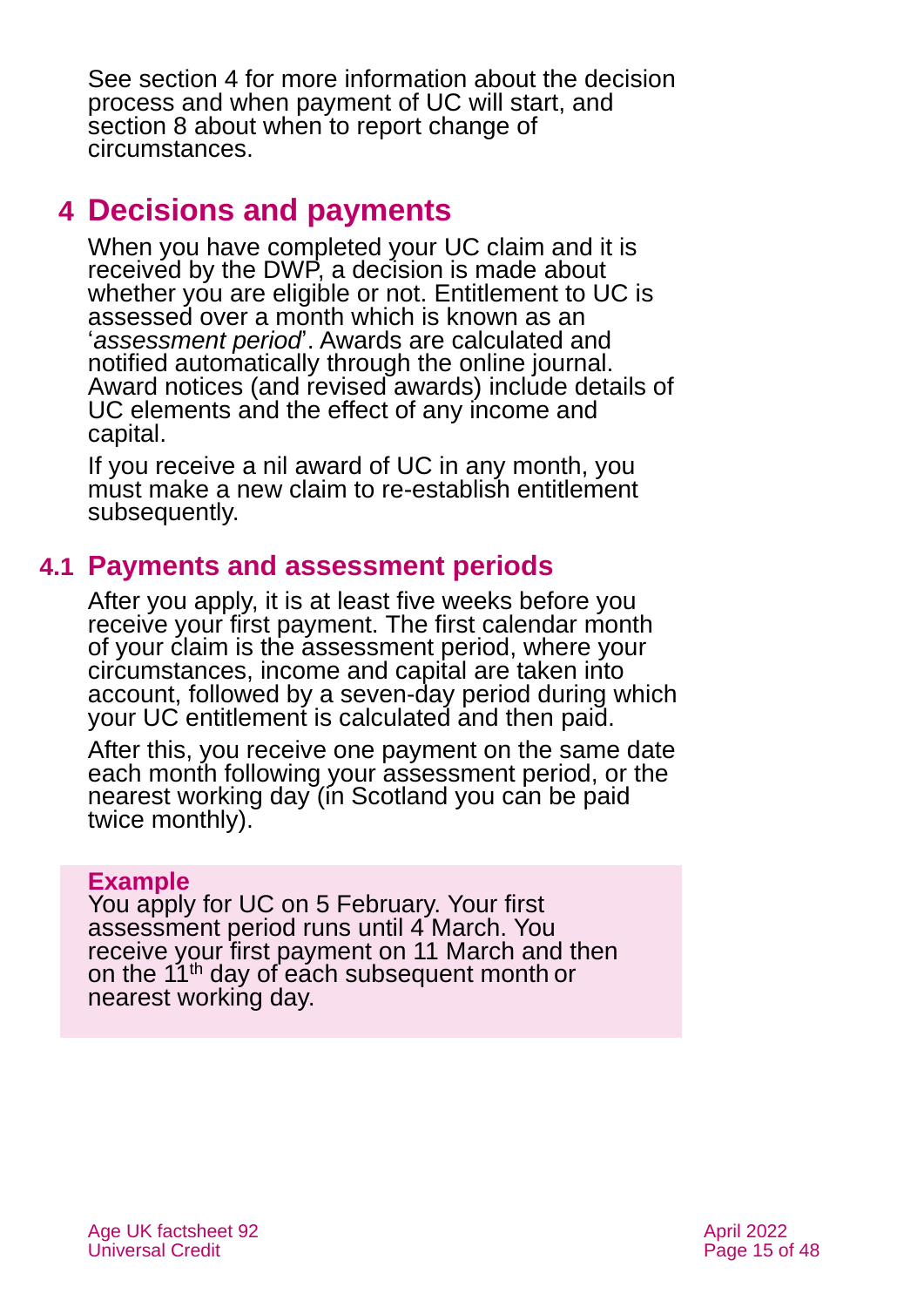UC is normally paid into one bank or building society account and is the whole amount for you and anyone else in the household you claim for. You can request alternative payment arrangements (such as housing costs paid directly to your landlord, see [section 4.3](#page-15-1) for more information).

If you are unable to open or manage a bank account, you can use the *[Payment Exception Service](https://www.gov.uk/payment-exception-service)* which allows you to withdraw money from PayPoint outlets. If you are unable to use any of these methods of payment, contact the DWP. UC can be paid to an appointee or someone with power of attorney if you are not able to act for yourself.

# **4.2 Advances of benefit**

This is a recoverable advance payment, paid to you in certain circumstances if you are in '*financial need*'. If you have an underlying entitlement to UC, you can access up to one month's worth of benefit within five days of your claim. The intention is for an advance payment to provide financial support for a limited period. Any advance received is recovered from future UC payments over 24 months.

# <span id="page-15-1"></span>**4.3 Alternative payment arrangements**

It may be possible to have different payment arrangements under certain circumstances, such as if you find it difficult to budget. These are discretionary and there is no right of appeal. They include:

- ⚫ paying housing costs directly to the landlord, known as '*Managed Payment to Landlord*' (if you have two months of rent arrears, this can happen automatically, until the arrears are cleared; in Scotland, you can request this regardless of having rent arrears).
- ⚫ paying more than one person in the household
- <span id="page-15-0"></span>⚫ receiving payments more frequently than once a month.

# **4.4 If you disagree with a decision**

If you disagree with your Claimant Commitment or the imposition of a sanction, see [sections 3.3](#page-12-0) [and 5.8.](#page-22-0) Additionally, you have the right to appeal against many decisions, such as if your UC claim is refused.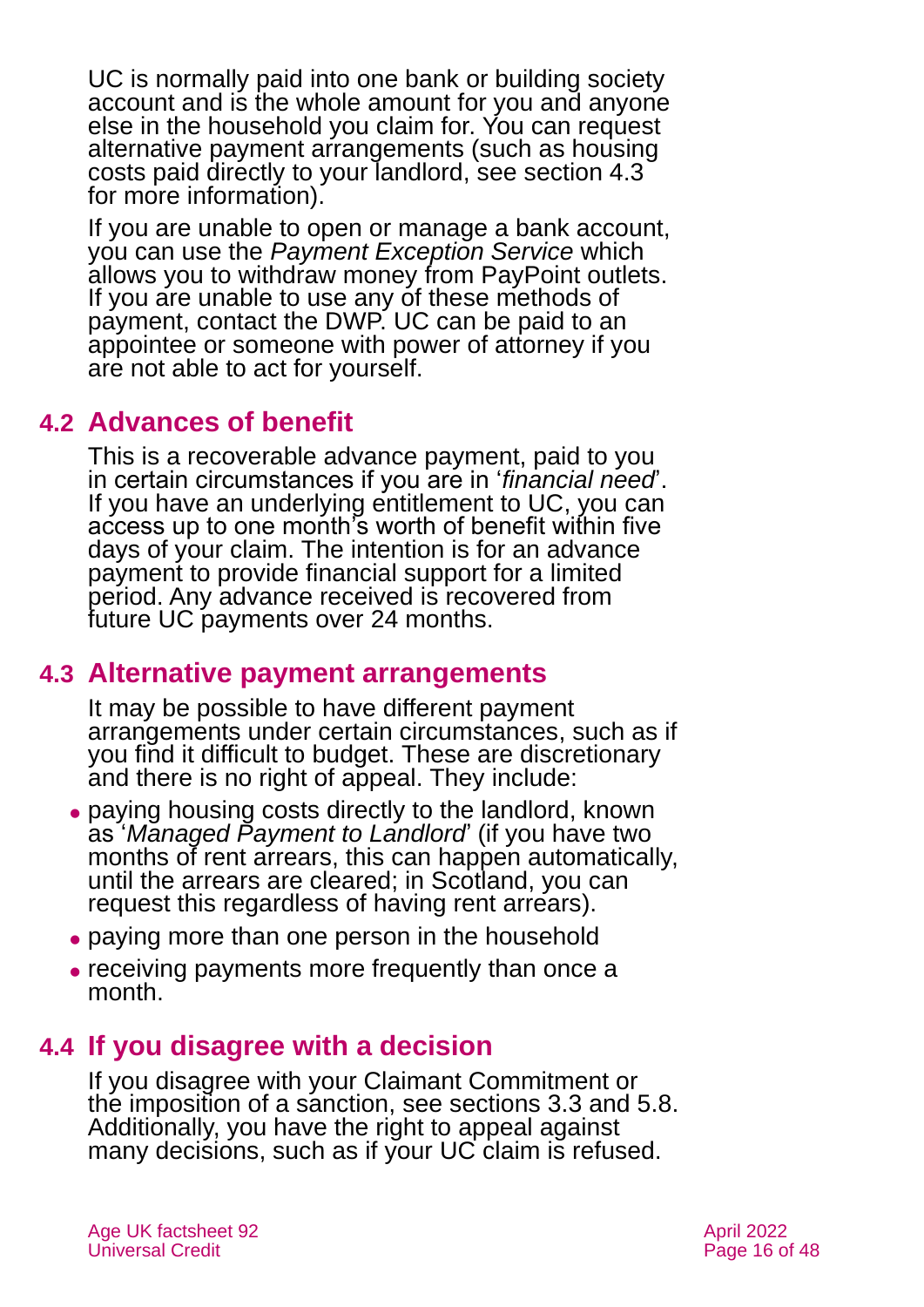It is important to challenge a decision or get advice promptly because there are time limits that usually mean you must act within one month of the decision. You must ask for a Mandatory Reconsideration before you can lodge an appeal with HM Courts and Tribunals Service.

For more information about this, see factsheet 74, *[Challenging welfare benefit decisions,](https://www.ageuk.org.uk/globalassets/age-uk/documents/factsheets/fs74_challenging_welfare_benefit_decisions_fcs.pdf)* or contact one of the *[Useful organisations](#page-42-0)* listed.

# <span id="page-16-0"></span>**5 Conditionality and sanctions**

You are usually required to meet the work-related requirements (see [section 5.3\)](#page-19-0) outlined in your Claimant Commitment as a basic condition of UC. These can apply if you work, do not work at all, or have impairments or ill-health conditions, or caring responsibilities.

Your requirements are monitored by your work coach who has a duty to assist and support you. Any failure to meet your requirements can lead to a sanction, or reduction, of the amount of UC paid (see [section 5.5\).](#page-20-0) There is no right of appeal against work requirement directions and no prescribed procedure if you are unhappy with your work coach.

# **5.1 Conditionality groups**

You are placed in one of four '*conditionality groups*' (see overleaf) depending on your capability and circumstances, as discussed with your work coach and outlined in your Claimant Commitment.

You may move into different groups as your circumstances change. Partners in couples may be placed in different groups, depending on their individual circumstances. If you do not agree with the group you have been placed in, talk to your work coach, or seek independent advice to assess your options.

# **5.1.1 All work-related requirements**

All four work-related requirements are imposed if the exceptions listed below do not apply. You are likely be placed in this group if you are a jobseeker, or have children aged three or over, or have earnings below your earnings threshold.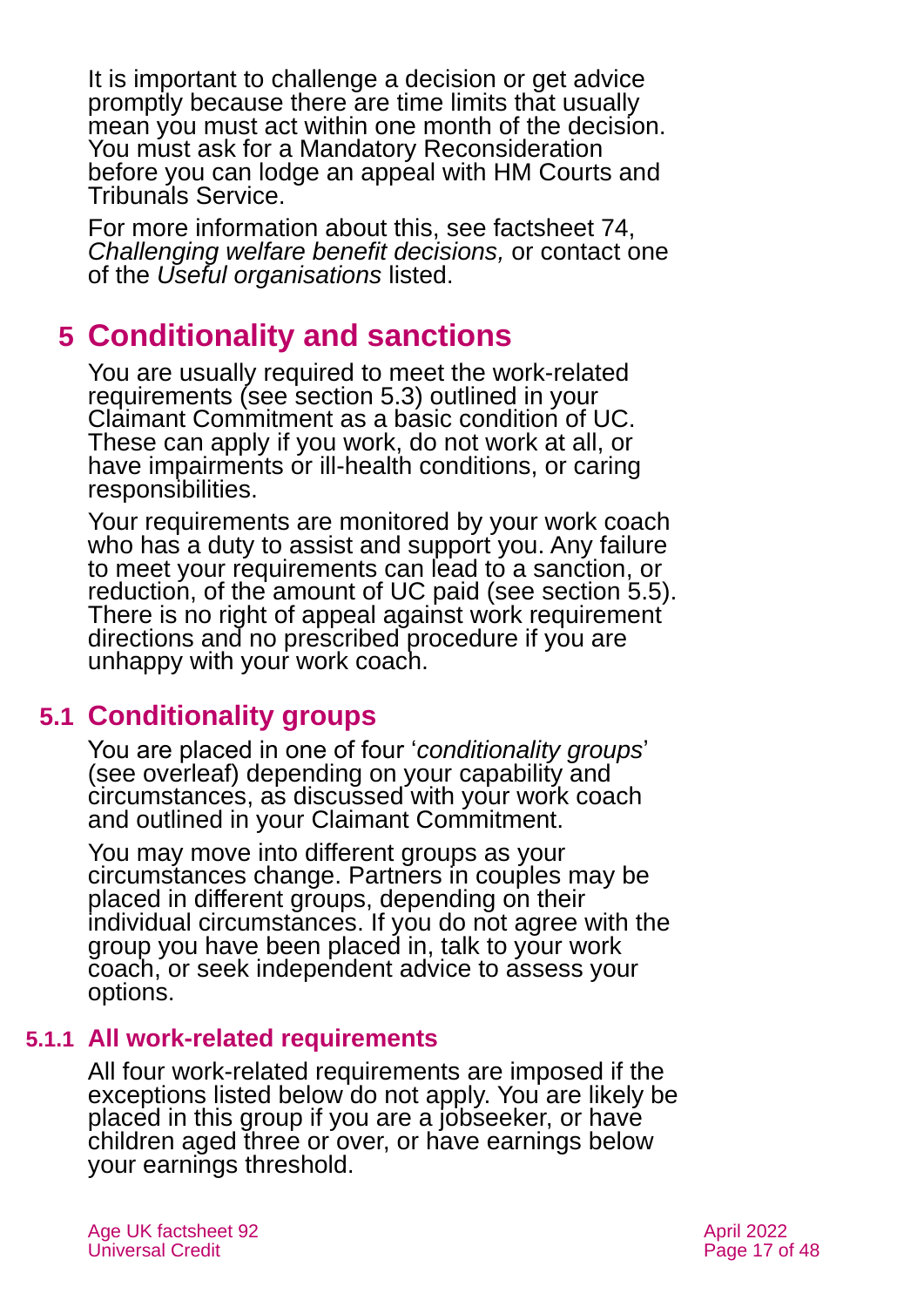In this group, the requirement for work search has a minimum number of hours per week. This is your individual *'threshold'* and is usually 35 hours a week. unless your work coach agrees a lower amount with you due to your circumstances, such as caring responsibilities, or physical or mental health problems. There is no specific age-related relaxation.

You can modify your requirements at the discretion of your work coach. Examples include (these are not exhaustive) if you:

- ⚫ care for a child or disabled person, you can be allowed up to 48 hours to attend an interview and up to a month to take up paid work
- ⚫ have caring responsibilities, you can restrict the hours of work search and availability to what is compatible with your circumstances, as long as there are reasonable prospects of securing work
- ⚫ were previously employed, you can limit your work search and availability to similar work or salary levels for up to four weeks, as long as you have reasonable prospects of securing such work
- have a physical or mental impairment, you can ask to restrict the hours of work search and availability, and if your impairment has a substantial adverse effect on your ability to carry out certain types of work, you can ask not to look and prepare for such work.

If you submit a medical certificate to say you have a limited capability for work, you can be subject to all work-related requirements until a work capability assessment (WCA) takes place and a decision made.

If this applies, whilst waiting for the WCA to take place, you can request a relaxation of your requirements with your work coach. However, if the work coach does not agree to relax the requirements, you can be subject to a sanction if you fail to meet them all.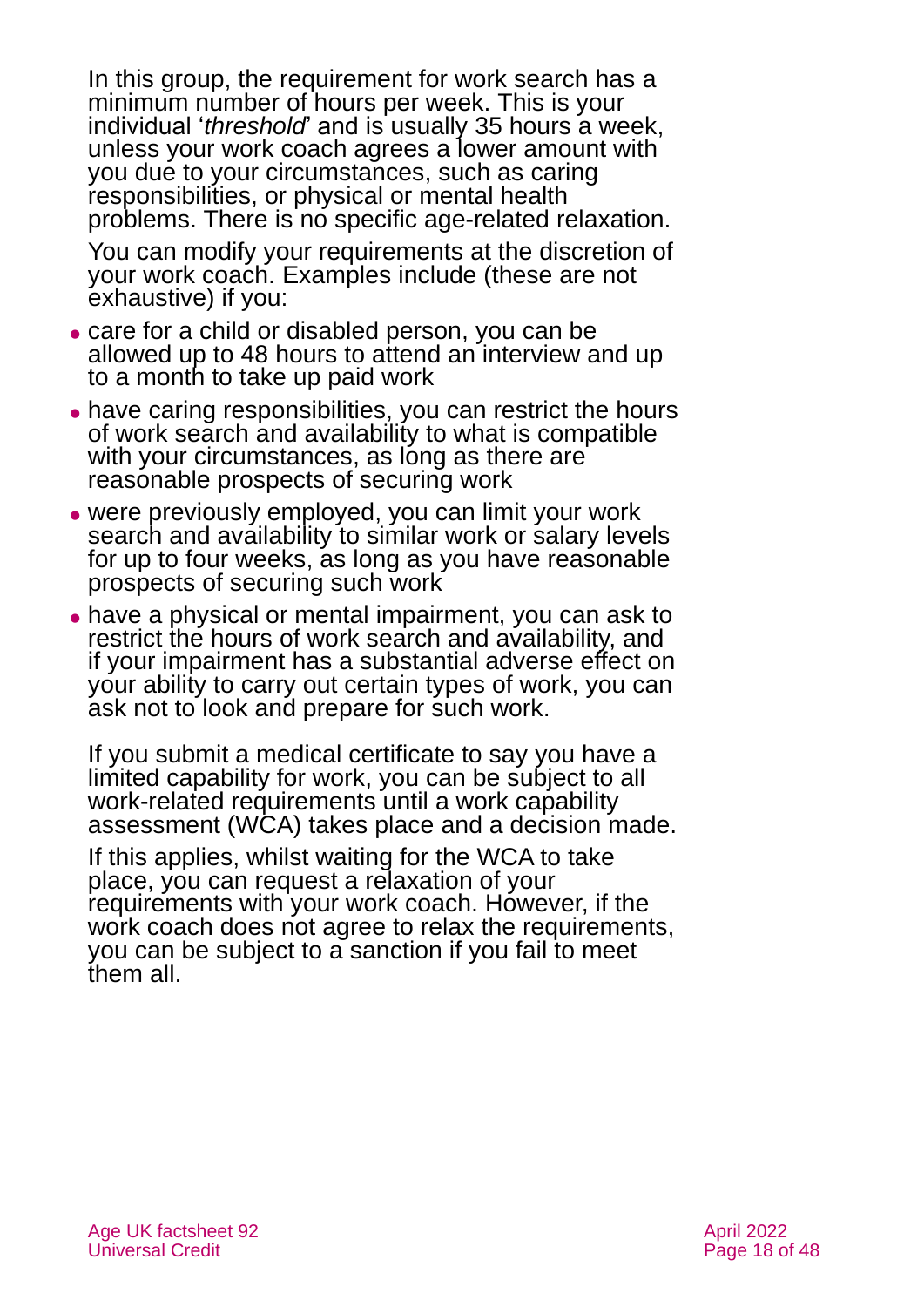### **5.1.2 No work-related requirements**

No work related requirements are imposed in various circumstances including if you are above State Pension age, or are assessed as having limited capability for work *and* limited capability for workrelated activity (LCWRA), or are entitled to the carer's element (see [section 6\)](#page-23-0), or Carer's Allowance, or would be if claimed, or if you work and earn at least your individual earnings threshold (e.g. 35 hours a week at National Minimum Wage).

There are other circumstances where this may apply, such as if you have recently experienced domestic violence. Seek advice if you think you should not be required to undertake any work-related activity.

### **5.1.3 Work-focussed interviews only**

You are required to attend and take part in workfocussed interviews if you are responsible for a dependent child aged between one and two.

#### **5.1.4 Work-focussed interviews and work preparation requirements**

If you are assessed as having a limited capability for work (LCW), or are responsible for a child aged between two and three years old, or you do not work sufficient hours or earn sufficient wages, you must attend and take part in work-focussed interviews and undertake work preparation requirements.

# **5.2 In-work conditionality**

This requirement applies if you do not work sufficient hours or have sufficient earnings. You are expected to increase your pay or hours in your current job or find new or additional employment. Your preferred option determines the activity you are expected to undertake to obtain more or better-paid work, but requirements should be reasonable, proportionate and compatible with current work commitments.

This requirement applies if your monthly earnings are below £355 (for a single person) or £567 (for couples). Some people may be selected for randomised trials and have a higher earnings threshold based on the minimum wage (normally for a 35-hour week).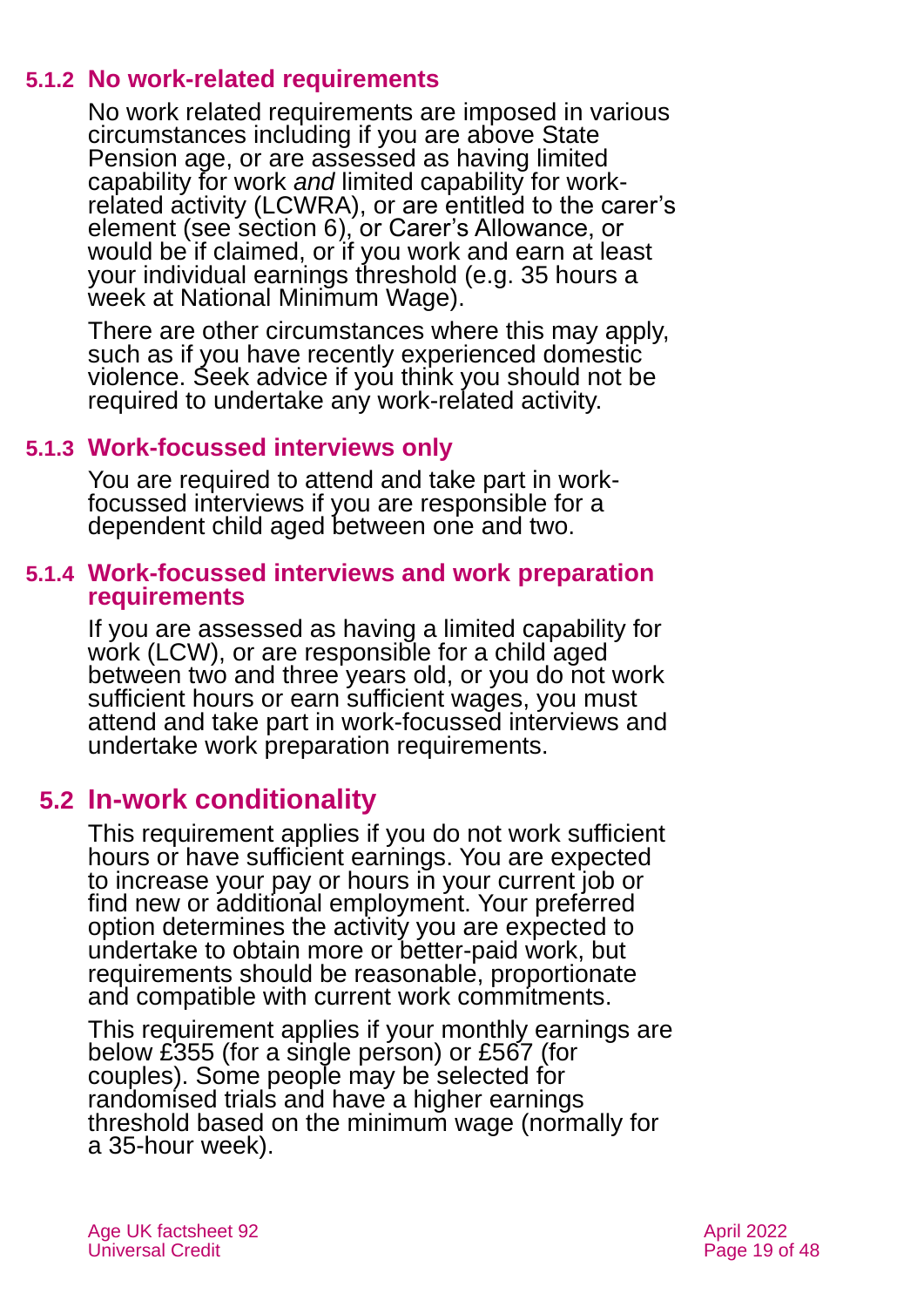# **5.3 Types of work-related requirements**

<span id="page-19-0"></span>What you are required to do depends on which '*conditionality group*' you are placed in. There are four types of '*work-related requirements*':

- ⚫ **Work-focussed interviews** to assess and enhance your job prospects. There is no requirement to apply for or take up a job or engage in a work preparation activity.
- ⚫ **Work preparation** to increase the likelihood of obtaining paid work (or more or better-paid work) including attending skills assessments and training courses, drawing up a CV, and undertaking work experience.
- ⚫ **Work search** to take '*all reasonable action*' and any particular action specified to obtain paid work (or more or better-paid work) including looking and applying for jobs within 90 minutes each way travelling distance of home and registering with an employment agency.

The default requirement is you must spend at least 35 hours a week looking for paid work (including '*zero hours*' jobs), unless all reasonable action is completed in less hours.

⚫ **Work availability** to be able and willing to immediately take up paid work (or more or better-paid work). The default requirement is immediate availability for full-time work within 90 minutes travelling distance and immediate availability to attend a job interview.

You may be required to provide evidence or information of any activity you undertake based on these requirements, either through your online account, or during an interview with your work coach.

Your requirements can be relaxed in certain prescribed situations, for example, following bereavement, in cases of domestic violence, and short periods of sickness. If this applies, speak to your work coach or go to an advice service.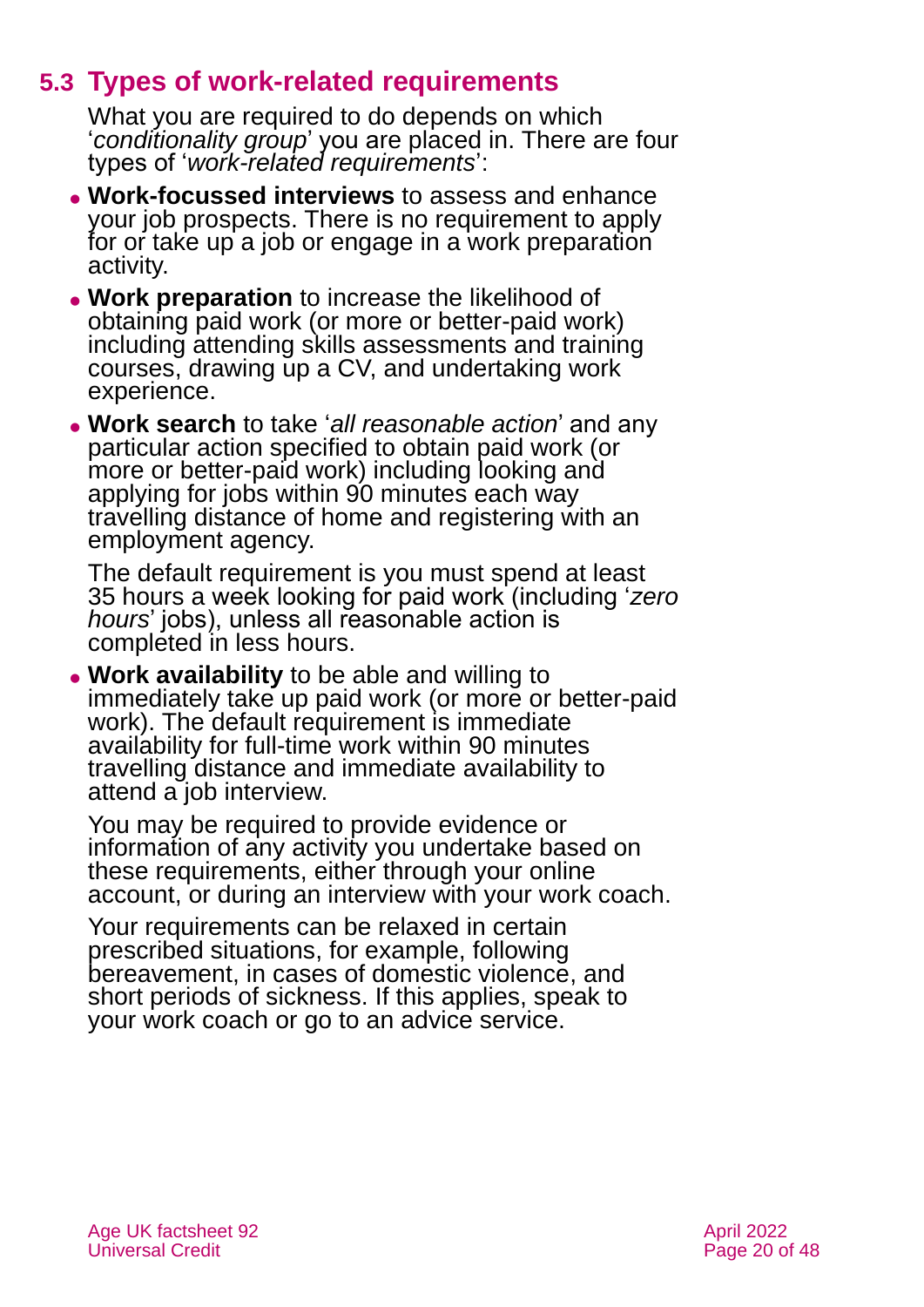# **5.4 Voluntary work**

You can do voluntary work for a maximum of half the hours you are expected to look for work, based on your work-related requirements. For example, if your work search requirement is 35 hours a week, you can volunteer for a maximum of 17 and a half hours.

# <span id="page-20-0"></span>**5.5 Sanctions**

If you do not meet a work-related requirement, a sanction can be imposed. This means the amount of UC you receive is reduced for a period of time, depending on the nature of the failure to comply and whether you have received a sanction previously.

Sanctions take effect from the first day of an assessment period, or the day after a previous sanction ceases, and can be imposed for a fixed or open-ended period.

If more than one sanction is imposed, they run one after the other. A sanction stops once you have worked for six months and earned more than your earnings threshold, or are assessed as having LCWRA (see *'work capability'* in [section 6\)](#page-24-0).

A sanction normally involves the loss of an amount equal to your personal allowance (see [section 6\)](#page-23-0), calculated on a daily basis and deducted from the UC payable in each assessment period covered by the sanction.

For couples, 50 per cent of the couple allowance is lost if one of you is sanctioned and 100 per cent if both of you are sanctioned.

The amount of the sanction is reduced to 40 per cent of the standard allowance if you:

- ⚫ become subject to work-focussed interviews only
- ⚫ become subject to no conditionality because you have a child under one, you adopt a child, or you become pregnant, or
- are aged 16 or 17.

A sanction may not apply if you had '*good reason*' for not complying with a requirement. See [section 5.8](#page-22-0) for more information.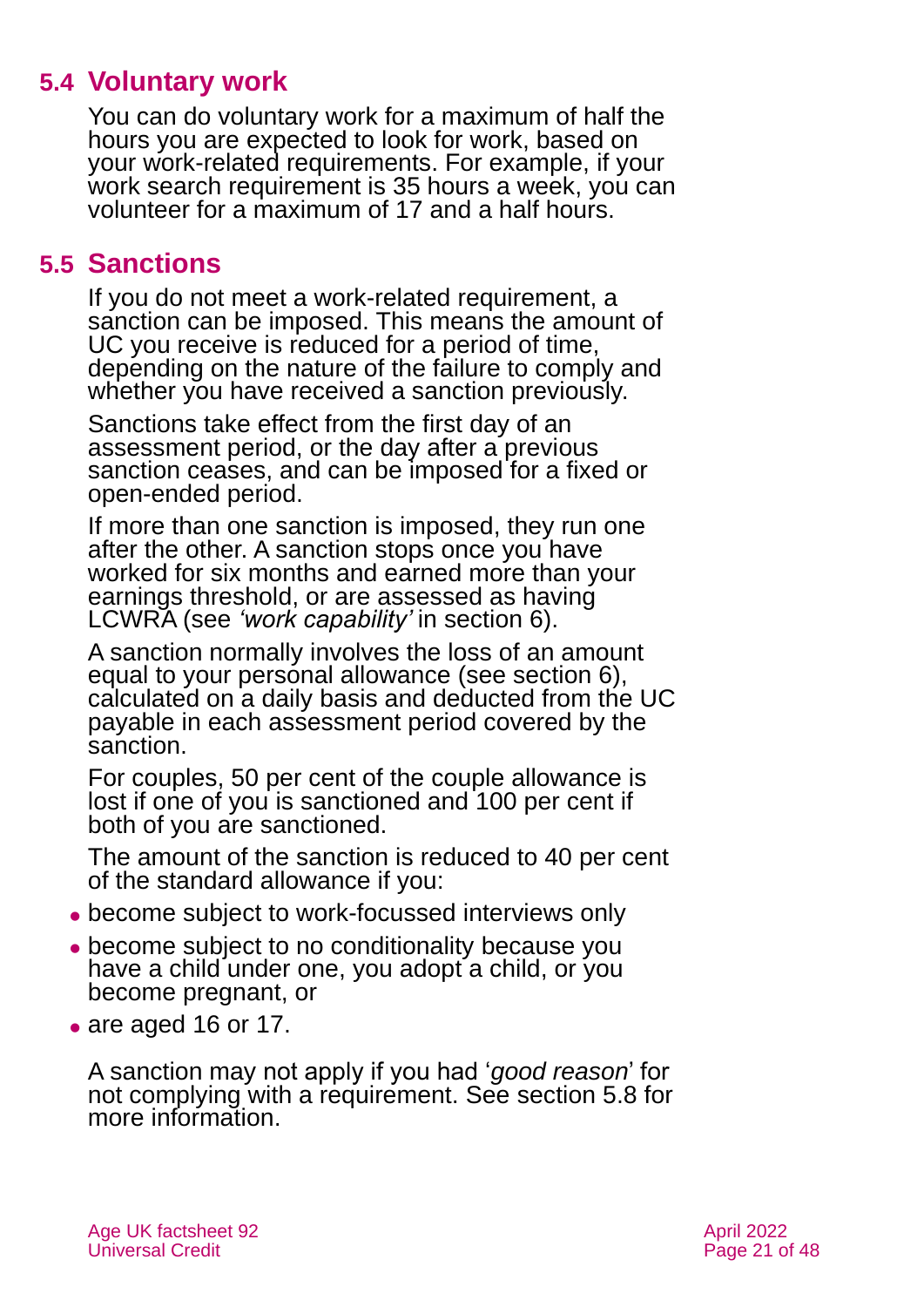# **5.6 Types of sanctions**

The level of sanctions depends on your conditionality group.

### **Higher level sanctions**

These apply if you are subject to all work-related requirements and you:

- ⚫ cease working or lose pay because of misconduct, or voluntarily for no good reason
- ⚫ fail for no good reason to apply for a job or take up an offer of paid work
- ⚫ fail for no good reason to undertake a work placement or activity.

Losing a job or failing to take up a job offer prior to claiming UC can also result in a sanction. The days between this happening and the date of claim are deducted from the length of the sanction.

The higher level sanction is the loss of the standard allowance for 91 days for a first failure and 182 days for subsequent failures within a year.

### **Medium level sanctions**

These apply if you are subject to all work-related requirements and you fail, for no good reason, to comply with:

- a work search requirement to take all reasonable action to obtain paid work
- a work availability requirement.

A medium level sanction is the loss of the standard allowance for 28 days for a first failure and 91 days for subsequent failures within a year.

### **Low level sanctions**

These apply if you are subject to all work-related requirements, or work-focussed interviews and work preparation only, and you fail, for no good reason, to comply with a:

- ⚫ specific work search requirement
- work preparation requirement
- ⚫ requirement to take part in a work-focussed interview or a conditionality compliance interview.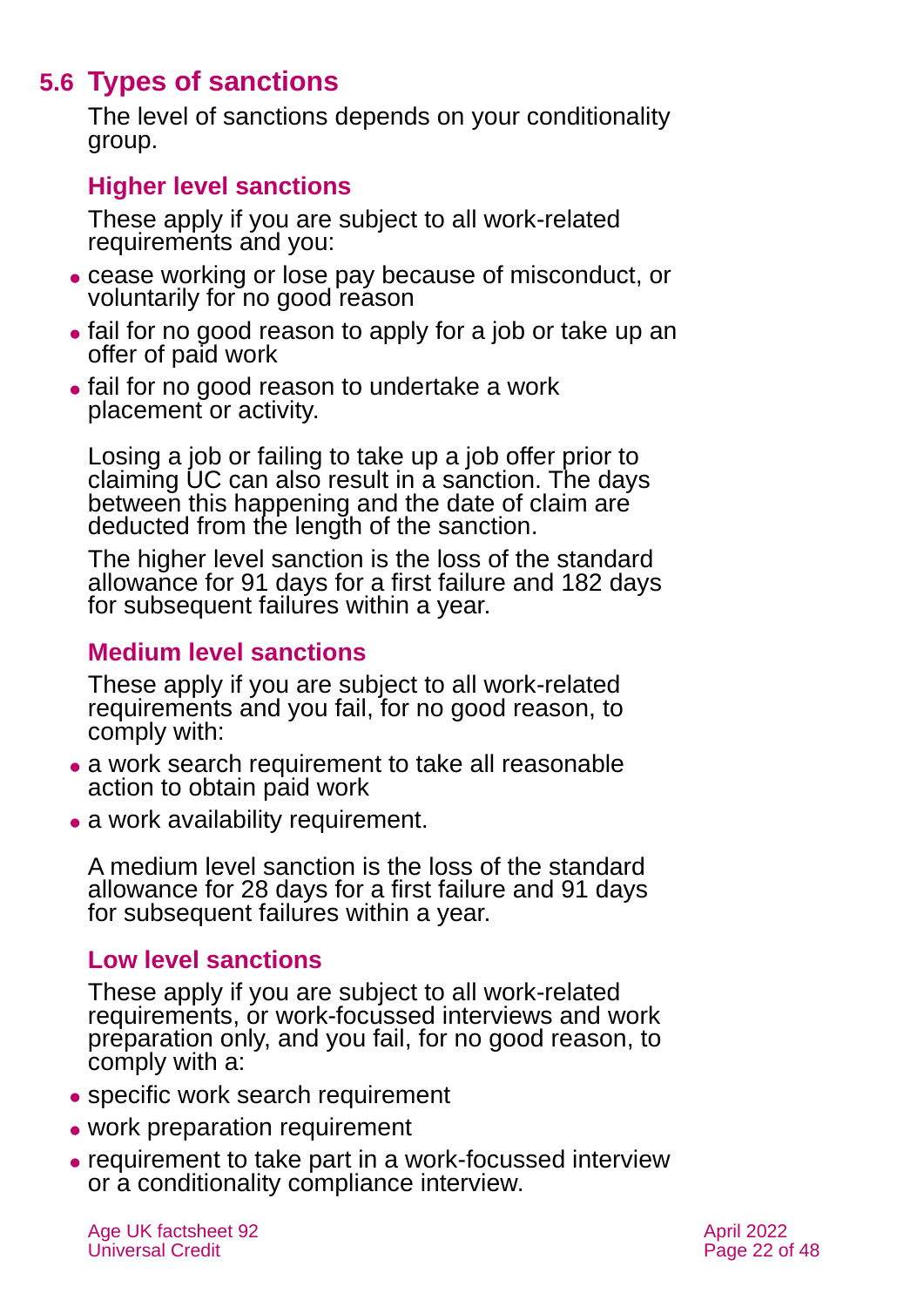A low level sanction is the loss of the standard allowance until the requirement is met, or is no longer required to be met, plus a further fixed period of seven days for a first failure, 14 days for a second failure within a year, and 28 days for a subsequent failure within a further year.

#### **Lowest level sanctions**

These apply if you are subject to work-focussed interviews only and you fail, for no good reason, to take part in an interview.

The lowest level sanction is the loss of 40 per cent of your standard allowance, or 40 per cent of half of the couple allowance, until the requirement is met or is no longer required to be met.

# **5.7 Sanctions from previous benefits**

If you have an ongoing sanction from a previous benefit when you claim UC, the sanction continues for the amount of time remaining (minus any days between your previous benefit ending and your UC claim starting). The amount of the sanction is calculated in the same way as the other UC sanctions described above.

# <span id="page-22-0"></span>**5.8 Avoiding and challenging sanctions**

If you have '*good reason*' for why you failed to comply with a requirement, you should not be sanctioned. There is no definition of '*good reason*' in legislation but see DWP guidance in [section 11](#page-39-0) for more information. Existing case law on '*good cause*' may be relevant, including the test of whether a '*reasonable person*' would have acted as you did. Factors such as illness, domestic violence, and caring responsibilities may be relevant.

There is a right of appeal against a sanction decision, including whether there is '*good reason*' for not complying with a requirement, but only after a revision has been requested and determined (see [section 4.4\)](#page-15-0).

# **5.9 Hardship payments**

You can claim a recoverable hardship payment of 60 per cent of the sanctioned amount if you: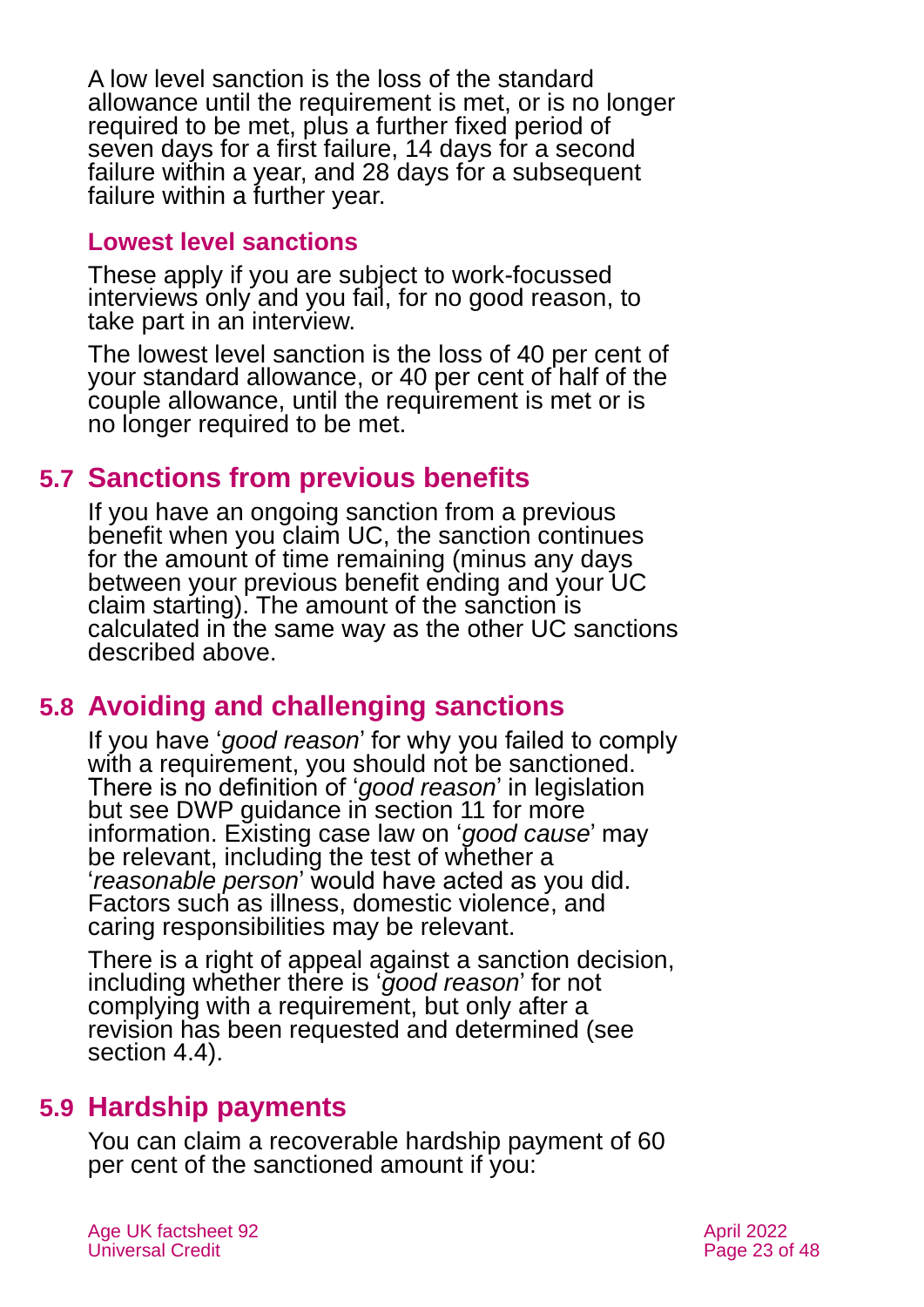- ⚫ cannot meet your immediate and most basic and essential needs for accommodation, heating, food, and hygiene
- ⚫ have made every effort to access alternative sources of support and have ceased expenditure on other needs
- ⚫ have complied with all work-related requirements in previous seven days, and
- have applied for a hardship payment, providing required evidence and information (normally at a Jobcentre Plus interview).

You must re-apply for a hardship payment each month you require one. There is a right of appeal against the refusal of a payment. Recovery is by deductions from your UC of up to 25 per cent of the standard allowance. Recovery is suspended if you have earnings above your threshold and any balance is written off after 26 weeks of working.

# <span id="page-23-0"></span>**6 Elements of UC**

Your UC payment is made up of different elements. You may be entitled to one or more of these based on your circumstances. The monthly rates are below.

# **Standard**

This element is the personal allowance and depends on your age and whether you are a single person or claiming as a couple:

| Single (aged 25 or over)                | £334.91 |
|-----------------------------------------|---------|
| Couple (one or both aged 25 or<br>over) | £525.72 |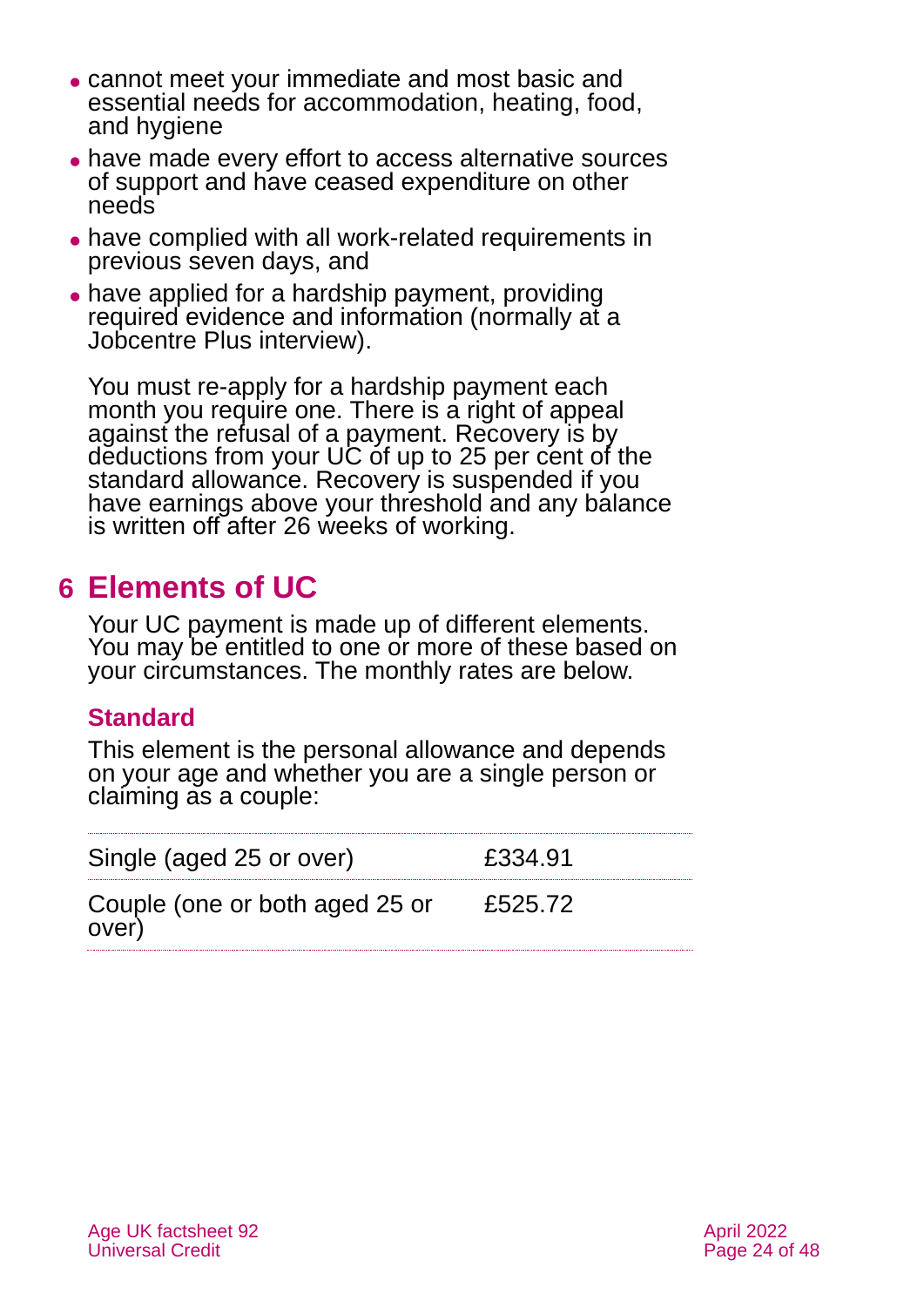# **Child**

This is paid for children under 16 or '*qualifying young persons*' (QYP) you are responsible for. Limited to two children if born after April 2017.

| First child (if born before 6 April<br>2017)                                 | £290.00 |
|------------------------------------------------------------------------------|---------|
| First child (if born on or after 6<br>April 2017) and subsequent<br>children | £244.58 |

# **Disabled child addition**

An additional amount is paid for each child or QYP if they receive:

| DLA or PIP                                                                            | £132.89 |
|---------------------------------------------------------------------------------------|---------|
| DLA (higher rate care), PIP<br>(enhanced daily living) or they are<br>certified blind | £414.88 |

### **Childcare costs**

This element is for 85 per cent of your eligible childcare costs, paid in arrears, up to a maximum of:

| For one child            | £646.35  |
|--------------------------|----------|
| For two or more children | £1108.04 |

You must be in paid work to be eligible for this element and paying for childcare provided by a registered child minder or a school out of hour's club. If you are claiming as a couple, your partner must either be in paid work, or is unable to provide childcare due to caring or health issues.

### <span id="page-24-0"></span>**Work capability**

This element applies if you have '*limited capability for work*' (LCW) or '*limited capability for work-related activity*' (LCWRA). The LCW rate is not available for new UC claims made after 6 April 2017.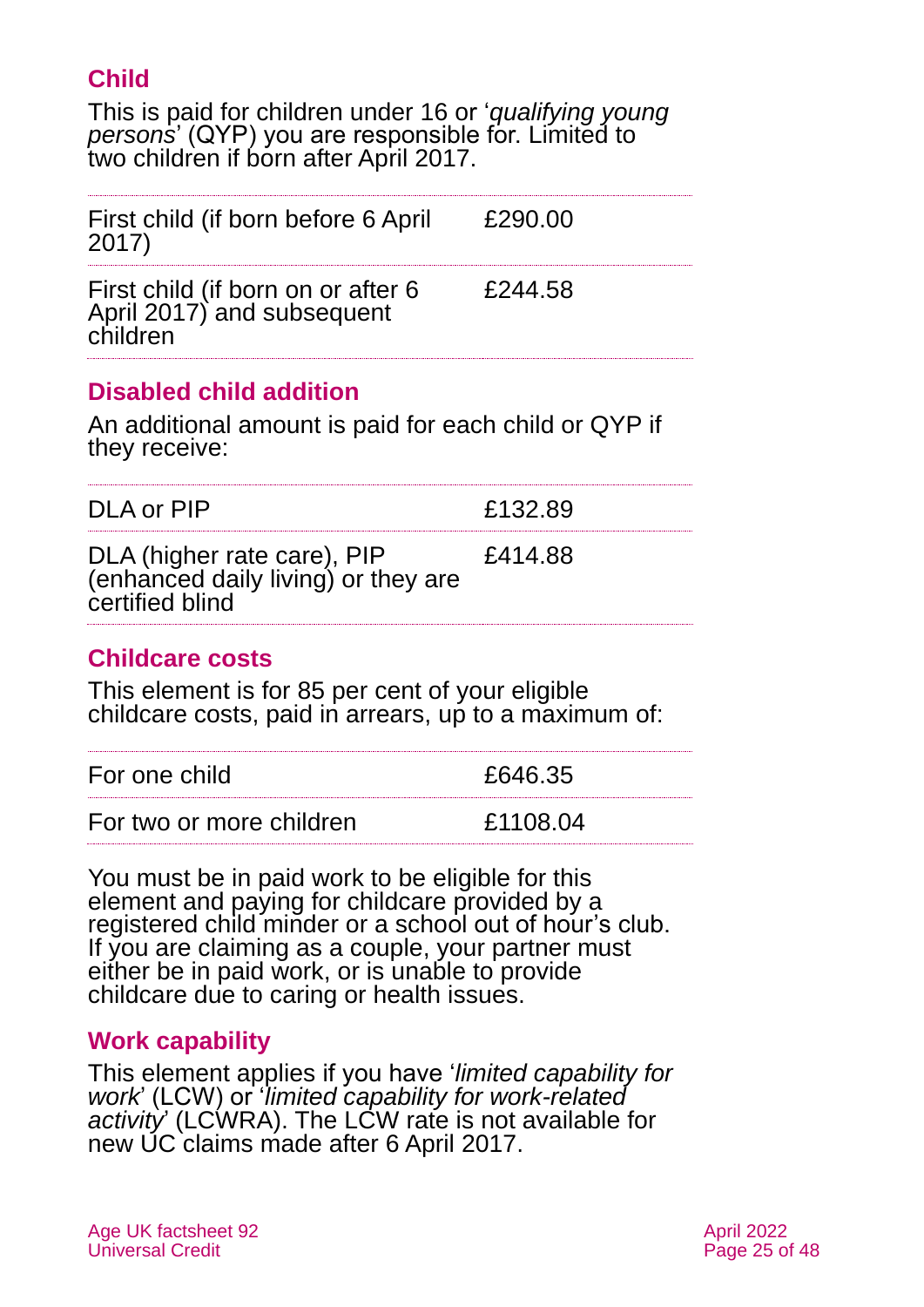| <b>LCW</b> | £132.89 |
|------------|---------|
| LCW&WRA    | £354.28 |

To qualify for this element, you must satisfy prescribed descriptors or be treated as having LCW or LCWRA. A couple can only qualify for one (the highest) rate. You are treated as having LCWRA if you are over State Pension age and receive AA, PIP enhanced rate daily living component, DLA high rate care component, or ADP in Scotland.

You must normally wait three months from the date you provide a '*fit note*' (or apply for this element, if working) before it can be paid from the beginning of the next assessment period. There are exceptions if you are terminally ill or already getting an ESA component on transfer.

The process involves completing a questionnaire about your ability to carry out certain activities. You can include medical evidence as part of this and you must provide a '*fit note*' from your GP. The questions in the form are based on '*activities*' that are subdivided into '*descriptors*' that describe the extent to which the activity can be carried out.

A decision about this element may be made based on information provided by you in the questionnaire. You may be asked to attend a face-to-face or telephone assessment, which is carried out by a healthcare professional working on behalf of the DWP.

For more information, see '*[UC: Health conditions and](https://www.gov.uk/government/publications/universal-credit-if-you-have-a-disability-or-health-condition-quick-guide/universal-credit-if-you-have-a-disability-or-health-condition)  [disability guide](https://www.gov.uk/government/publications/universal-credit-if-you-have-a-disability-or-health-condition-quick-guide/universal-credit-if-you-have-a-disability-or-health-condition)*' on the [Gov.uk](https://www.gov.uk/health-conditions-disability-universal-credit) website and DWP guidance in [section 11.](#page-39-0)

### **Carer**

This element is paid if you have '*regular and substantial caring responsibilities for a severely disabled person*' and is £168.81.

You must provide care for 35 hours or more a week and the cared for person must receive either DLA (middle or high rate care component), PIP (daily living component), Attendance Allowance, or ADP in Scotland. These are the same rules as for Carer's Allowance (see [section 9.3\)](#page-36-0) except there is no earnings limit for this element.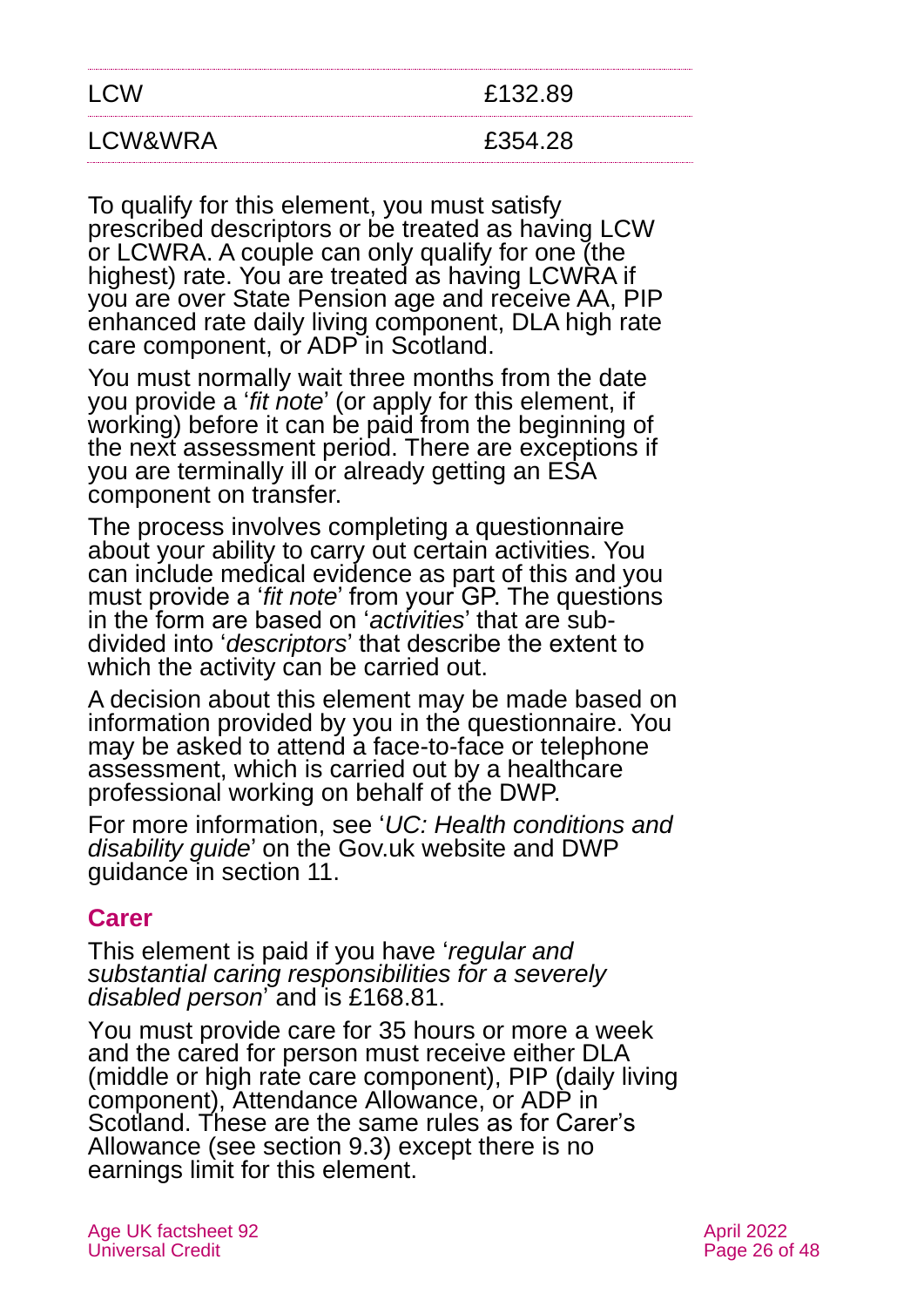If you are a couple, you can both receive this as long as you are not caring for the same person. You cannot qualify for a Work Capability element and a Carer's element at the same time (only the highest is payable), but one partner in a couple can qualify for one element and the other partner the other element.

### **Housing costs**

This element is for rent and similar payments (such as payments for a licence, shared ownership schemes, site fees, and houseboat mooring) and some service charges on accommodation normally occupied as your home. See DWP guidance in [section 11](#page-39-0) for more information.

You must be liable to make payments on a commercial basis to qualify for housing costs. You are not treated as liable to make payments to resident family members and close relatives. You can be temporarily absent from your home for a maximum of six months and still receive housing costs.

If you are a social housing tenant, your entitlement is reduced if you have excess bedrooms. For one excess bedroom, the amount is reduced by 14 per cent of your eligible rent and for two or more excess bedrooms, by 25 per cent. This is commonly called the '*bedroom tax*'.

Entitlement for private tenants is worked out using the Local Housing Allowance for your area. If you live in specified supported accommodation, your housing costs are met by Housing Benefit. This covers hostels, domestic violence refuges and accommodation provided by a County Council, housing association, registered charity or voluntary organisation, where residents receive care, support or supervision. See factsheet 17, *[Housing Benefit](https://www.ageuk.org.uk/globalassets/age-uk/documents/factsheets/fs17_housing_benefit_fcs.pdf)*, for more information.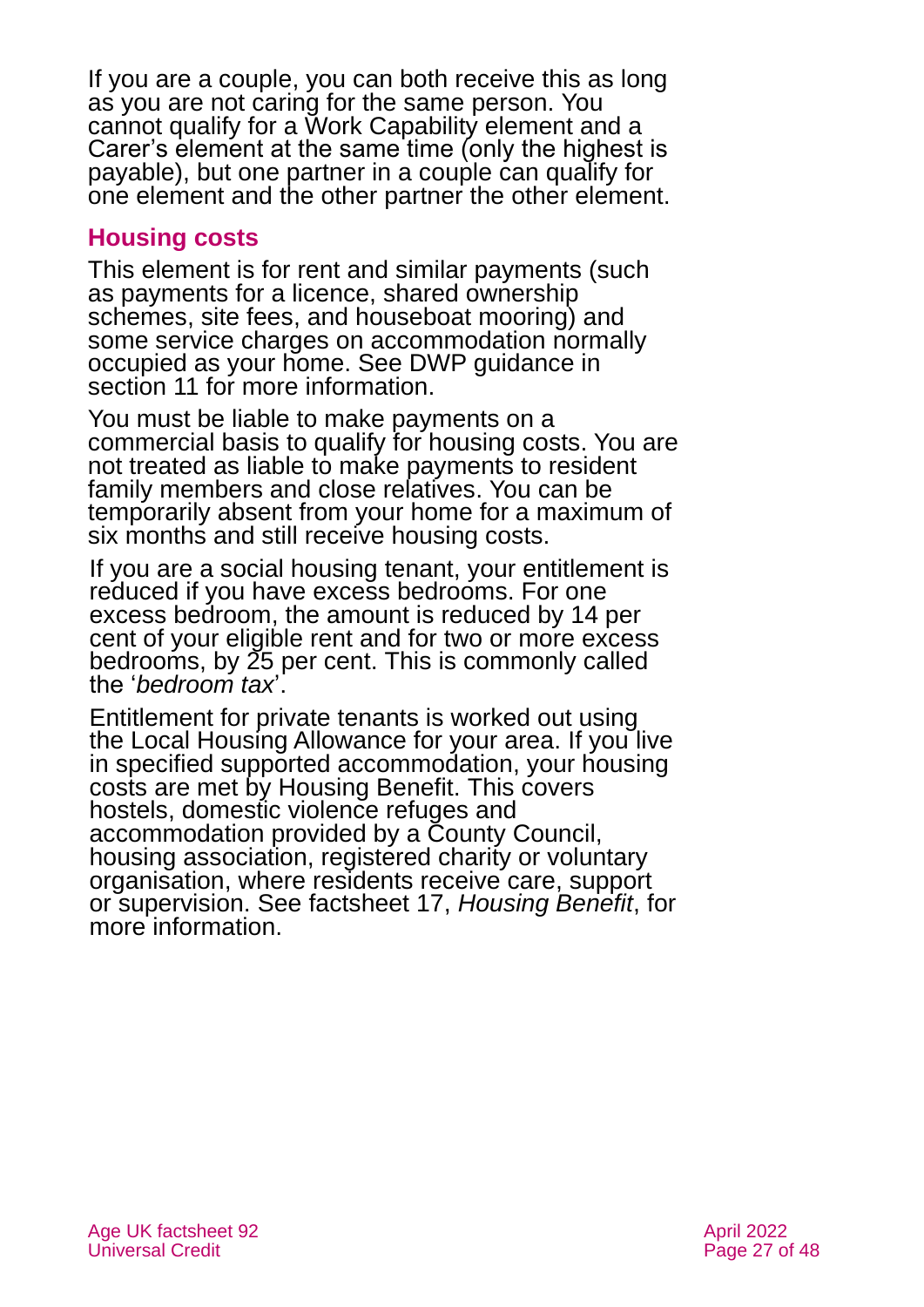#### **Owner occupiers**

Housing costs can cover some service charges. However, if you or your partner have any earned income from work, you cannot receive any help with housing costs. If you have a mortgage or home improvement loan, Support for Mortgage Interest can pay towards your interest payments, up to an upper mortgage limit of £200,000. This help is in the form of a loan and has to be repaid. For more information see *[www.gov.uk/support-for-mortgage-interest](http://www.gov.uk/support-for-mortgage-interest)*

#### **Note**

For more information about eligible housing costs and service charges, see *[www.gov.uk/housing](http://www.gov.uk/housing-and-universal-credit)[and-universal-credit](http://www.gov.uk/housing-and-universal-credit)*

#### **Non dependants and housing cost contributions**

A deduction of £77.87 a month from the housing element is made for any non-dependant living with you (someone who is not your partner or dependent child).

There is no deduction if you are entitled to DLA (middle or high rate care component), PIP (daily living component), AA, or ADP in Scotland, or if you are registered blind. There is no deduction for a nondependant aged under 21; or entitled to one of the benefits above or PC or Carer's Allowance; or who is responsible for a child under five.

# <span id="page-27-0"></span>**6.1 Transitional element**

This element only applies if you received a **severe disability premium** (SDP) as part of your IB-JSA, IR-ESA or IS award before you claimed UC, or if an award of those legacy benefits ended within the period of one month immediately before claiming UC and you continued to:

- ⚫ receive AA, DLA middle or high rate care component, PIP daily living component, Armed Forces Independence Payment (AFIP), or ADP in Scotland, and
- ⚫ no one was paid Carer's Allowance to look after you (it does not matter if someone had an *'underlying entitlement'* to Carer's Allowance).

Age UK factsheet 92 April 2022 April 2022 Universal Credit **Page 28 of 48**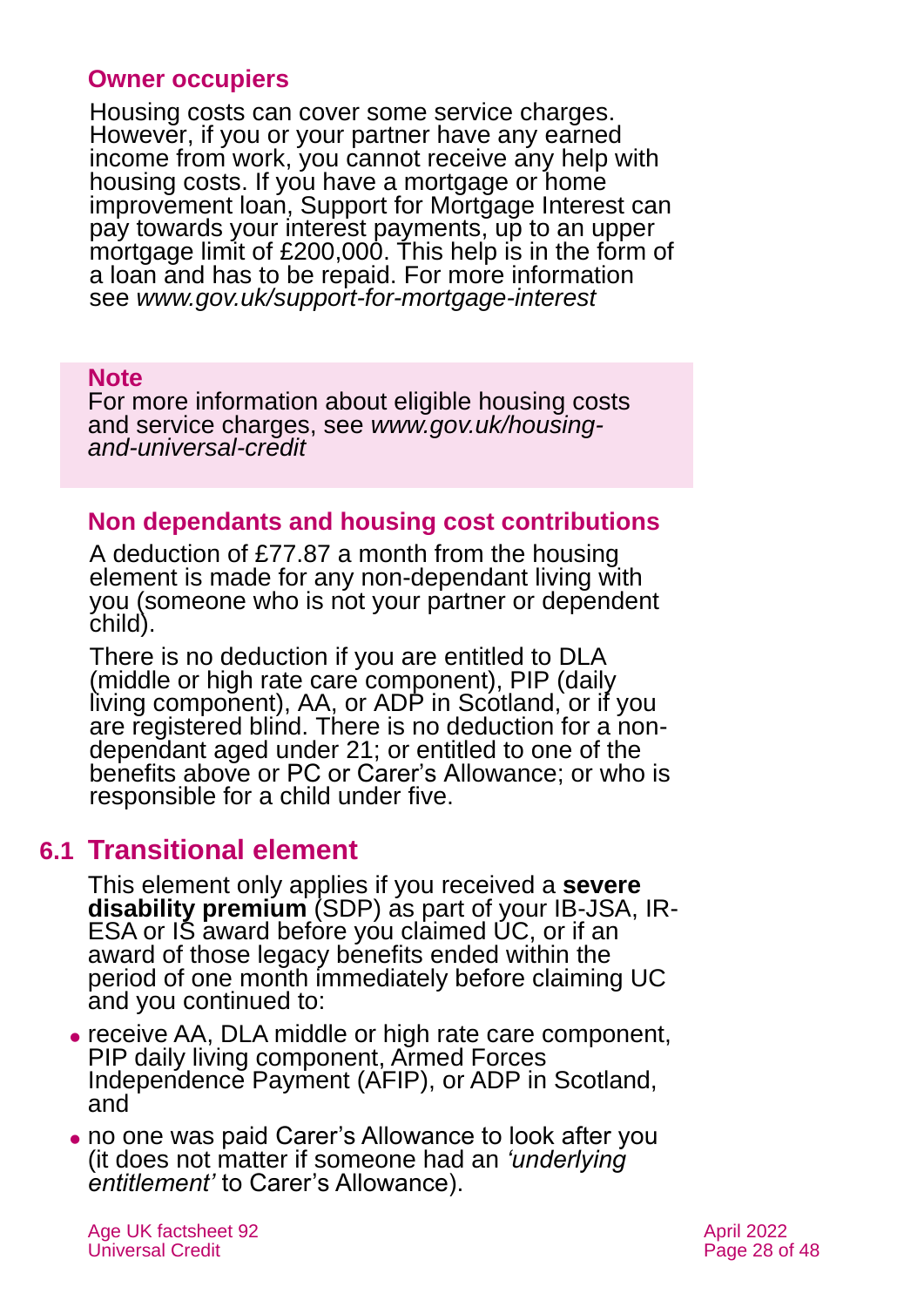The other SDP requirement that *'you live alone, or are treated as living alone',* is not applicable for determining entitlement to the UC transitional element. If you now have a non-dependant living with you, as long as the criteria outlined above applied in the month preceding your UC claim, you are entitled to the element.

The monthly amount you are entitled to depends on whether the LCWRA element (see page 20) is included in your UC award at the date the claim is decided, whether for you or your partner if you are a couple. The amounts are as below:

Single or a couple and LCWRA element is included £120.00

Single or a couple and LCWRA element not included £285.00

If you were previously entitled to the couple rate of SDP with your IB-JSA, IR-ESA or IS award (i.e. both you and your partner satisfied the SDP requirements), the transitional element is £405 a month.

If you or your partner become entitled to the carer element (see page 20) after the first day of the UC award but within your first assessment period, your transitional element stays at the same rate as is applicable above. If you become entitled to the carer element after your first assessment period, the amount of the carer element reduces your transitional element by the same amount.

If the above do not apply and after you claim UC, you become entitled to the LCWRA element (whether you are single or a couple), your transitional element is reduced to £120 from the assessment period you were awarded the LCWRA element.

If you subsequently cease to satisfy the SDP requirements noted above, for example your PIP award ends, the transitional element stays the same. If your UC entitlement increases, for example your rent goes up, your transitional element decreases by the same amount.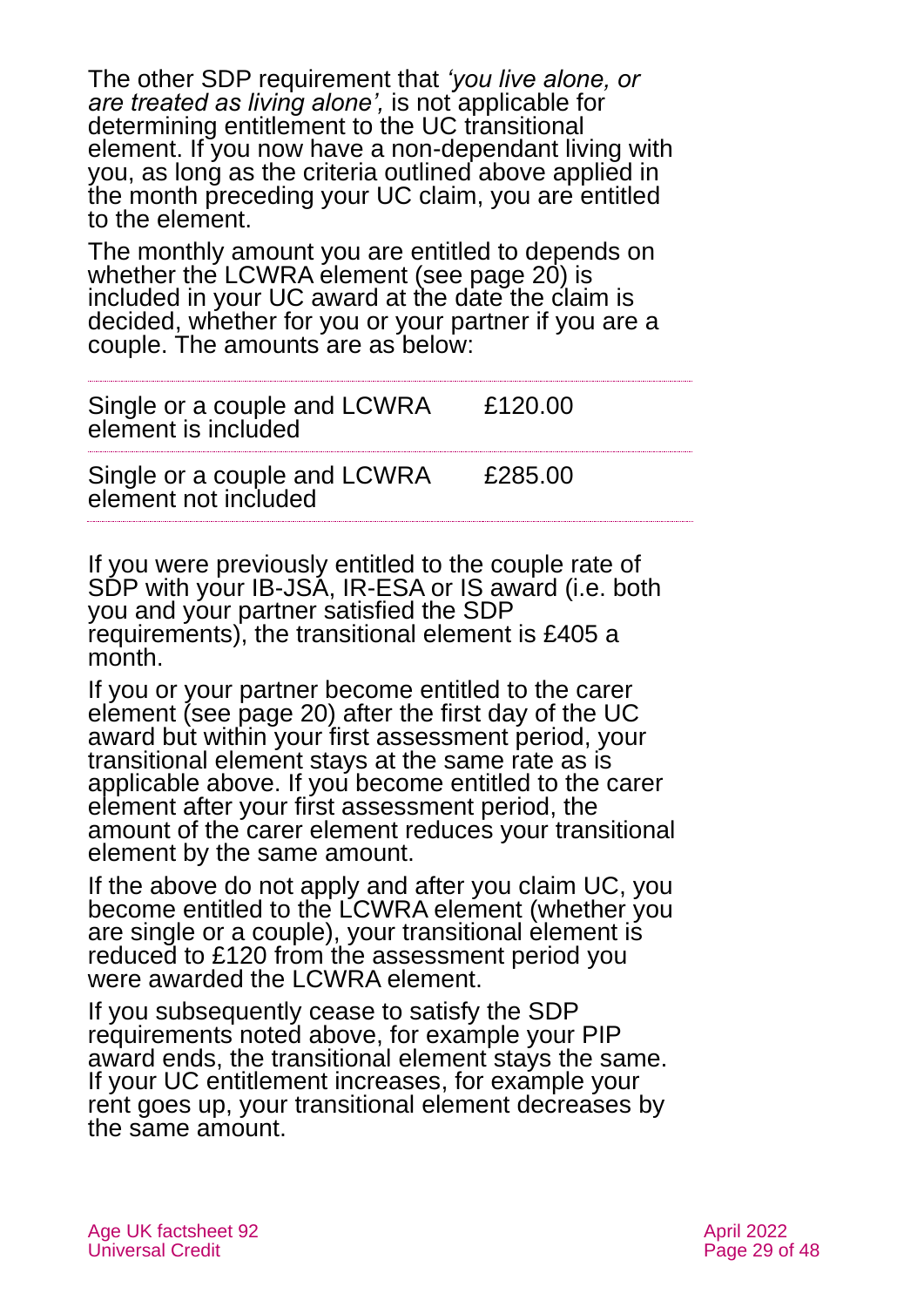# <span id="page-29-0"></span>**7 Working out amount**

UC is calculated on a monthly basis by:

- adding up the elements of UC to which you are entitled, to give a '*maximum amount*' (see [section 6\)](#page-23-0)
- ⚫ deducting some types of income and '*tariff income*' (see [sections 7.1](#page-29-1) [and 7.2\)](#page-31-0), and
- ⚫ deducting other relevant amounts (for example, sanctions, third party payments and repayments of advance payments/overpayments).

The remainder (if any) is the amount of UC payable, subject to the benefit cap (see [section 7.3\)](#page-32-0). If you are a couple, your joint income and capital are taken into account.

# <span id="page-29-1"></span>**7.1 Income**

This can be in the form of unearned or earned income, '*tariff income*', and capital or savings. Income is assessed on a monthly basis and taken into account in the assessment period in which it is received. If you are a couple, your joint income counts for these purposes, even if you are claiming as a single person.

Income is converted into a monthly figure by multiplying weekly, fortnightly, four weekly, or three monthly payments by 52, 26, 13 and 4 and dividing by 12. Fluctuating income is taken into account over an identifiable cycle, or over 3 months or other appropriate period.

# **Unearned income**

All '*specified*' monthly unearned income is taken into account and reduces UC entitlement on a pound for pound basis. '*Specified*' means the type of income is set out in regulations.

Specified unearned income includes:

- ⚫ JSA, ESA, Carer's Allowance, bereavement and widow's payments, maternity allowance, and industrial injuries benefit
- ⚫ State Pension, and occupational and private pensions
- annuities and trust payments (unless compensation for personal injury)

Age UK factsheet 92 April 2022 Universal Credit **Page 30 of 48**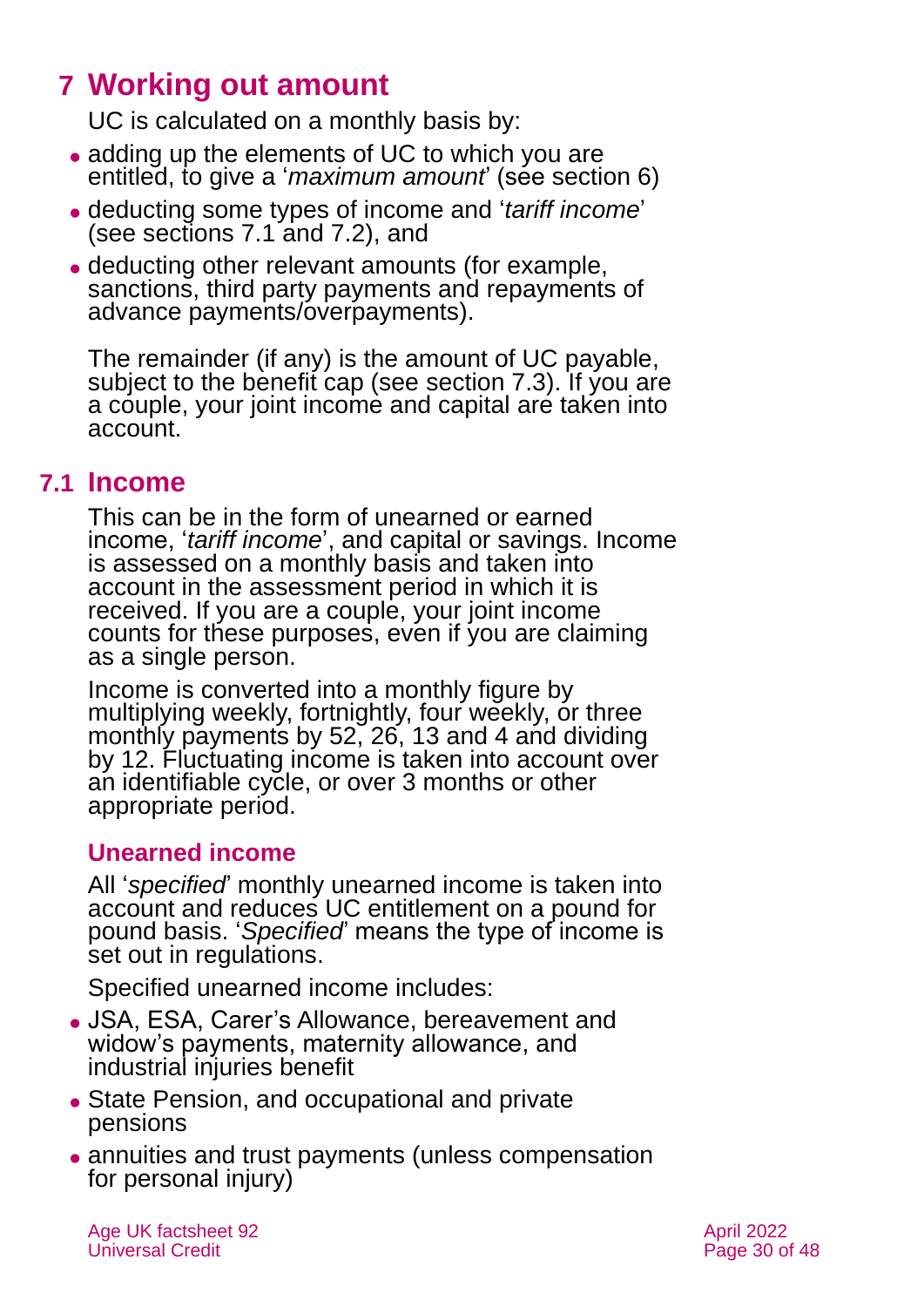- ⚫ spousal maintenance under a court order or agreement
- ⚫ student grants and loans
- ⚫ notional and tariff income (see below and [section 7.2\)](#page-31-0)
- ⚫ other taxable income.

Some types of income are not specified and so are not taken into account, including AA, ADP in Scotland, DLA, PIP, Child Benefit, child maintenance, personal injury payments, and volunteer expenses.

### **Notional unearned income**

Any unearned income that would be available if you claimed it is called notional unearned income. You are treated as possessing it even if you do not claim it, including the amount of any State Pension income you have chosen not to apply for if you are over State Pension age.

### **Earned income**

Any earnings received during an assessment period are taken into account. For every pound of earned income, your UC is reduced by 55 pence (this is called the 55 per cent taper rate).

Earnings are assessed net of tax, national insurance, and any pension contributions. Self-employed earnings are based on profits less allowable expenses. Any statutory pay you receive, for example, Statutory Sick Pay, counts as earnings.

If you are self-employed, you are assumed to have a minimum level of monthly earnings, normally equivalent to the national minimum wage for a 35 hour week, even if your reported earnings are less than this.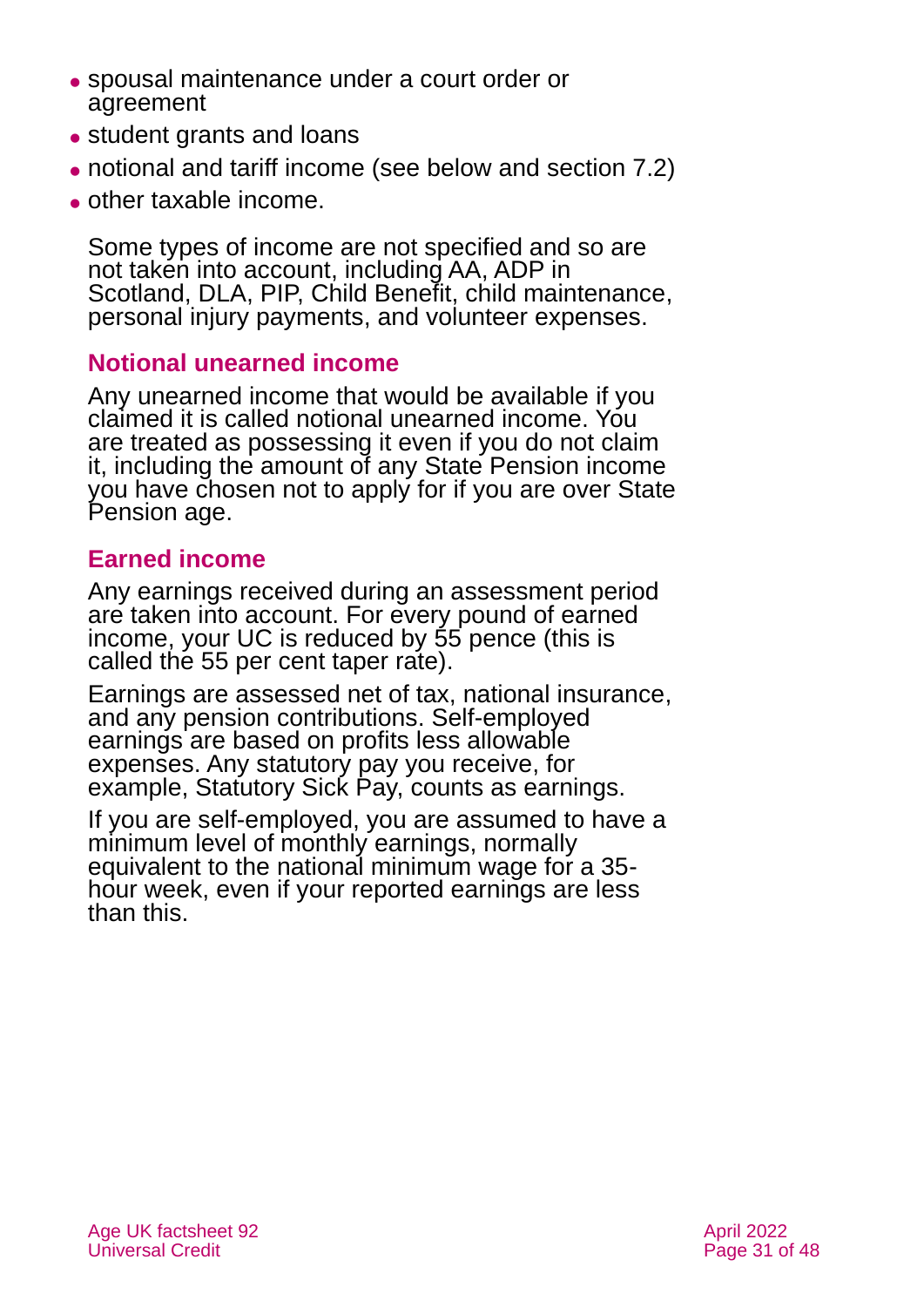#### **Note**

If you are responsible for a child or have limited capability for work (see [section 6\)](#page-23-0), you are entitled to a '*work allowance*'. You can earn up to a set amount without it affecting your UC. Anything over the set amount is then subject to the 55 per cent taper rate.

There are two rates - £344 per month if your UC includes a housing costs element or £573 a month if it does not.

### **Notional earned income**

If you deprive yourself of earned income for the purpose of obtaining entitlement to UC or to an increased amount of UC, you are treated as if you still possess it when calculating your entitlement.

# <span id="page-31-0"></span>**7.2 Capital**

If you have capital over £16,000, you are not entitled to UC. If you have capital between £6,000 and £16,000, you are assumed to have a '*tariff income*' of £4.35 a month for every £250 or part £250 between these amounts. This is added to your other income when determining your entitlement to UC. Any capital under £6,000 is disregarded.

Types of disregarded capital includes premises occupied as a home, personal possessions, business assets, some arrears of benefit (for 12 months), and personal injury payments in a trust fund. All other capital, including jointly owned capital and property, are relevant when determining tariff income. See DWP guidance in [section 11](#page-39-0) for more.

### **Notional capital**

You may be deemed to have '*notional capital*' if you deliberately deprive yourself of capital in order to increase, or become entitled to, UC, unless you repay a debt or it is reasonable in your circumstances. Seek specialist advice if this applies to you.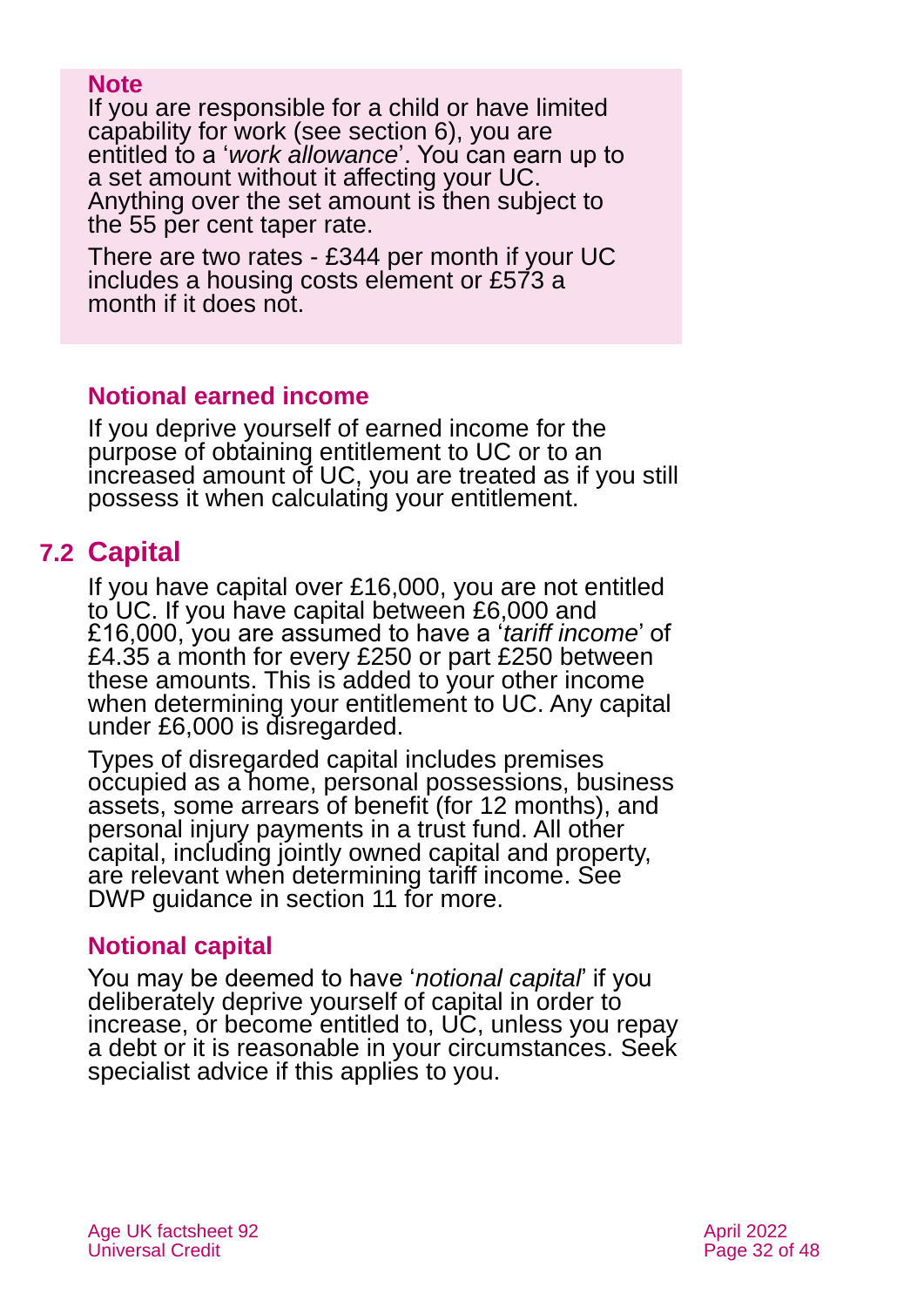# **7.3 Benefit cap**

<span id="page-32-0"></span>The benefit cap limits the total amount households can receive from UC, JSA, ESA, Child Benefit, Maternity Allowance, and Severe Disablement Allowance. If your overall benefit income is over the capped amounts, the excess is deducted from your UC award after offsetting any childcare costs.

The monthly cap is:

- ⚫ £1,284.17 (single claimants) or £1,916.67 (lone parents and couples) if you live in Greater London
- ⚫ £1,116.67 (single claimants) or £1,666.67 (lone parents and couples) if you live in another part of the UK.

The cap does not apply:

- ⚫ if you or your partner have LCWRA, or receive AA, DLA, PIP, ADP in Scotland, Carer's Allowance, UC carer's element, Guardian's Allowance, Industrial Injuries benefit or a war pension
- ⚫ if your combined earnings are at least £658 net a month
- ⚫ for nine months after you stop working (or your household earnings fall below £658 net a month), as long as you were earning at least £658 net a month in each of the previous 12 months.

# **7.4 Examples**

### **Single person with a disability**

Receives contributory ESA (£333.67 a month, no additional amount for the work-related activity component) and PIP standard daily living component (£268.02 a month). No other income or capital. Has eligible housing costs of £300 a month.

| <b>Maximum UC</b>          | Income             |
|----------------------------|--------------------|
| Standard element - £334.91 | ESA - £333.67      |
| Housing element - £300     | PIP is disregarded |
| Total - £634.91            | Total - £333.67    |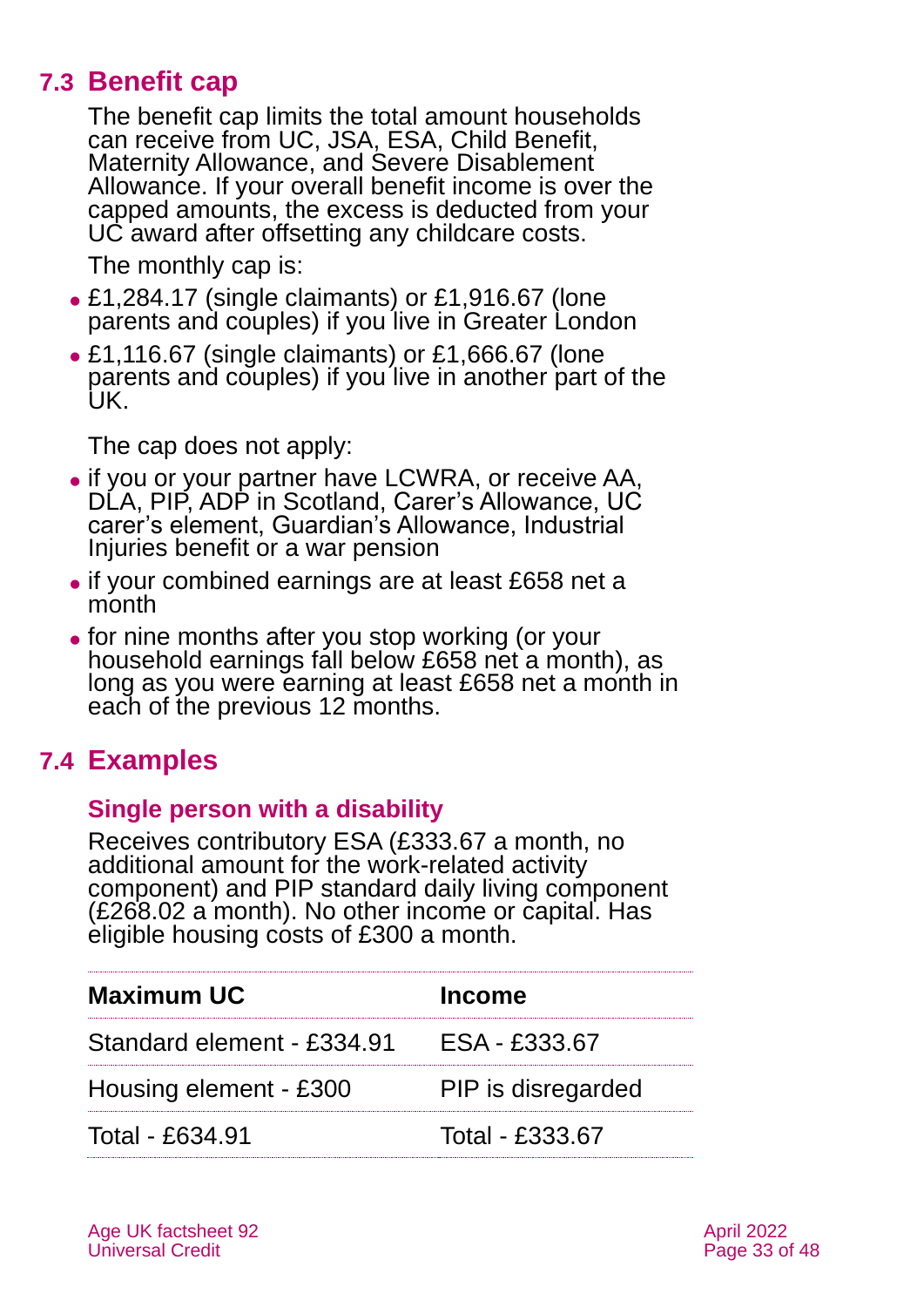#### UC entitlement is £634.91 minus £333.67 = £301.24 a month.

### **Couple with a child**

Receive Child Benefit (£94.47 a month) for a child born before April 2017. One partner earns £800 net a month from employment. No other income or capital. Have eligible housing costs of £500 a month.

| <b>Maximum UC</b>                               | <b>Income</b>                                            |
|-------------------------------------------------|----------------------------------------------------------|
| Standard element - £525.72                      | Net earnings - £800                                      |
| Child element - £290.00                         | Less £344 work<br>allowance - £456 x<br>$55\% - £250.80$ |
| Housing element - £500                          | <b>Child Benefit is</b><br>disregarded                   |
| Total - £1,315.72                               | Total - £250.80                                          |
| $10$ splite ment in $04.245.79$ minus $0050.00$ |                                                          |

UC entitlement is £1,315.72 minus £250.80 = £1,064.92 a month.

# <span id="page-33-0"></span>**8 Change of circumstances**

UC is assessed on a monthly basis and changes of circumstances normally take effect from the first day of the assessment period in which they occur. If a change increases your entitlement but you do not report it until a later assessment period, it only takes effect from that month.

### **Example**

Tim moves into cheaper accommodation in the fourth week of his assessment period. He receives reduced housing costs for the whole month. If he had moved a few days later, he would have received his previous higher entitlement for the whole month.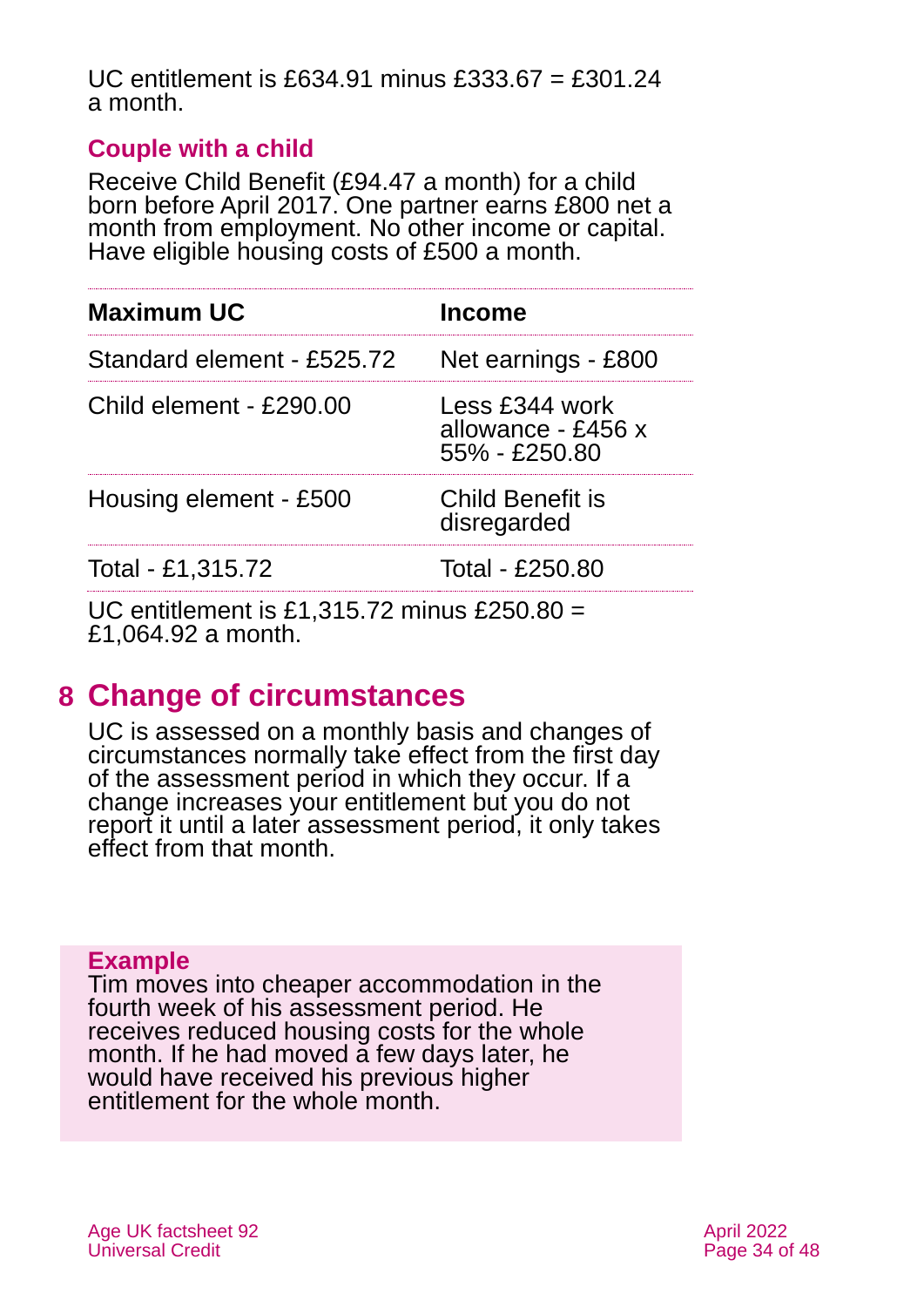# **8.1 Changes you must notify the DWP about**

Your decision letter has information about your responsibility to inform the DWP of any changes in your circumstances that may affect your entitlement. You can do this through your online journal or by calling the UC helpline. These include:

- ⚫ Changes to your employment (changes to earnings are usually reported to the DWP by HMRC, but you are required to check these figures are correct as any overpayment is recoverable from you)
- Changes to other income or capital
- ⚫ Becoming, or ceasing to be, a member of a couple
- ⚫ Becoming responsible for a child
- ⚫ Temporary absences from Great Britain (see next section).

# **8.2 Temporary absence**

Your entitlement to UC continues for a maximum of one month if you leave Great Britain, but only if the absence is not expected to exceed that period. This can be extended by a further month if the absence is in connection with the death of a partner or close relative and it would be unreasonable to return to Great Britain within the first month.

An absence from Great Britain can also be ignored for up to six months if it is for the purpose of receiving medical treatment or care for an illness or a physical or mental impairment.

# **8.3 If you start work or your income increases**

The amount of UC you receive depends on your individual circumstances. For example, if you move into work, increase your hours, or your other income or capital increases, your UC is affected. Speak to your work coach about what effect this will have.

Note, if you are an owner-occupier and receive housing costs, payment of these stops as soon as you do any work, regardless of earnings.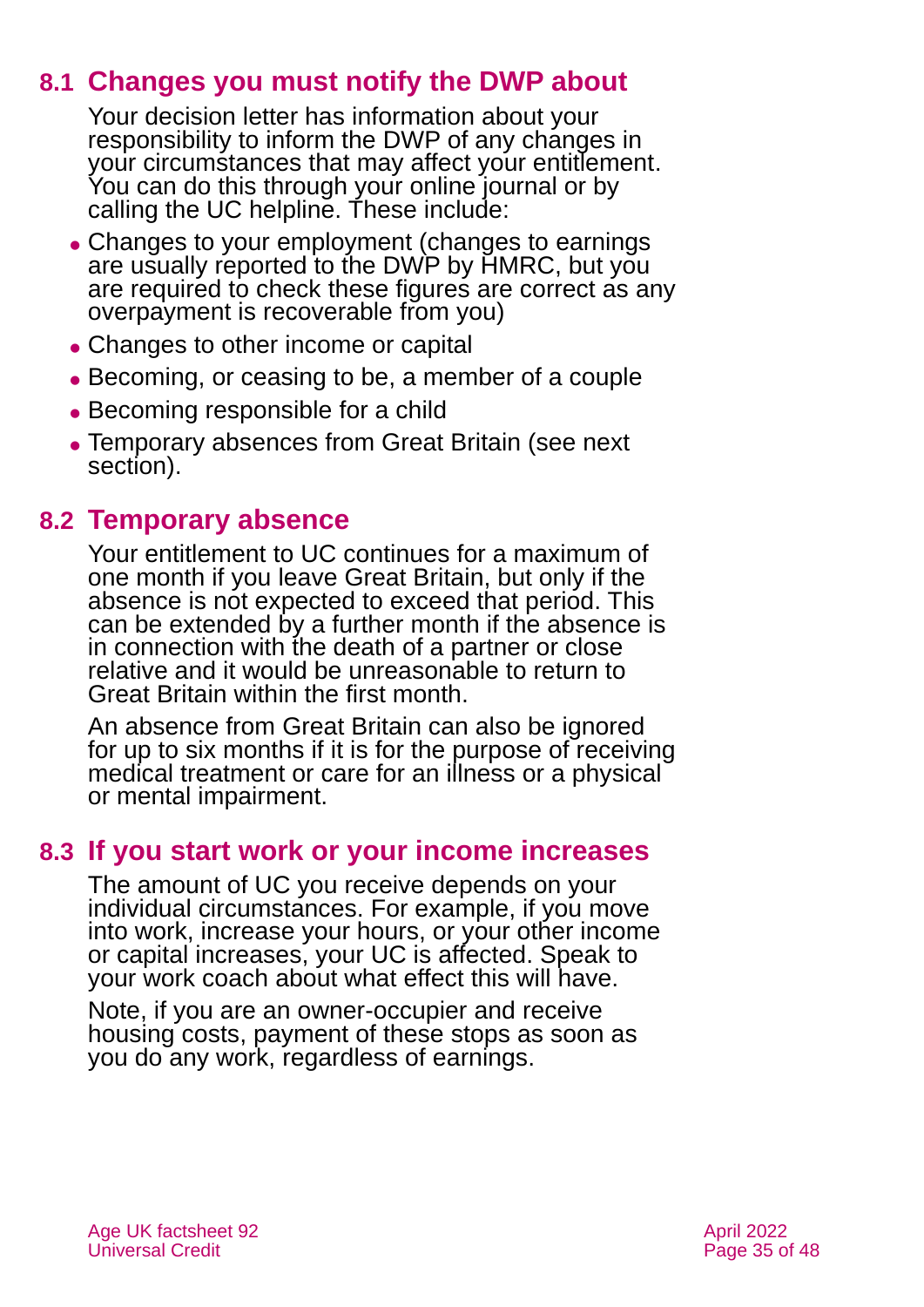# **8.4 Overpayments**

If you have been overpaid UC, this can be recovered regardless of the cause of it. This includes what used to be called '*official error*' overpayments, where the DWP have caused the overpayment.

Overpayment decisions can only be challenged on the following grounds:

- whether an overpayment has happened
- the amount of the overpayment, or
- the period of the overpayment.

Overpayments are recovered at set statutory amounts from on-going UC payments, other benefit payments, deductions from earnings or by court order.

A civil penalty can be imposed if an overpayment arises because you negligently give incorrect information or fail to notify a change of circumstances without reasonable excuse.

For more information about this, see factsheet 74, *[Challenging welfare benefit decisions](https://www.ageuk.org.uk/globalassets/age-uk/documents/factsheets/fs74_challenging_welfare_benefit_decisions_fcs.pdf)* or seek specialist advice.

# <span id="page-35-0"></span>**9 Housing issues**

If you receive housing costs as part of your UC claim, these are normally paid to you and you must pay your landlord yourself. If you struggle with this, or other issues with your UC payment, you can apply for alternative payment arrangements, see [section 4.3.](#page-15-1)

# <span id="page-35-1"></span>**10 UC and other benefits**

There are other benefits working age people can claim depending on their circumstances. The term '*working age*' means below State Pension age. For more information, see factsheet 56, *[Benefits for](https://www.ageuk.org.uk/globalassets/age-uk/documents/factsheets/fs56-benefits-for-people-under-state-pension-age.pdf)  [people under State Pension age](https://www.ageuk.org.uk/globalassets/age-uk/documents/factsheets/fs56-benefits-for-people-under-state-pension-age.pdf)* or contact [Age UK](#page-46-2)  [Advice,](#page-46-2) [Age Cymru](#page-46-5) Advice, [Age Scotland,](#page-46-0) or a local advice service for a benefit check.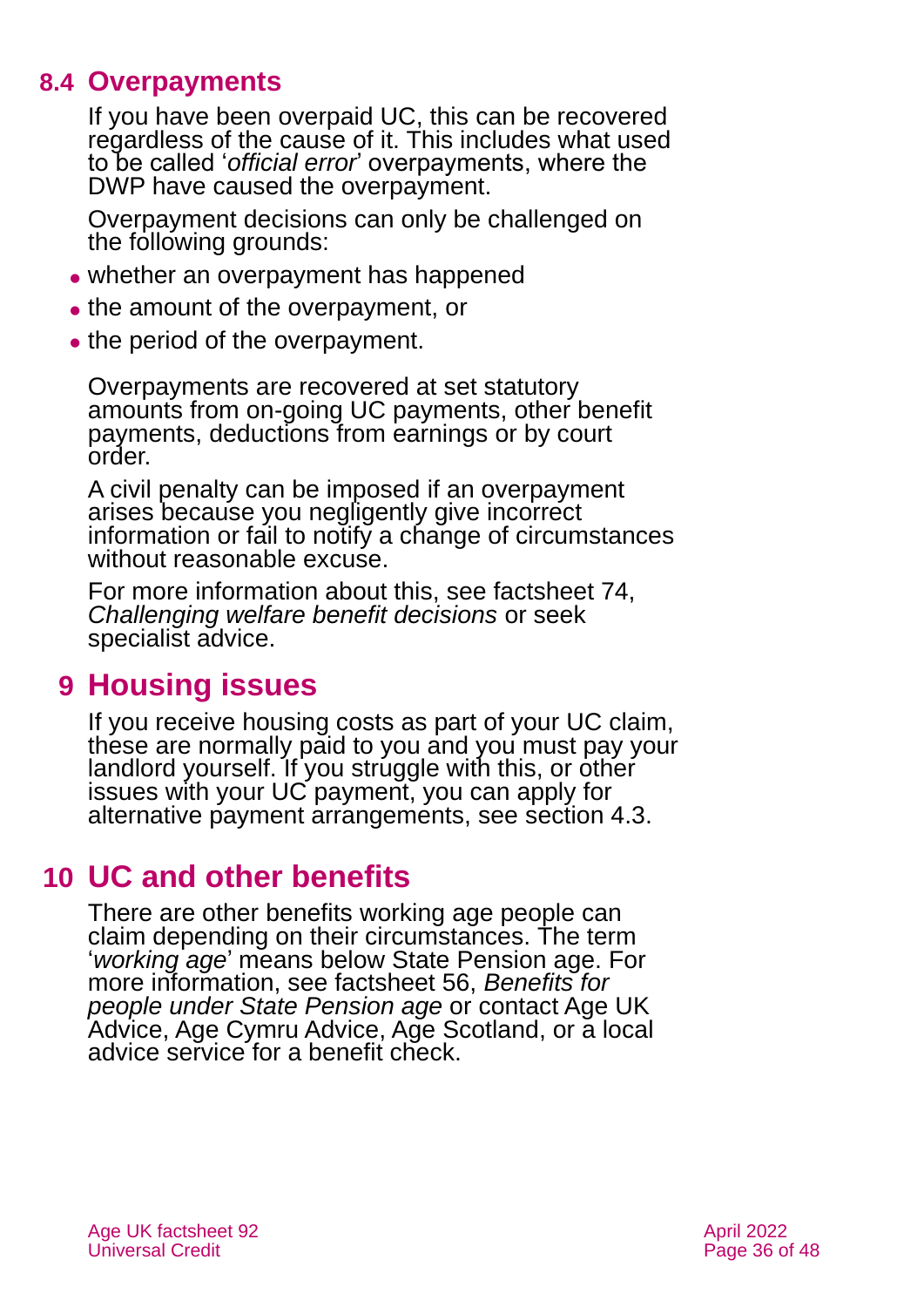# **10.1 Passporting to other benefits**

If you receive UC, you may be automatically entitled ('*passported*') to help with health costs, housing grants, and free school meals and may be entitled to Social Fund payments or Local Welfare Provision. See '*[DWP other financial support'](#page-42-2)* in the [Useful](#page-42-1)  [resources section](#page-42-1) for more.

# **10.2 Contribution based benefits**

These benefits depend on you or your spouse's National Insurance (NI) record. Your entitlement is not normally affected by any capital you have, although earnings or pensions can affect the amount paid.

#### **Jobseeker's Allowance and Employment and Support Allowance**

If you lose your job or become too sick to work and have paid sufficient NI contributions, you may be entitled to New Style Jobseeker's Allowance or New Style Employment and Support Allowance.

Call the UC helpline and ask to claim *'New Style Jobseeker's Allowance'* or *'New Style Employment and Support Allowance'.* You can claim online or at the first interview with your work coach. These can be claimed on their own or together with UC.

### **Bereavement benefits**

If your husband, wife, or civil partner dies, you may be able to claim Bereavement Support Payment. Entitlement is based on your partner's NI record, although there is no NI requirement if they died as a result of an industrial accident or prescribed industrial disease.

# **10.3 Non-contributory benefits**

<span id="page-36-0"></span>These benefits depend on your circumstances, rather than a National Insurance record, or how much income or capital you have, although they can be affected by certain types of income.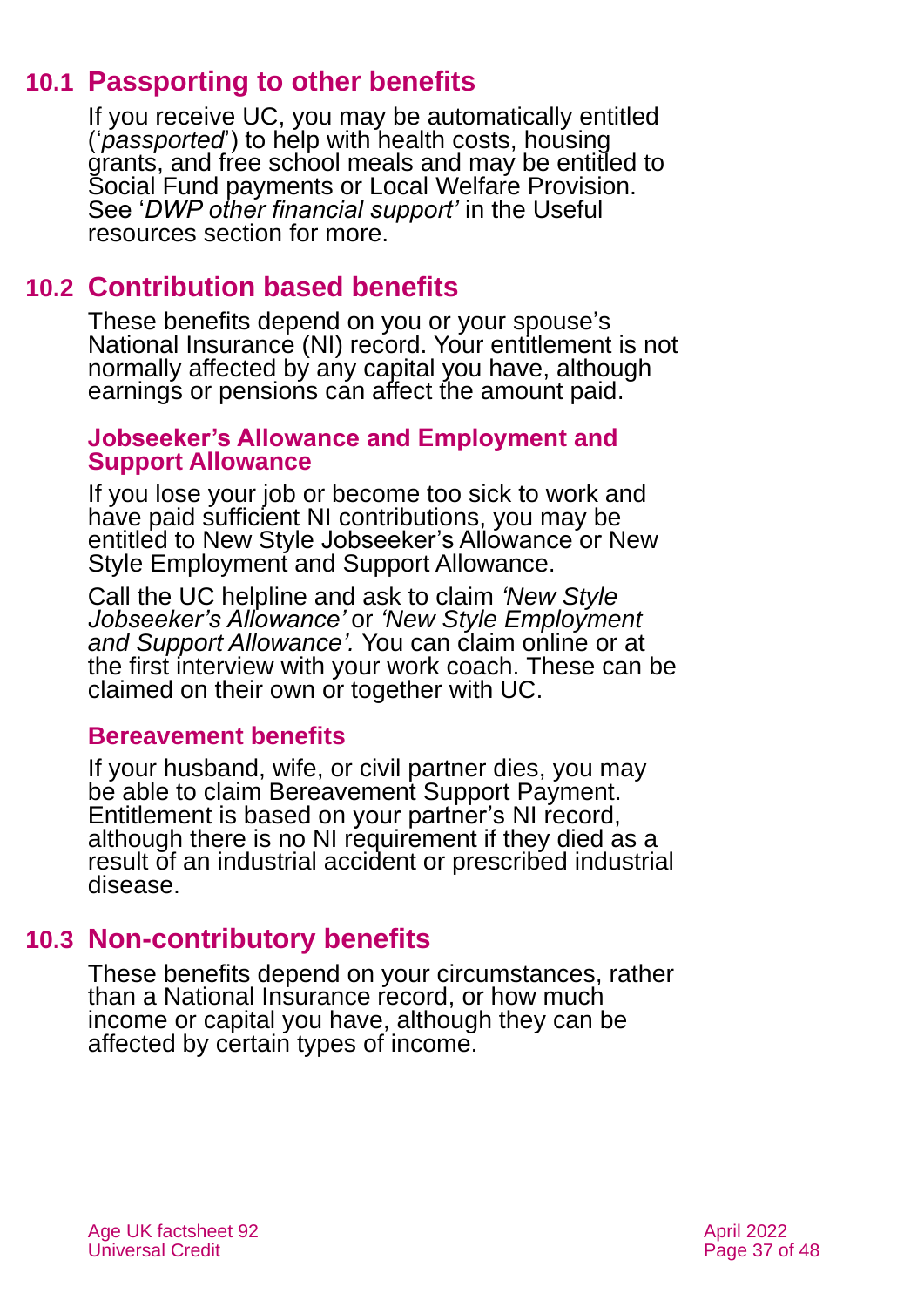### **Statutory Sick Pay**

If you are an employee and off work due to sickness, you are entitled to Statutory Sick Pay for up to the first 28 weeks. This is administered and paid by your employer. You may also be entitled contractual sick pay under the terms of your contract. This counts as earned income for UC.

#### **Carer's Allowance**

You can claim Carer's Allowance (CA) if you look after someone who receives a disability benefit such as Attendance Allowance, Personal Independence Payment daily living component, or ADP in Scotland. You must spend at least 35 hours a week caring for them. If you work, you cannot earn more than £132 a week (net earnings or profit if self-employed).

This counts as unearned income for UC. The person you care for may lose money if you claim CA, so seek advice first. See factsheet 55, *[Carer's Allowance](https://www.ageuk.org.uk/globalassets/age-uk/documents/factsheets/fs55_carers_allowance_fcs.pdf)*, for more information. See also the UC carer's element at [section 6.](#page-23-0)

### **Disability benefits**

Personal Independence Payment is a benefit for people aged 16 to State Pension age who have a disability. A similar benefit, Disability Living Allowance, may be in payment due to an earlier award. For more information, see factsheet 87, *[Personal Independence Payment and Disability](https://www.ageuk.org.uk/globalassets/age-uk/documents/factsheets/fs87_personal_independence_payment_fcs.pdf)  [Living Allowance.](https://www.ageuk.org.uk/globalassets/age-uk/documents/factsheets/fs87_personal_independence_payment_fcs.pdf)* These are disregarded as income.

### **Industrial injuries benefits**

If you have been injured in an accident at work or have contracted an industrial disease, you may be able to claim industrial injuries benefits. The level of disability caused by your accident or industrial disease is assessed as a percentage by a DWP doctor. This counts as unearned income for UC.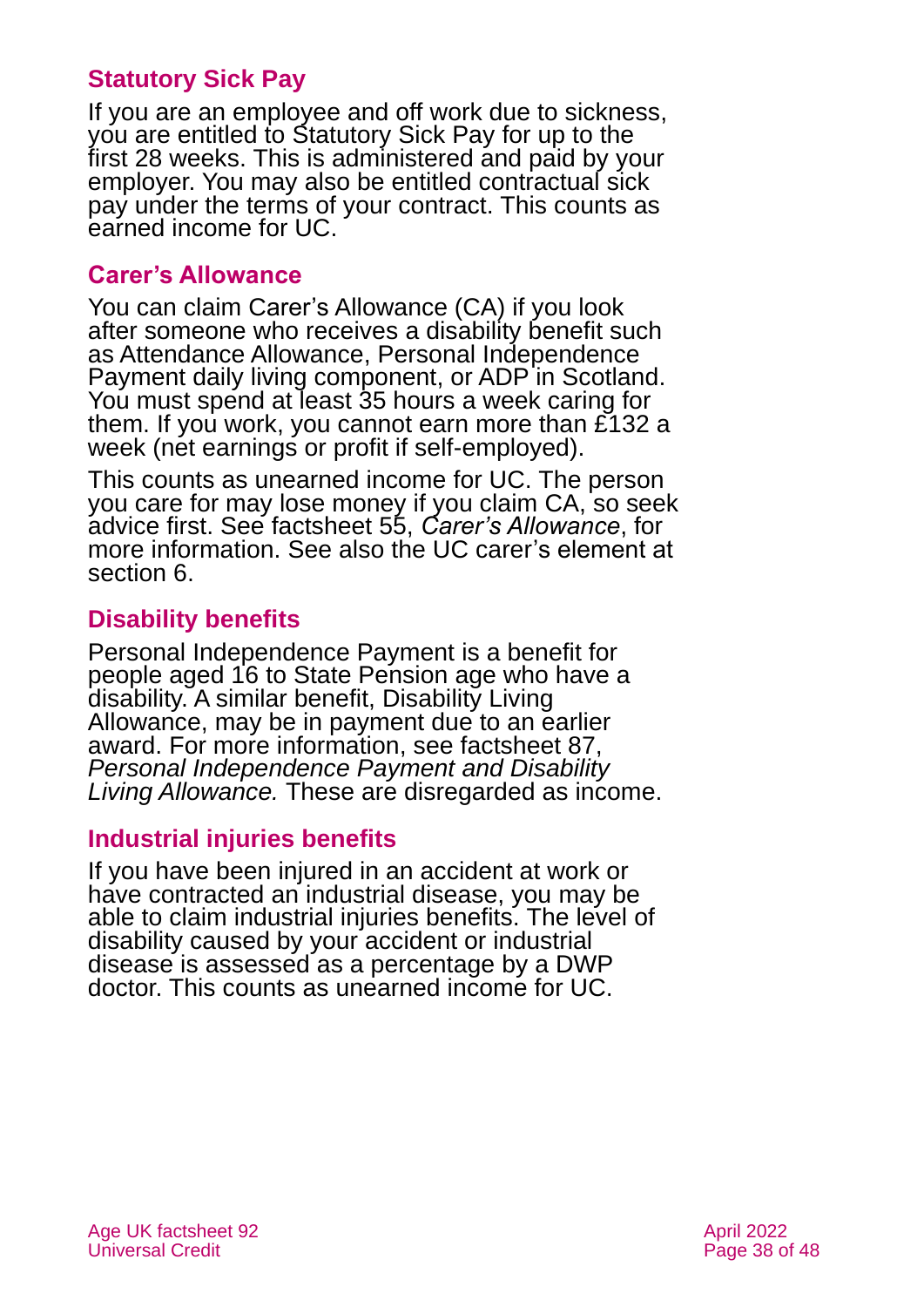# **10.4 Other benefits**

# **Council Tax Support**

Council Tax Support or Council Tax Reduction gives financial help towards Council Tax if you claim UC, other means-tested benefits, or are on a low income. You must be liable to pay Council Tax but it does not matter if you are a tenant, home owner, or other kind of resident.

If you live alone as a single person, or your home has certain adaptations for a disabled person, or you have a severe mental impairment, you may receive a 25 per cent discount from your Council Tax bill. For more information, see factsheet 21, *[Council Tax](https://www.ageuk.org.uk/globalassets/age-uk/documents/factsheets/fs21_council_tax_fcs.pdf)*, or in Wales, see Age Cymru factsheet 21w, *[Council Tax in](https://www.ageuk.org.uk/globalassets/age-cymru/documents/information-guides-and-factsheets/fs21w.pdf)  [Wales](https://www.ageuk.org.uk/globalassets/age-cymru/documents/information-guides-and-factsheets/fs21w.pdf)*.

### **Healthcare costs**

Depending on your income and savings, you may be entitled to help with healthcare costs through the *'NHS low income scheme'.* For example, NHS prescriptions, dental care and glasses. For more information, see factsheet 61, *[Help with health costs](https://www.ageuk.org.uk/globalassets/age-uk/documents/factsheets/fs61_help_with_health_costs_fcs.pdf)*, or in Wales, see Age Cymru factsheet 61w, *[Help with](https://www.ageuk.org.uk/globalassets/age-cymru/documents/information-guides-and-factsheets/fs61w.pdf)  [NHS health costs in Wales.](https://www.ageuk.org.uk/globalassets/age-cymru/documents/information-guides-and-factsheets/fs61w.pdf)*

# **Social fund and local welfare provision**

The social fund provides lump sum cash payments for extra expenses that are difficult to meet from your weekly income. These include funeral payments and Winter Fuel Payments to help with heating costs.

Local welfare provision schemes are run by local authorities or national governments and may be able to help if you face a crisis or unavoidable financial needs. In Wales, this is called the Discretionary Assistance Fund.

For more information, see [factsheets](https://www.ageuk.org.uk/globalassets/age-uk/documents/factsheets/fs1_help_with_heating_costs_fcs.pdf) 1, *Help with [heating cos](https://www.ageuk.org.uk/globalassets/age-uk/documents/factsheets/fs1_help_with_heating_costs_fcs.pdf)*ts, in Wales, [see Age Cymru factsheet 1w](https://www.ageuk.org.uk/globalassets/age-cymru/documents/information-guides-and-factsheets/fs1w.pdf), *[Help with heating costs in Wales](https://www.ageuk.org.uk/globalassets/age-cymru/documents/information-guides-and-factsheets/fs1w.pdf)*, and factsheet 4[9,](https://www.ageuk.org.uk/globalassets/age-uk/documents/factsheets/fs49_the_social_fund_advances_of_benefit_and_local_welfare_provision_fcs.pdf)  *[The Social Fund, Advances of Benefit and Local](https://www.ageuk.org.uk/globalassets/age-uk/documents/factsheets/fs49_the_social_fund_advances_of_benefit_and_local_welfare_provision_fcs.pdf)  [Welfare Provision](https://www.ageuk.org.uk/globalassets/age-uk/documents/factsheets/fs49_the_social_fund_advances_of_benefit_and_local_welfare_provision_fcs.pdf)*.

# **10.5 Scotland only**

In Scotland, PIP is being replaced by Adult Disability Payment in 2022.

Age UK factsheet 92 April 2022 April 2022 Universal Credit **Page 39 of 48**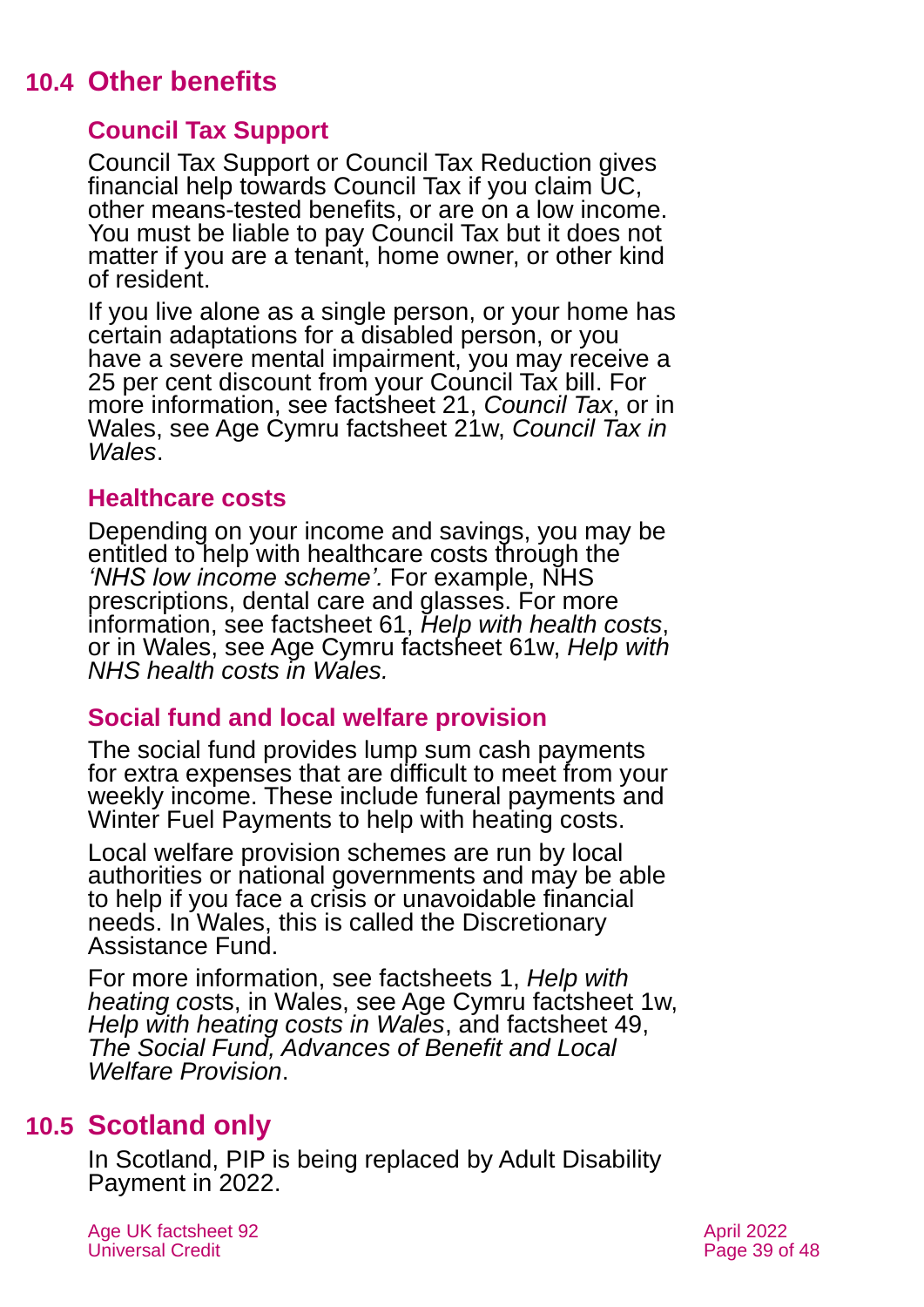There is a Carer's Allowance Supplement payable with Carer's Allowance awards.

Age Scotland have guides on [Council Tax Reduction](https://www.ageuk.org.uk/scotland/information-advice/benefits/council-tax-reduction/) and the [Scottish Welfare Fund](https://www.ageuk.org.uk/scotland/information-advice/benefits/scottish-welfare-fund/) as different rules apply here.

Call [Age Scotland fo](#page-46-0)r further information.

# **10.6 Discretionary housing payments (DHP)**

If there is a shortfall between your rent and the amount of housing costs you receive, you can apply to your local authority for a DHP to make up the difference. You may be able to get a DHP if your UC is reduced because of spare bedrooms, nondependant deductions, benefit cap reductions, or your entitlement is restricted under the Local Housing Allowance rules.

You must apply by requesting a form or by writing to the authority. It is important to describe your circumstances fully and explain why you are in financial difficulty. The local authority has discretion in whether to award a DHP and even if they do, they are usually only for a period of up to one year. There is no right of appeal if you application is refused, although you can ask for the decision to be looked at again.

# <span id="page-39-0"></span>**11 DWP guidance**

The DWP publish guidance with information about benefits which you may find useful. Universal Credit guidance can be found at *[www.gov.uk/government/publications/advice-for](http://www.gov.uk/government/publications/advice-for-decision-making-staff-guide)[decision-making-staff-guide](http://www.gov.uk/government/publications/advice-for-decision-making-staff-guide)*

Specific areas of guidance highlighted in this factsheet can be found by using the above link and selecting the appropriate heading:

- **Sanctions** [\(section 5.8\)](#page-22-0) *[Chapter K2 Good](https://assets.publishing.service.gov.uk/government/uploads/system/uploads/attachment_data/file/843716/admk2.pdf)  [reason](https://assets.publishing.service.gov.uk/government/uploads/system/uploads/attachment_data/file/843716/admk2.pdf)*
- **Work capability** (page 20) *[Chapters G2](https://assets.publishing.service.gov.uk/government/uploads/system/uploads/attachment_data/file/864929/admg2.pdf) (LCW), [G3 \(LCW&WRA\)](https://assets.publishing.service.gov.uk/government/uploads/system/uploads/attachment_data/file/866944/admg3.pdf) and [G1 \(work capability](https://assets.publishing.service.gov.uk/government/uploads/system/uploads/attachment_data/file/864925/admg1.pdf)  [assessment\)](https://assets.publishing.service.gov.uk/government/uploads/system/uploads/attachment_data/file/864925/admg1.pdf)*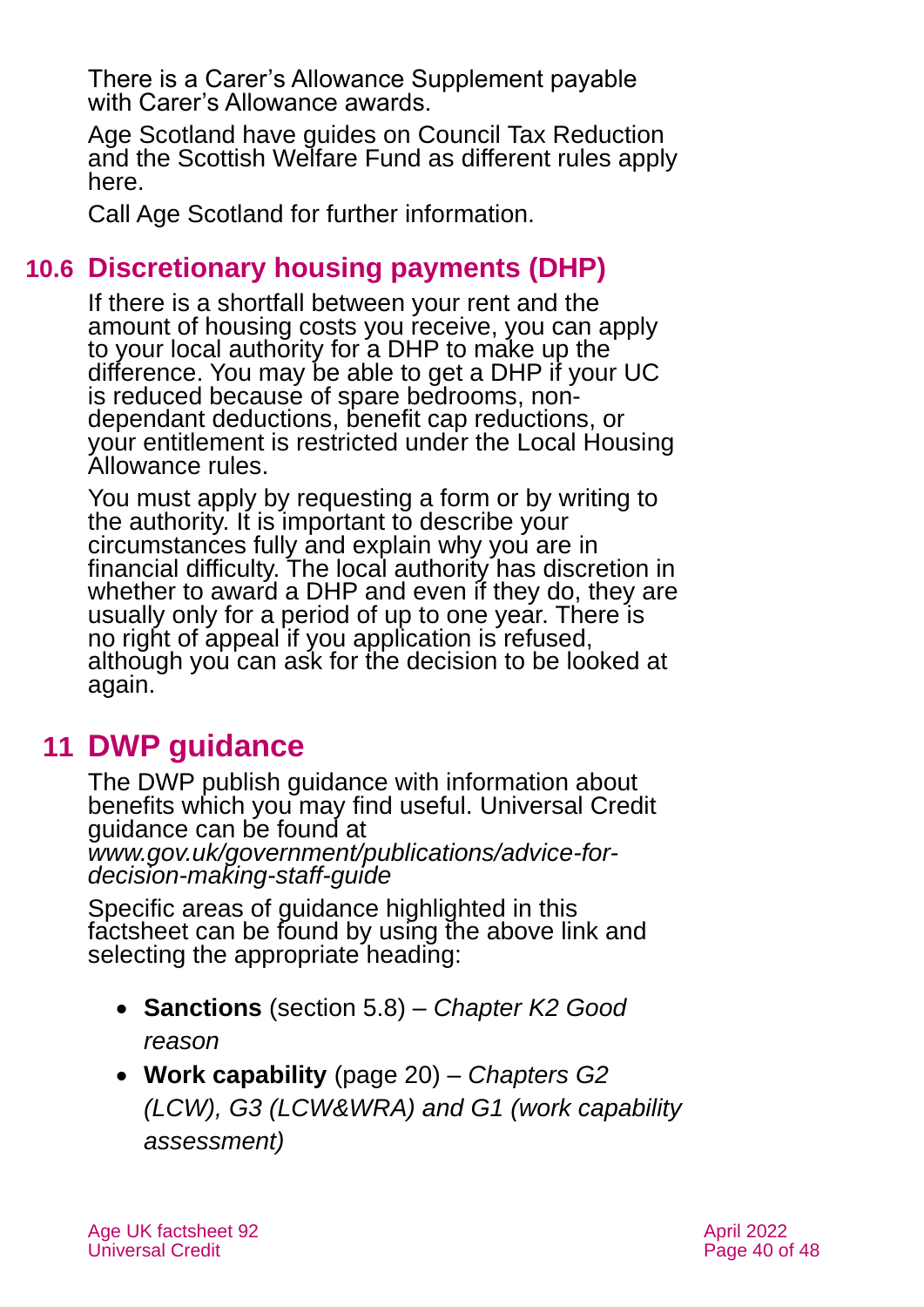- **Housing costs** (page 21) *[Chapters F2,](https://assets.publishing.service.gov.uk/government/uploads/system/uploads/attachment_data/file/864902/admf2.pdf) [F3](https://assets.publishing.service.gov.uk/government/uploads/system/uploads/attachment_data/file/864904/admf3.pdf) and [F4](https://assets.publishing.service.gov.uk/government/uploads/system/uploads/attachment_data/file/864905/admf4.pdf)*
- **Capital** [\(section 7.2\)](#page-31-0) *[Chapters H1](https://assets.publishing.service.gov.uk/government/uploads/system/uploads/attachment_data/file/864936/admh1.pdf) and [H2](https://assets.publishing.service.gov.uk/government/uploads/system/uploads/attachment_data/file/864939/admh2.pdf)  [\(disregards\)](https://assets.publishing.service.gov.uk/government/uploads/system/uploads/attachment_data/file/864939/admh2.pdf)*
- **Settled status** If you are an EEA citizen (except Irish citizens who do not need leave to remain in the UK) and have *'settled status'*, you have indefinite leave to remain in the UK and are not subject to immigration control. You can stay in the UK and be eligible for certain benefits, subject to satisfying other conditions, such as those outlined in this factsheet for UC.

**Pre-settled status** *–* If you are an EEA citizen (except Irish citizens) and have *'pre-settled status'* (for example, because you have not lived in the UK for at least five years), you can stay in the UK but you are not automatically eligible for certain benefits (such as those which require you to have settled status like UC).

In order to be eligible, you must normally demonstrate you are exercising a qualifying *right to reside* under the *[Immigration \(European](https://www.legislation.gov.uk/uksi/2016/1052/made)  [Economic Area\) Regulations 2016.](https://www.legislation.gov.uk/uksi/2016/1052/made)*

Guidance on *right to reside* can be found within *[DMG Vol 2 Ch 7 Part 3: Habitual residence and](https://assets.publishing.service.gov.uk/government/uploads/system/uploads/attachment_data/file/949265/dmg-chapter-07-part-03-habitual-residence-and-right-to-reside-is-jsa-spc-esa-072770-073779.pdf)  [right to reside,](https://assets.publishing.service.gov.uk/government/uploads/system/uploads/attachment_data/file/949265/dmg-chapter-07-part-03-habitual-residence-and-right-to-reside-is-jsa-spc-esa-072770-073779.pdf)* from paragraph 073492 and for further information see *[cpag.org.uk/welfare](https://cpag.org.uk/welfare-rights/legal-test-cases/current-test-cases/eu-pre-settled-status)[rights/legal-test-cases/current-test-cases/eu-pre](https://cpag.org.uk/welfare-rights/legal-test-cases/current-test-cases/eu-pre-settled-status)[settled-status](https://cpag.org.uk/welfare-rights/legal-test-cases/current-test-cases/eu-pre-settled-status)*

If you have *'pre-settled status'*, you can stay in the UK for up to five years from the date you got your status, but you must apply for *'Settled status'* before your pre-settled status expires to stay in the UK. For more information, see *[www.gov.uk/settled-status-eu-citizens](http://www.gov.uk/settled-status-eu-citizens-families/switch-from-presettled-status-to-settled-status)[families/switch-from-presettled-status-to-settled](http://www.gov.uk/settled-status-eu-citizens-families/switch-from-presettled-status-to-settled-status)[status](http://www.gov.uk/settled-status-eu-citizens-families/switch-from-presettled-status-to-settled-status)*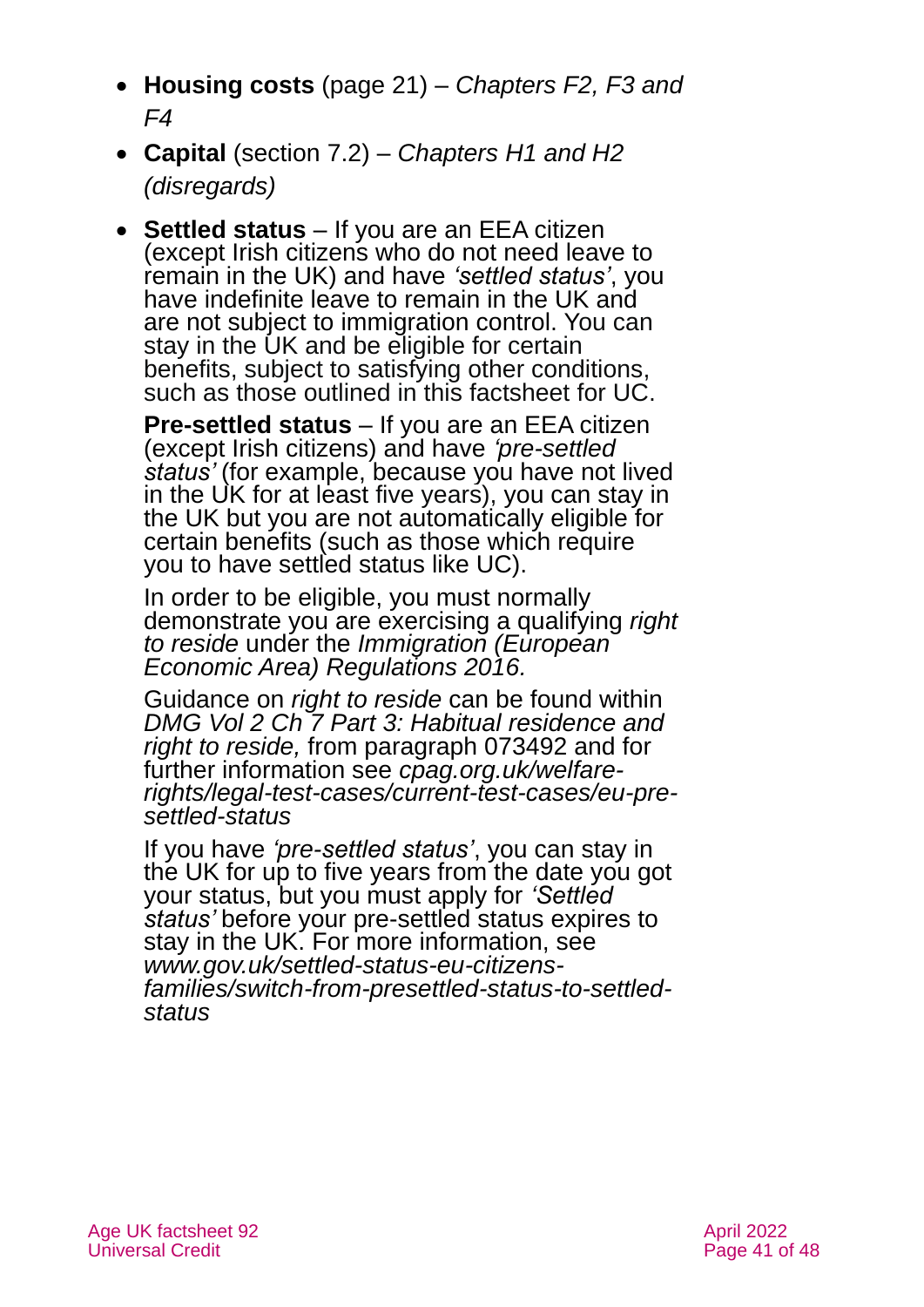**Started living in the UK after 31 December 2020** *–* If you moved to the UK after 31 December 2020, the only way you can be eligible for the EU Settlement Scheme is if you are a family member of an EEA or Swiss citizen and that person was living in the UK by 31 December 2020. For more information see *[www.gov.uk/settled-status-eu-citizens](http://www.gov.uk/settled-status-eu-citizens-families/join-EU-EEA-Swiss-family-member)[families/join-EU-EEA-Swiss-family-member](http://www.gov.uk/settled-status-eu-citizens-families/join-EU-EEA-Swiss-family-member)*

If the above is not applicable, you are subject to immigration control (and so not eligible for certain benefits like UC) until you have the necessary immigration leave to remain in the UK. For more information see *[www.gov.uk/check-uk-visa](http://www.gov.uk/check-uk-visa)*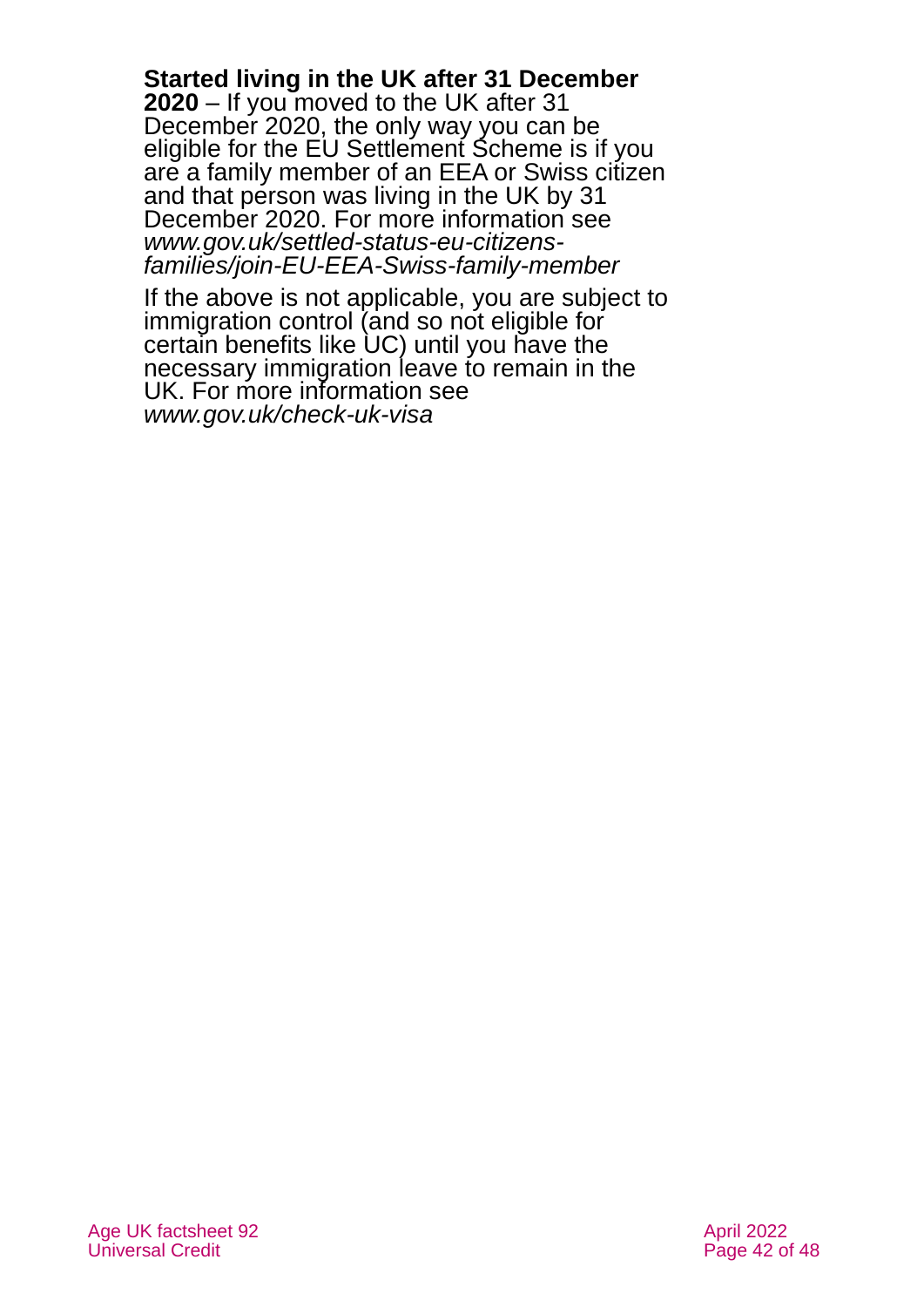# **Useful resources**

### <span id="page-42-1"></span>**Age UK benefit calculator**

[www.ageuk.org.uk/benefits-check](http://www.ageuk.org.uk/benefits-check) Online tool to check benefit entitlement.

### **Citizens Advice sanctions information**

[www.citizensadvice.org.uk/benefits/universal](http://www.citizensadvice.org.uk/benefits/universal-credit/sanctions/challenging-a-sanction)[credit/sanctions/challenging-a-sanction](http://www.citizensadvice.org.uk/benefits/universal-credit/sanctions/challenging-a-sanction)

Provides information about sanctions, good reasons for not complying and challenges.

### **DWP guidance documents**

[www.gov.uk/guidance/universal-credit-toolkit-for](http://www.gov.uk/guidance/universal-credit-toolkit-for-partner-organisations)[partner-organisations](http://www.gov.uk/guidance/universal-credit-toolkit-for-partner-organisations)

Provides information and guidance for claimants and advice organisations.

# <span id="page-42-2"></span>**DWP other financial support**

[www.gov.uk/universal-credit/other-financial-support](http://www.gov.uk/universal-credit/other-financial-support)

Details of other financial assistance you can get whilst claiming Universal Credit and help with budgeting.

### **NHS Help with health costs for people getting Universal Credit**

[www.nhs.uk/using-the-nhs/help-with-health](http://www.nhs.uk/using-the-nhs/help-with-health-costs/help-with-health-costs-for-people-getting-universal-credit)[costs/help-with-health-costs-for-people-getting](http://www.nhs.uk/using-the-nhs/help-with-health-costs/help-with-health-costs-for-people-getting-universal-credit)[universal-credit](http://www.nhs.uk/using-the-nhs/help-with-health-costs/help-with-health-costs-for-people-getting-universal-credit) 

Wales: [https://gov.wales/low-income-scheme-help](https://gov.wales/low-income-scheme-help-nhs-health-costs)[nhs-health-costs](https://gov.wales/low-income-scheme-help-nhs-health-costs)

# **Useful organisations**

# <span id="page-42-0"></span>**Carers UK**

[www.carersuk.org](http://www.carersuk.org/) (England) [www.carersuk.org/scotland](http://www.carersuk.org/scotland) (Scotland) [www.carerswales.org](http://www.carerswales.org/) (Wales) Telephone Helpline 0808 808 7777

Provides information and support for carers, including benefits.

# **Citizens Advice**

England or Wales go to [www.citizensadvice.org.uk](http://www.citizensadvice.org.uk/) Scotland go to [www.cas.org.uk](http://www.cas.org.uk/)

Age UK factsheet 92 April 2022 April 2022 Universal Credit **Page 43 of 48**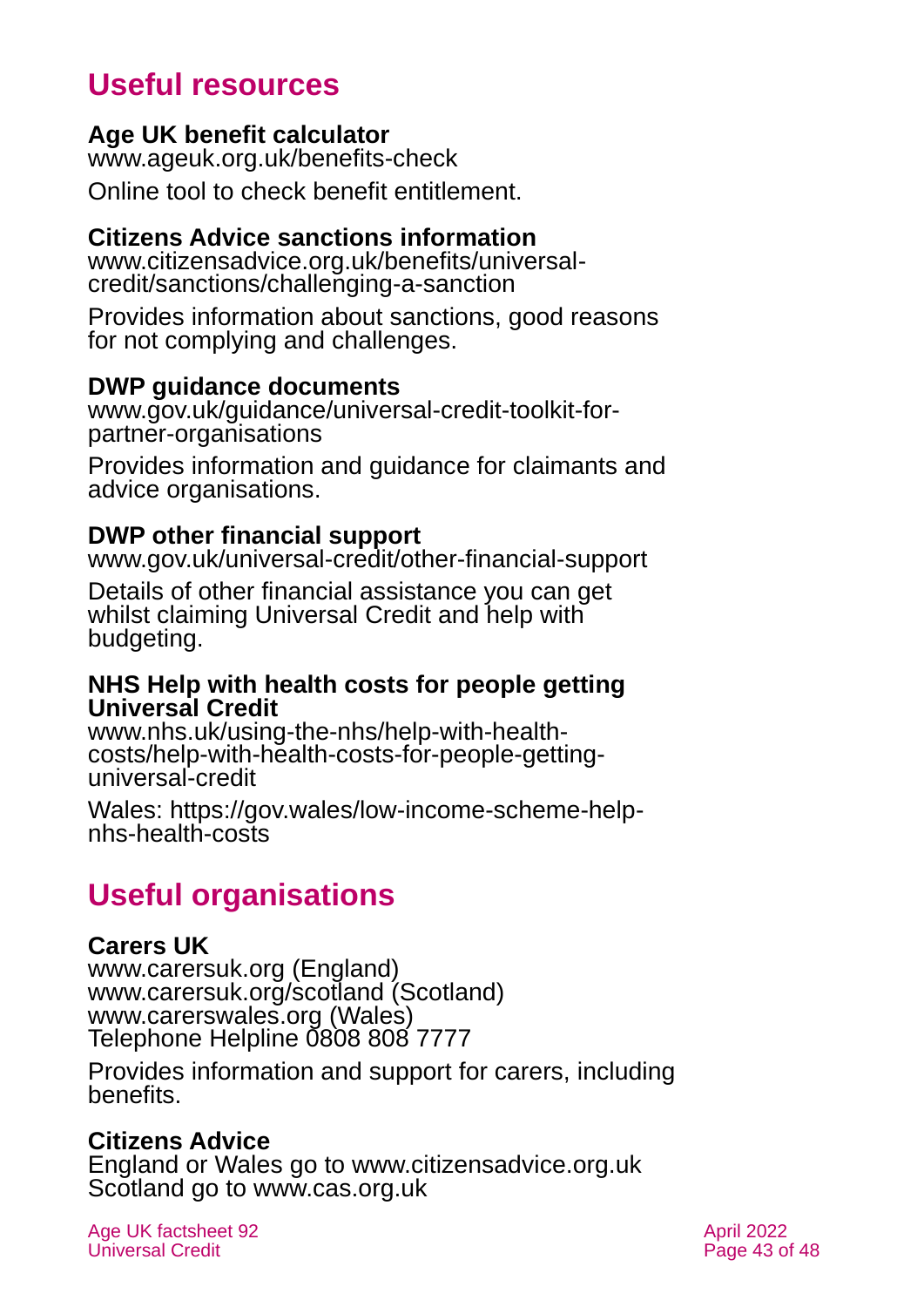In England telephone 0800 144 8848 In Wales telephone 0800 702 2020 In Scotland telephone 0800 028 1456

# **Citizens Advice Help to Claim service**

[www.citizensadvice.org.uk/about-us/contact](http://www.citizensadvice.org.uk/about-us/contact-us/contact-us/help-to-claim)[us/contact-us/help-to-claim](http://www.citizensadvice.org.uk/about-us/contact-us/contact-us/help-to-claim) Telephone 0800 144 8 444 (England), 08000 241 220 (Wales) or 0800 023 2581 (Scotland)

National network of advice centres offering free, confidential, independent advice.

# **Disability Benefits Helpline**

[www.gov.uk/disability-benefits-helpline](http://www.gov.uk/disability-benefits-helpline)

DWP helpline providing advice or information about any claim for Disability Living Allowance, Personal Independence Payment or Attendance Allowance that you have already made.

### **Disability Law Service**

[www.dls.org.uk](http://www.dls.org.uk/) Telephone 0207 791 9800

Provides free, confidential legal advice to disabled adults, their families and carers.

# **Disability Rights UK**

[www.disabilityrightsuk.org](http://www.disabilityrightsuk.org/)

Provide information and advice about claiming disability benefits.

# **Discretionary Assistance Fund for Wales (The)**

[www.gov.wales/discretionary-assistance-fund-daf](http://www.gov.wales/discretionary-assistance-fund-daf) Telephone 0800 859 5924 Email [DAF.Feedback@northgateps.com](mailto:DAF.Feedback@northgateps.com)

Apply for an Individual Assistance Payment (IAP) or Emergency Assistance Payment (EAP)

### **Gov.uk**

[www.gov.uk](http://www.gov.uk/)

Official government website, includes information about pensions planning and the State Pension.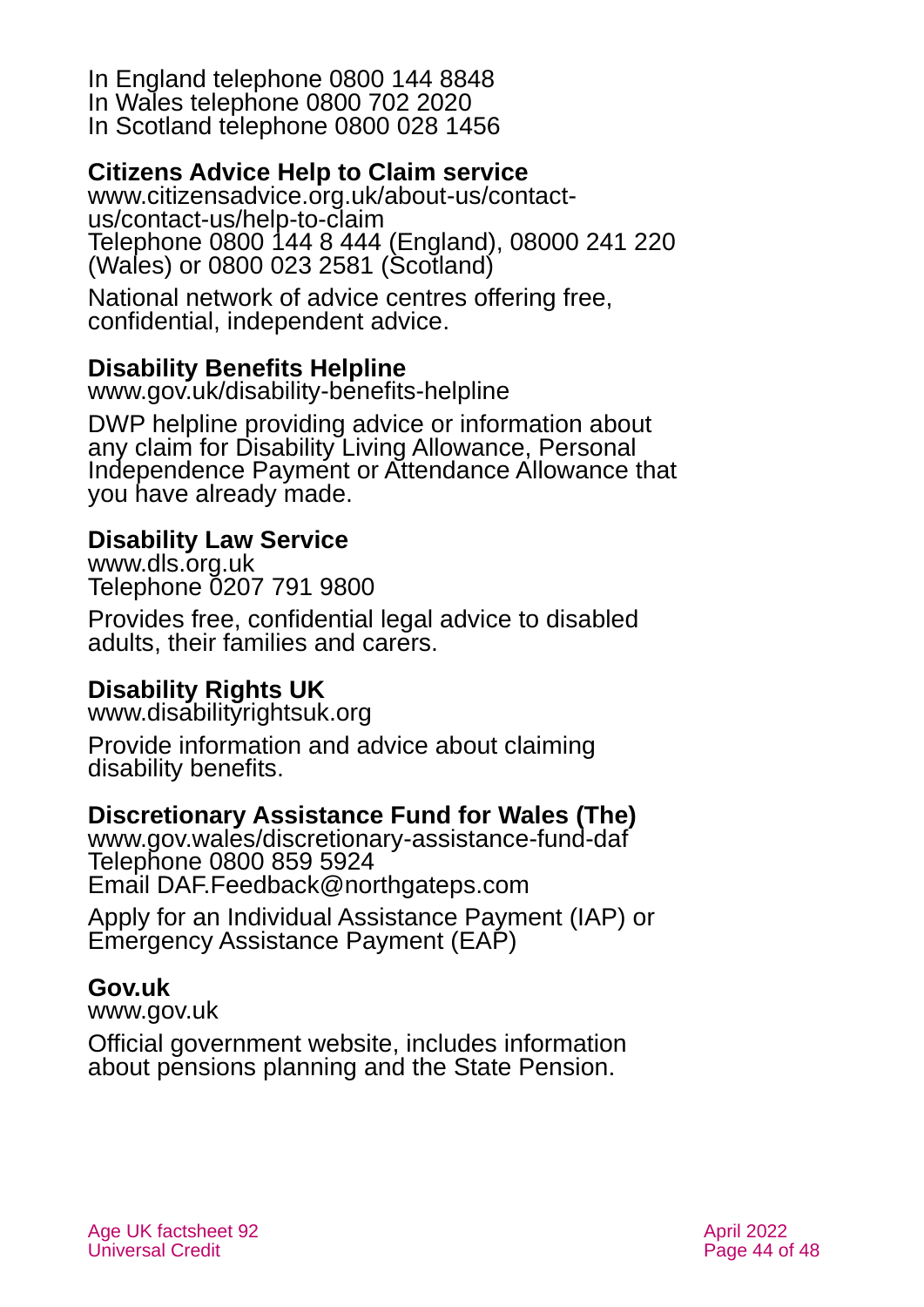### **Jobcentre Plus**

[www.gov.uk/contact-jobcentre-plus](http://www.gov.uk/contact-jobcentre-plus) Telephone 0800 055 6688

Administers most benefit claims for working age people.

### **MoneyHelper**

[www.moneyhelper.org.uk](http://www.moneyhelper.org.uk/) Telephone 0800 138 7777

Free, unbiased money advice to everyone across the UK.

### **Pension Service (The)**

[www.gov.uk/contact-pension-service](http://www.gov.uk/contact-pension-service) Telephone 0800 731 0469 Future Pension Centre 0800 731 0175

Details of state pensions including forecasts and claiming your pension.

### **Settled**

<https://settled.org.uk/en/>

Organisation for EEA citizens wanting advice and support about the EU Settlement Scheme. Contact them by completing a form on their website, or if it is urgent calling between 10am and 5pm, leave a clear message with name and contact details, and someone will get back to you:

07511 214684 (Bulgarian) 07511 214701 (Italian) 07511 214678 (Slovak/Czech)

The numbers below are manned intermittently. Leave a clear message with name and contact details and someone will get back to you:

07511 214711 (French) 07511 214721 (German) 07511 214707 (Polish) 07511 214698 (Romanian) 07511 214716 (Spanish)

# **Tax Credits**

[www.gov.uk/browse/benefits/tax-credits](http://www.gov.uk/browse/benefits/tax-credits)  Telephone 0345 300 3900

Responsible for administering Child Tax Credit and Working Tax Credit.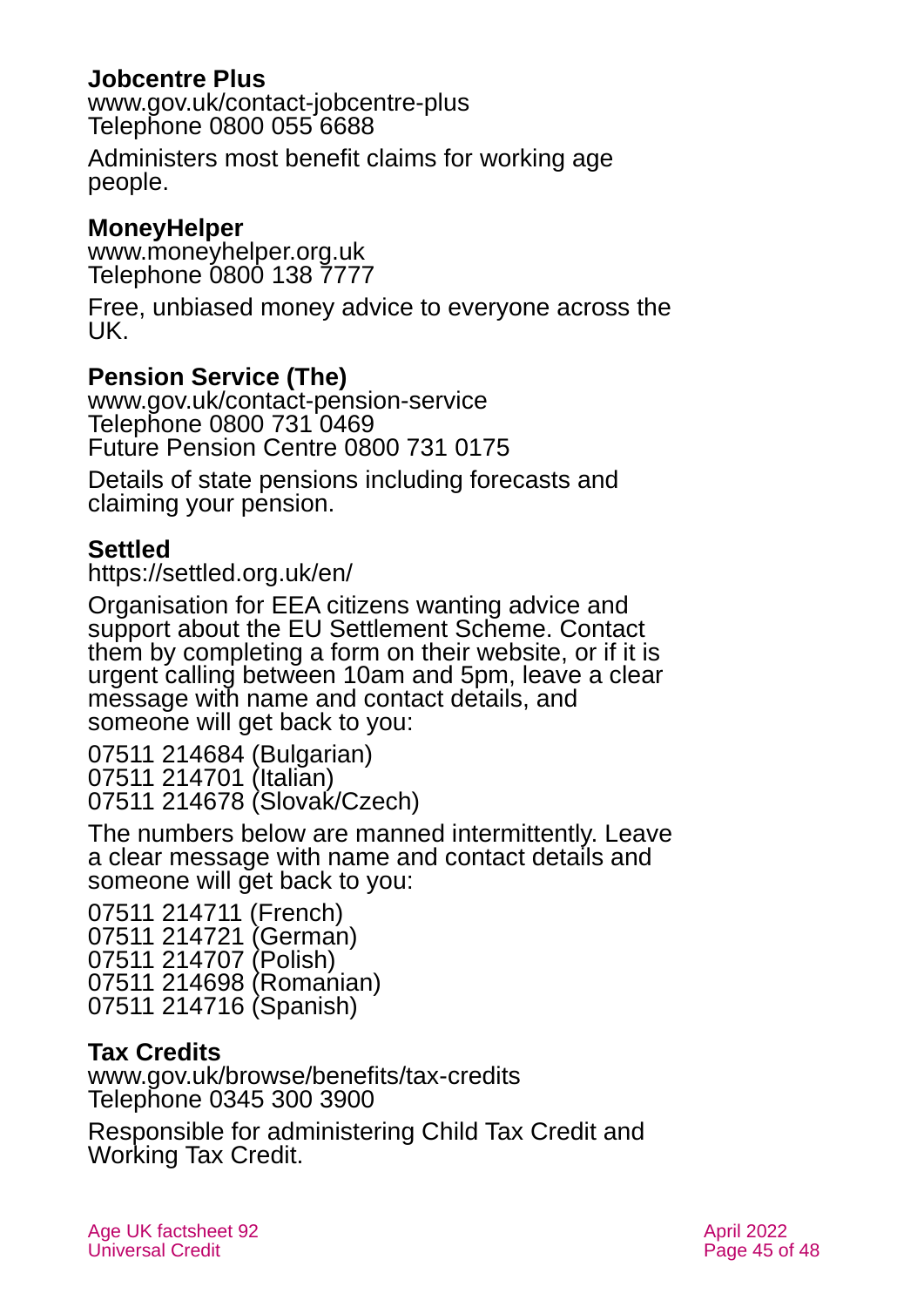# **Universal Credit**

Claiming [www.gov.uk/apply-universal-credit](http://www.gov.uk/apply-universal-credit) Online account [www.gov.uk/sign-in-universal-credit](http://www.gov.uk/sign-in-universal-credit) Helpline 0800 328 5644

### **Veterans UK**

[www.gov.uk/government/organisations/veterans-uk](http://www.gov.uk/government/organisations/veterans-uk) Telephone 0808 1914 2 18

Administers the armed forces pension schemes and compensation payments for those injured or bereaved through service.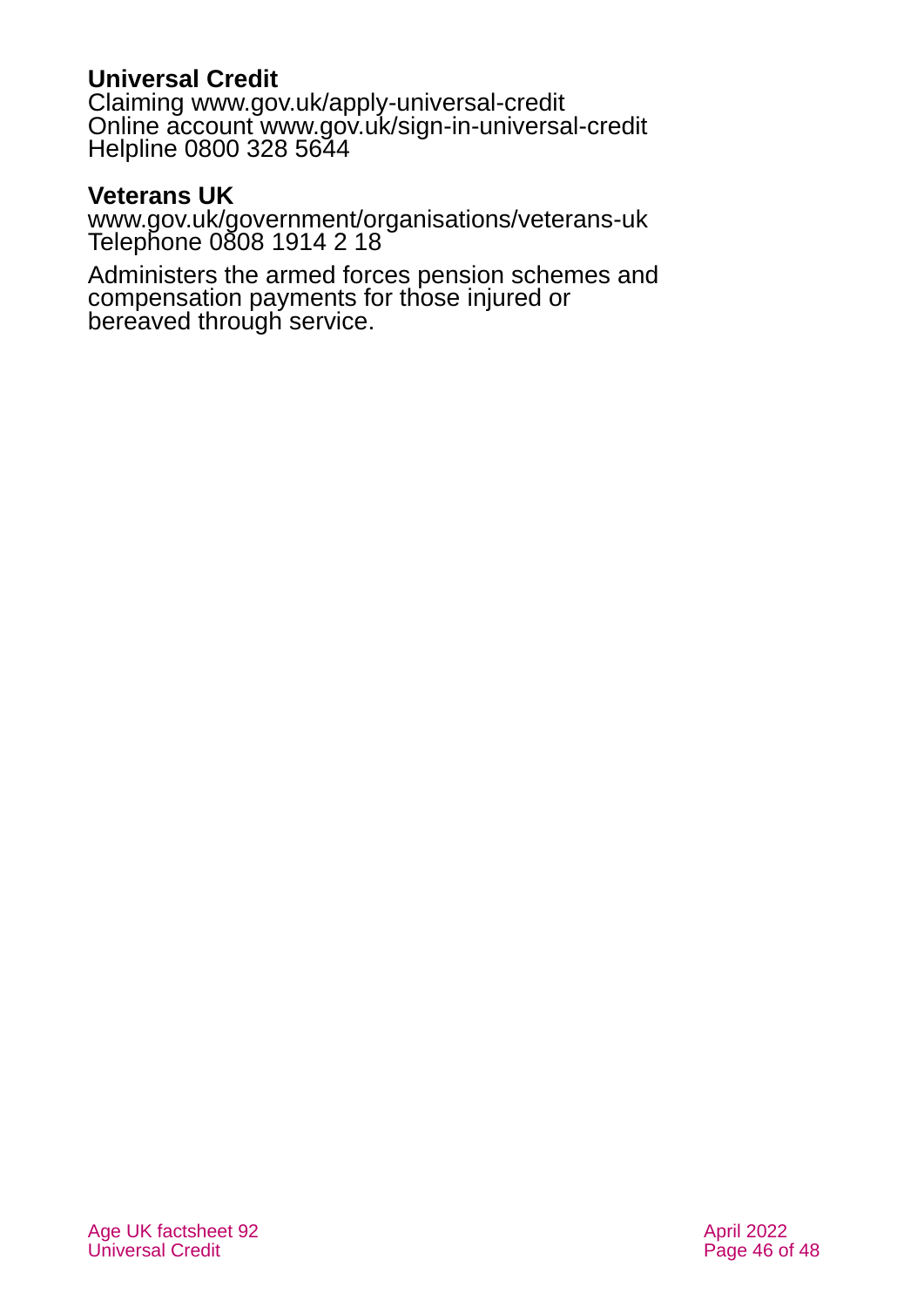# **Age UK**

Age UK provides advice and information for people in later life through our Age UK Advice line, publications and online. Call Age UK Advice to find out whether there is a local Age UK near you, and to order free copies of our information guides and factsheets.

# <span id="page-46-2"></span>**Age UK Advice**

[www.ageuk.org.uk](http://www.ageuk.org.uk/) 0800 169 65 65 Lines are open seven days a week from 8.00am to 7.00pm

### <span id="page-46-5"></span>**In Wales contact**

#### <span id="page-46-4"></span>**Age Cymru Advice**

[www.agecymru.org.uk](http://www.agecymru.org.uk/) 0300 303 4498

### <span id="page-46-1"></span>**In Northern Ireland contact**

#### **Age NI** [www.ageni.org](http://www.ageni.org/)

0808 808 7575

### <span id="page-46-0"></span>**In Scotland contact**

#### <span id="page-46-3"></span>**Age Scotland** [www.agescotland.org.uk](http://www.agescotland.org.uk/) 0800 124 4222

# **Support our work**

We rely on donations from our supporters to provide our guides and factsheets for free. If you would like to help us continue to provide vital services, support, information and advice, please make a donation today by visiting [www.ageuk.org.uk/donate](http://www.ageuk.org.uk/donate) or by calling 0800 169 87 87.